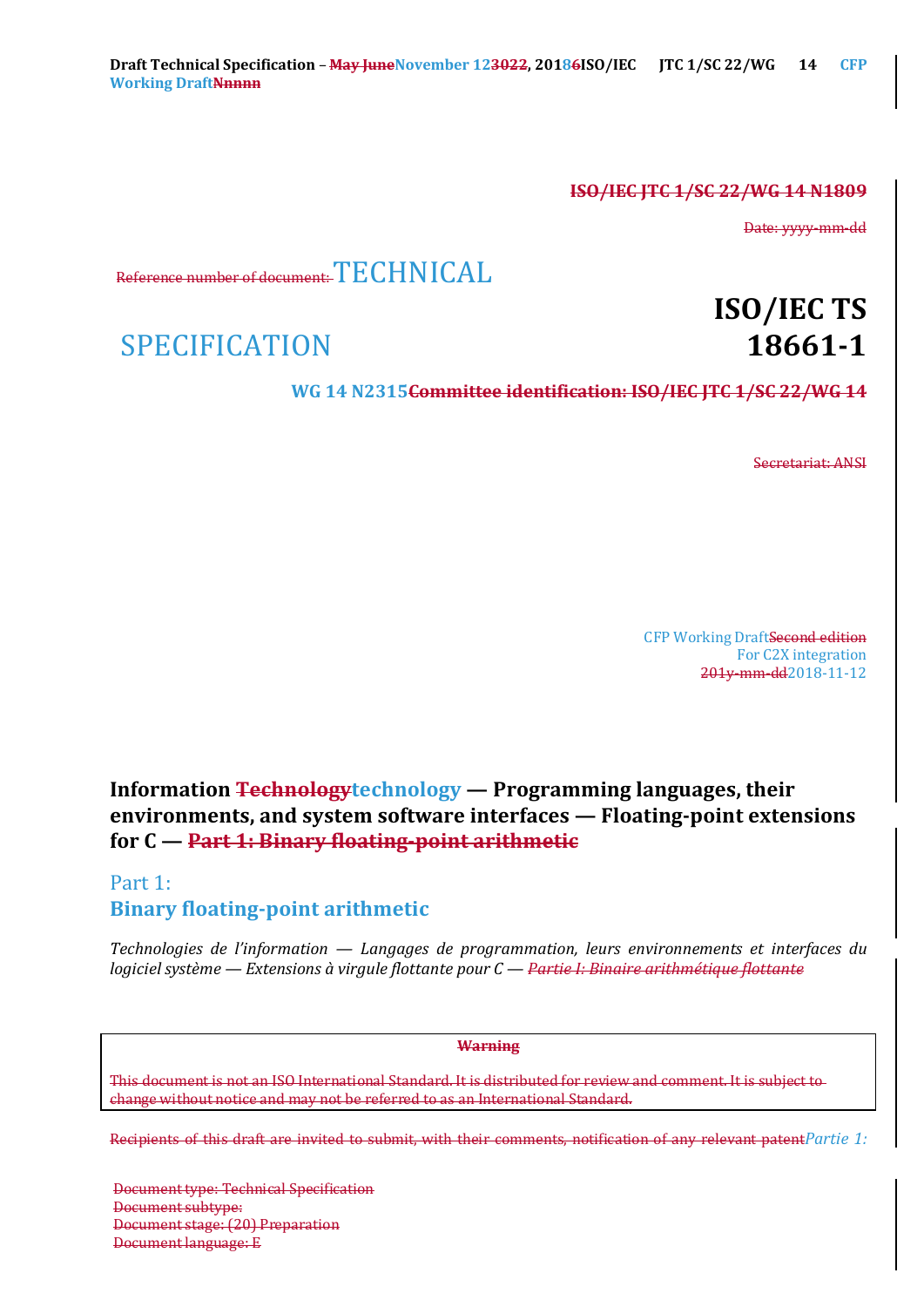*Binaire arithmétique flottante*

Reference number ISO/IEC TS 18661-1:2014(E)

© ISO/IEC 2016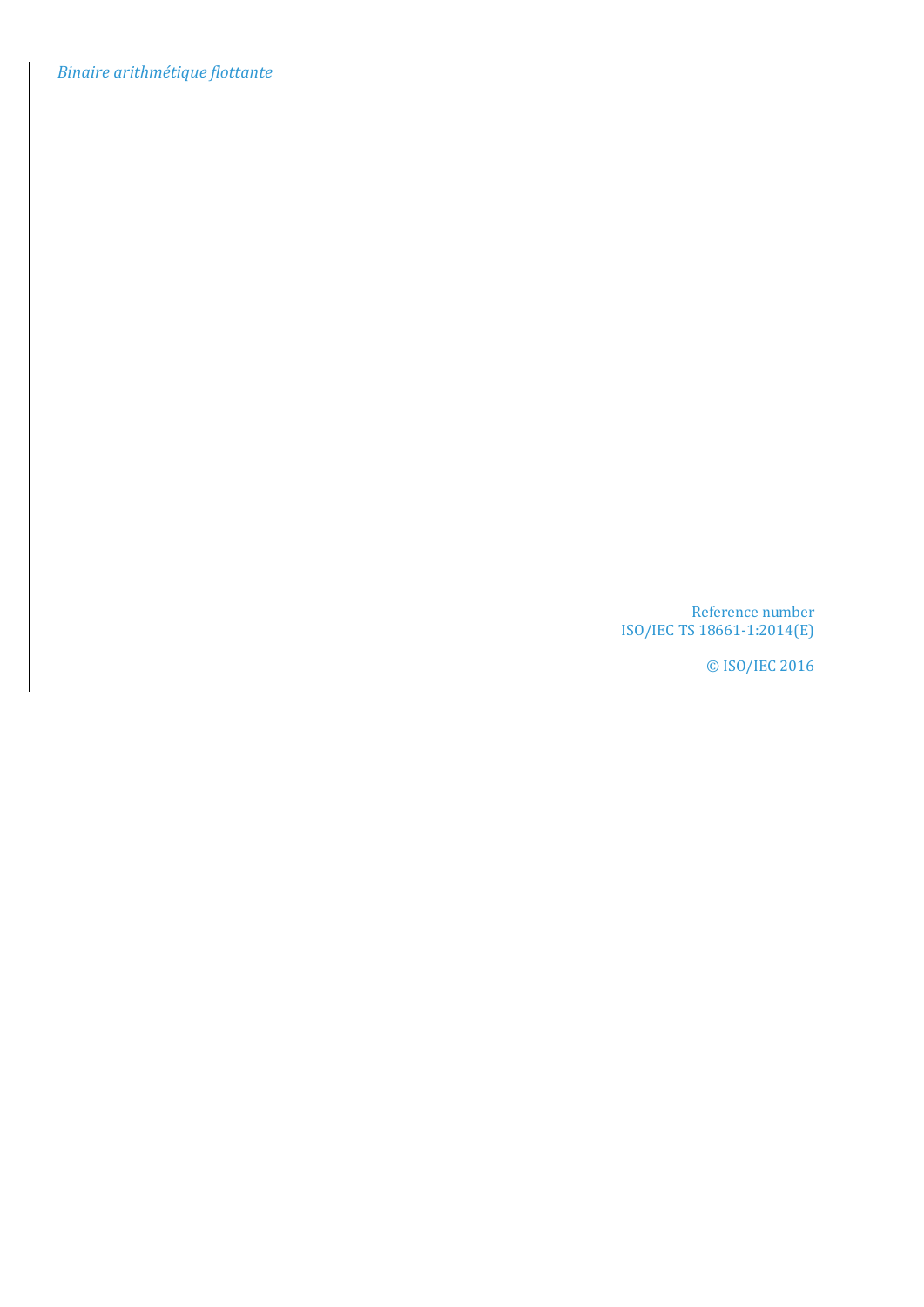

10 © ISO/IEC 2016

All rights of which they are aware and to provide supporting documentation.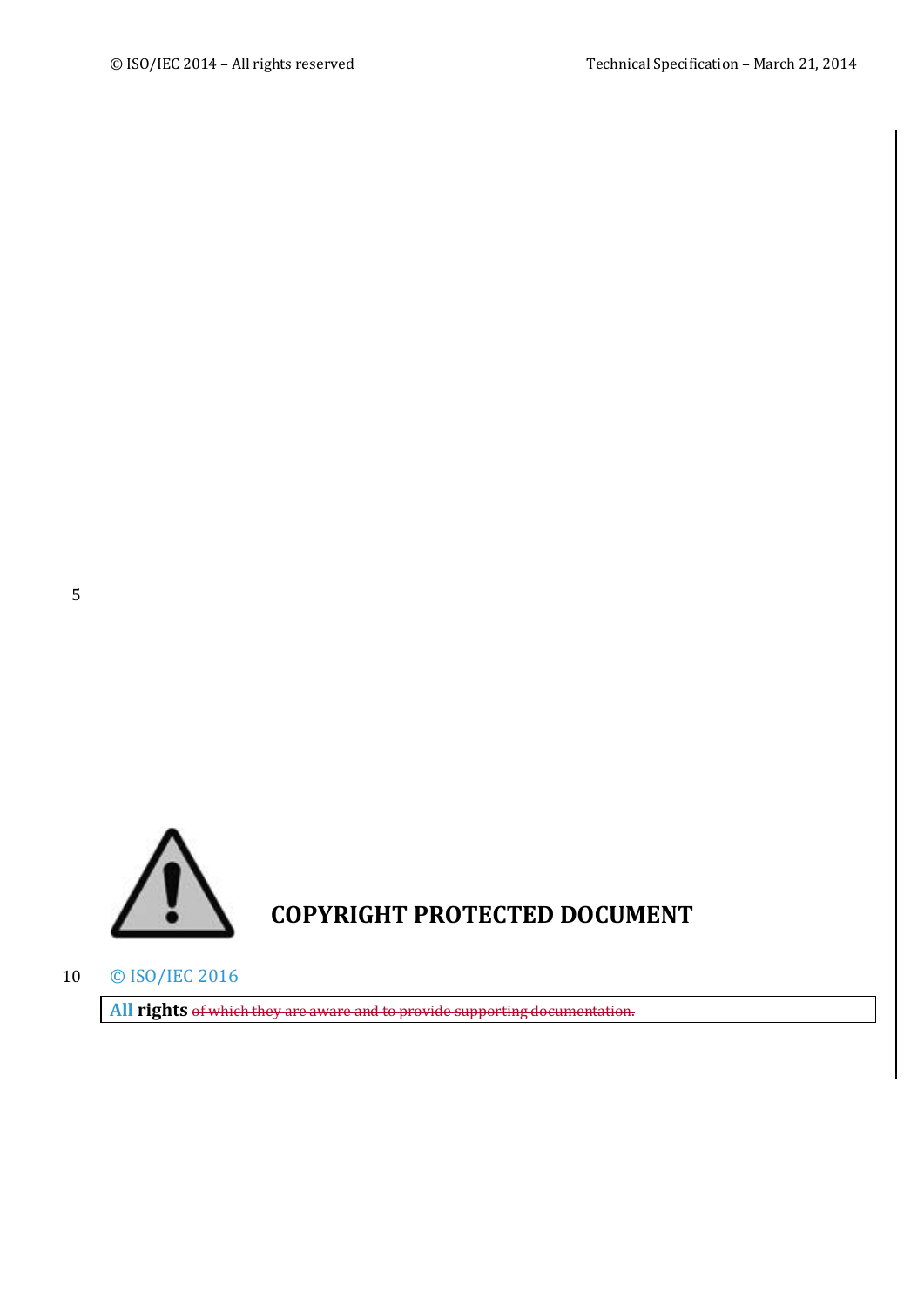## **Copyright notice**

This ISO document is a working draft or committee draft and is copyright-protected by ISO. While the reproduction of working drafts or committee drafts in any form for use by participants in the ISO standards development process is permitted without prior permission from ISO, neither this document nor any extract from itreserved. Unless otherwise specified, no part of this publication may be reproduced, stored or utilized otherwise in any form or by any means, electronic or transmitted in any form for any other purposemechanical, including photocopying, or posting on the internet or an intranet, without prior written permission. Permission can be requested from either ISO.

 $10$  Requests for permission to reproduce this document for at the purpose of selling it should be addressed as shownaddress below or to ISO's member body in the country of the requester.

ISO copyright office Case postale  $56 \cdot$  CH-1211 Geneva 20 Tel. + 41 22 749 01 11 Fax + 41 22 749 09 47 E-mail copyright@iso.org Web www.iso.org

Reproduction for sales purposes may be subject to royalty payments or a licensing agreement.

Violators may be prosecuted.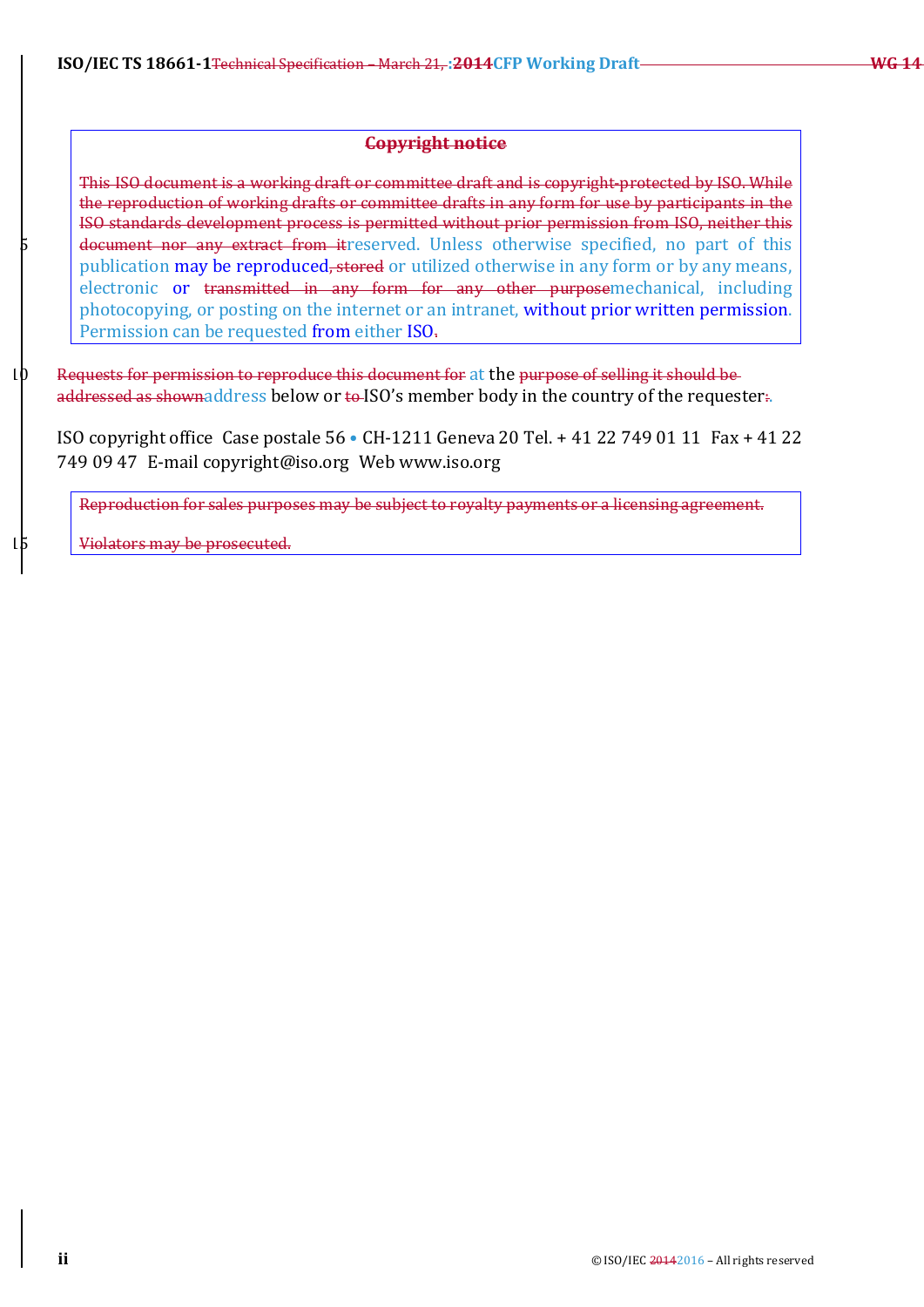-Page

## **Contents**

# **Published in Switzerland**

| 5  | 1         |  |
|----|-----------|--|
|    | 2         |  |
|    | 3         |  |
|    | 4         |  |
|    | 5         |  |
| 10 | 5.1       |  |
|    | 5.2       |  |
|    | 5.3       |  |
|    | 6         |  |
|    | 7         |  |
| 15 | 7.1       |  |
|    | 7.2       |  |
|    | 8         |  |
|    | 9         |  |
|    | <b>10</b> |  |
| 20 | 10.1      |  |
|    | 10.2      |  |
|    | 11        |  |
|    | 12        |  |
|    | 13        |  |
| 25 | 14        |  |
|    | 14.1      |  |
|    |           |  |
|    |           |  |
|    | 14.2      |  |
| 30 |           |  |
|    | 14.4      |  |
|    | 14.5      |  |
|    | 14.6      |  |
|    | 14.7      |  |
| 35 | 14.8      |  |
|    | 14.9      |  |
|    |           |  |
|    | 15        |  |
|    | 15.1      |  |
| 40 | 15.2      |  |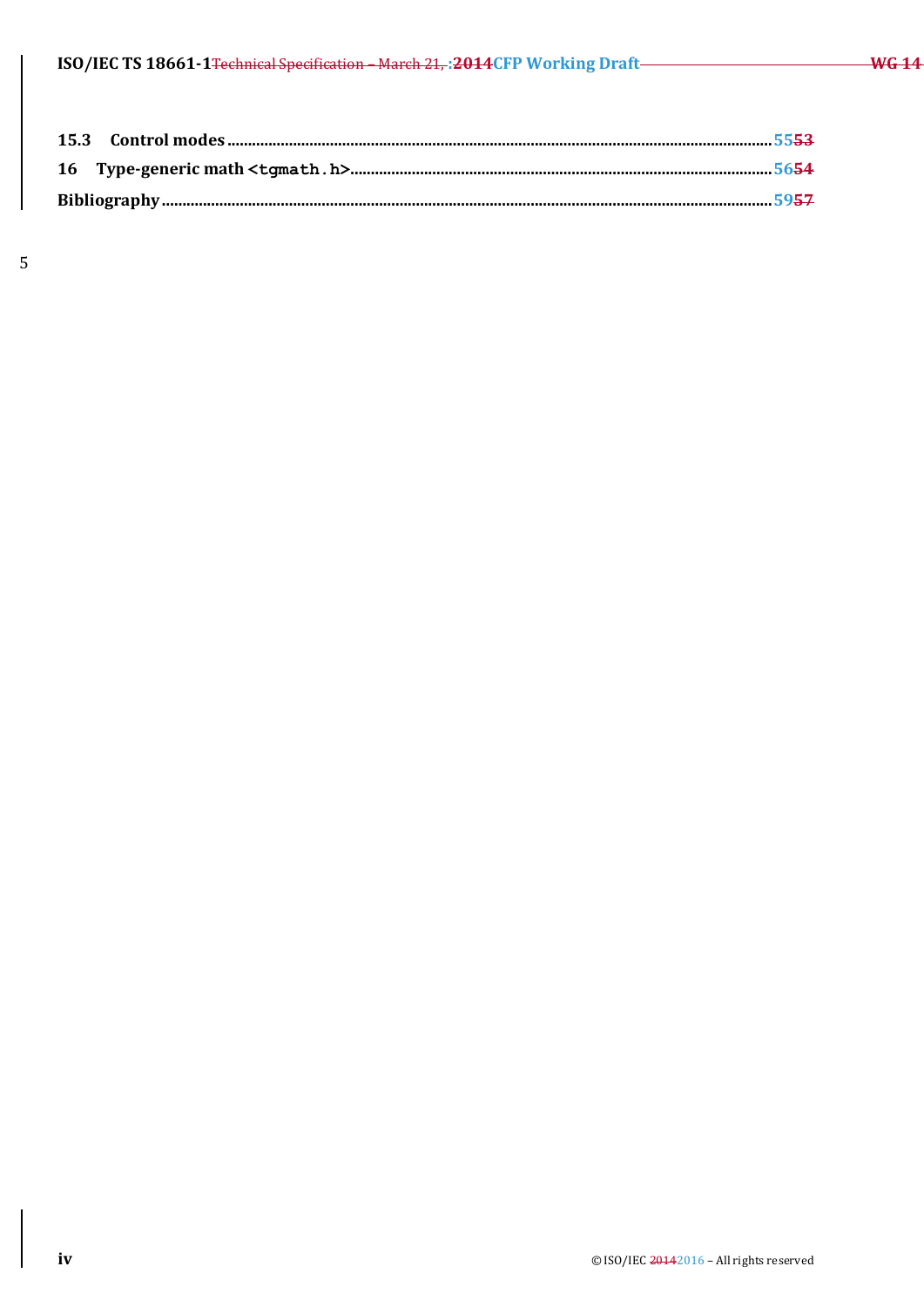# **Foreword**

ISO (the International Organization for Standardization) is a worldwide federation of national standards bodies (ISO member bodies). The work of preparing and IEC (the International Electrotechnical Commission) form the specialized system for worldwide standardization. National

- 5 bodies that are members of ISO or IEC participate in the development of International Standards is normally carried out through ISO-technical committees. Each member body interested in a subject for which a established by the respective organization to deal with particular fields of technical committee has been established has the right to be represented on that committee. International activity. ISO and IEC technical committees collaborate in fields of mutual interest. Other international organizations,
- 10 governmental and non-governmental, in liaison with ISO and IEC, also take part in the work. ISO collaborates closely with the International Electrotechnical Commission (IEC) on all matters of electrotechnical standardizationIn the field of information technology, ISO and IEC have established a joint technical committee, ISO/IEC JTC 1.
- The procedures used to develop this document and those intended for its further maintenance are 15 described in the ISO/IEC Directives, Part 1. In particular the different approval criteria needed for the different types of document should be noted. This document was drafted in accordance with the editorial rules of the ISO/IEC Directives, Part 2 (see www.iso.org/directivesInternational Standards are drafted in accordance with the rules given in the ISO/IEC Directives, Part 2.
- The main task of technical committees is to prepare International Standards. Draft International 20 Standards adopted by the technical committees are circulated to the member bodies for voting. Publication as an International Standard requires approval by at least 75 % of the member bodies casting a vote.

).

Attention is drawn to the possibility that some of the elements of this document may be the subject of 25 patent rights. ISO and IEC shall not be held responsible for identifying any or all such patent rights. Details of any patent rights identified during the development of the document will be in the Introduction and/or on the ISO list of patent declarations received (see www.iso.org/patents).

Any trade name used in this document is information given for the convenience of users and does not constitute an endorsement.

30 For an explanation on the meaning of ISO/IEC TS 18661 was prepared by specific terms and expressions related to conformity assessment, as well as information about ISO's adherence to the WTO principles in the Technical Barriers to Trade (TBT) see the following URL: Foreword - Supplementary information<del>Committee</del>

The committee responsible for this document is ISO/IEC JTC 1, *Information Technologytechnology*, 35 Subcommittee SC 22, *Programming languages, their environments, and system software interfaces.* 

ISO/IEC TS 18661 consists of the following parts, under the general title *Information technology* — *Programming languages, their environments, and system software interfaces — Floating-point extensions for* C:

- ¾ *Part 1: Binary floating-point arithmetic*
- 40 ¾ *Part 2: Decimal floating-point arithmetic*
	- ¾ *Part 3: Interchange and extended types*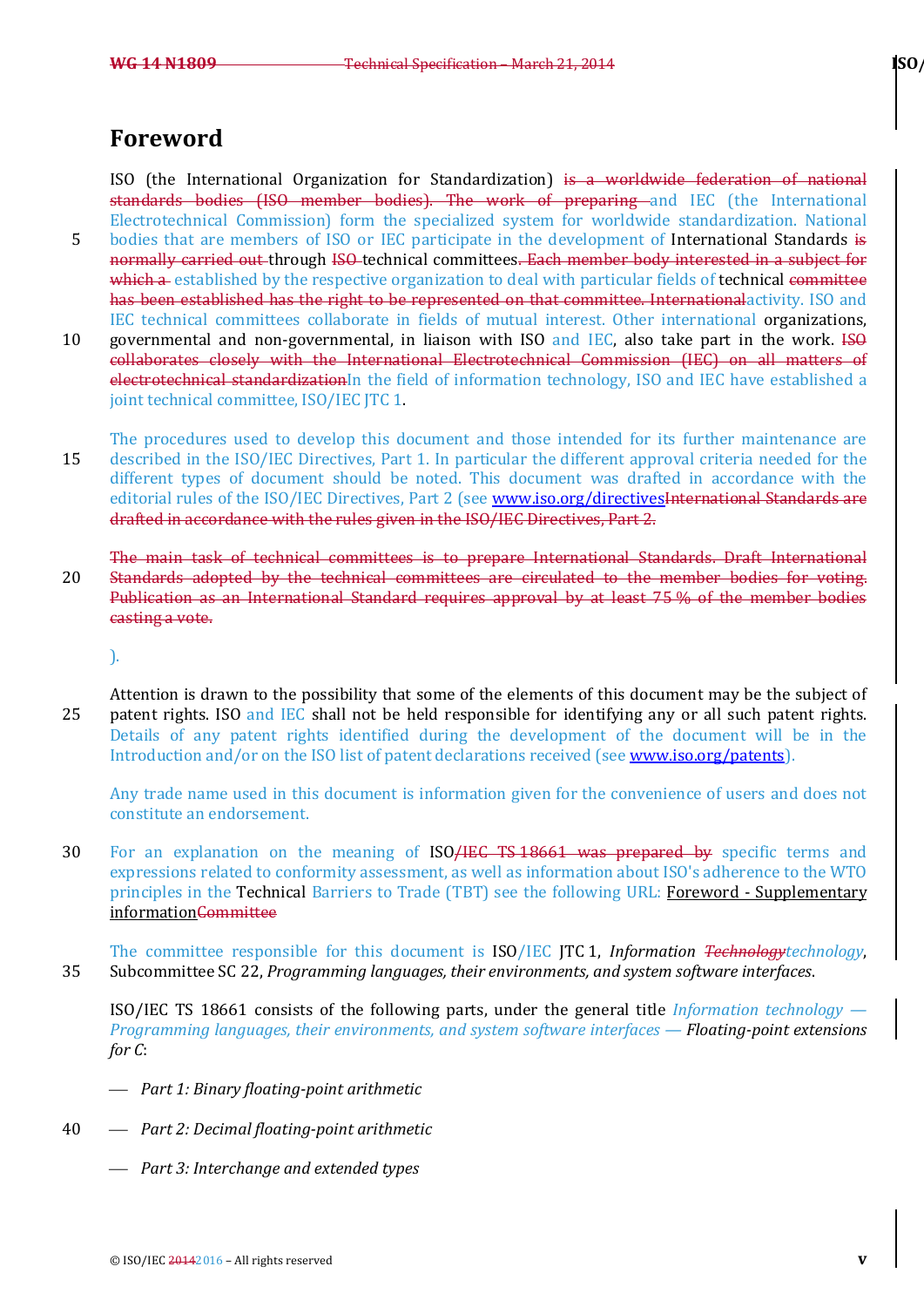¾ *Part 4: Supplementary functions*

¾ *Part 5: Supplementary attributes*

Part-ISO/IEC TS 18661-1 updates ISO/IEC 9899:2011-(, Information technology - Programming languages, their environments and system software interfaces — Programming-Language C), Annex,<br>annex F in particular, to support all required features of ISO/IEC/IEEE 60559:2011–(, Information *technology — Microprocessor Systems — Floating-point arithmetic*)..

Part-ISO/IEC TS 18661-2 supersedes ISO/IEC TR 24732:2009-6, Information technology -*Programming languages, their environments and system software interfaces* –– *Extension for the programming language C to support decimal floating-point arithmetic*)...

10 Parts 3ISO/IEC TS 18661-3, ISO/IEC TS 18661-4, and ISO/IEC TS 18661-5 specify extensions to ISO/IEC 9899:2011 for features recommended in ISO/IEC/IEEE 60559:2011.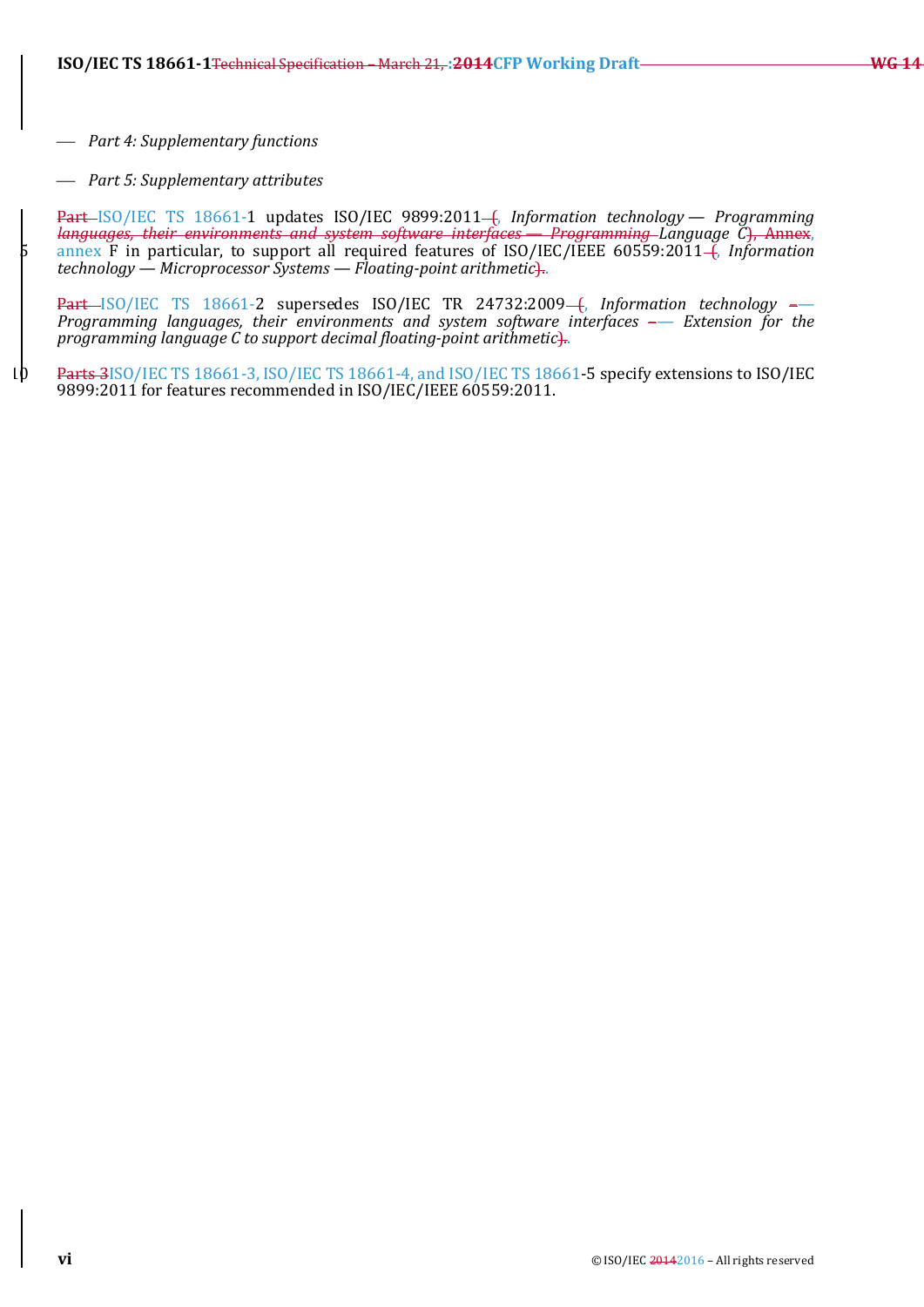# **Introduction**

## **Background**

## **IEC 60559 floating-point standard**

- The IEEE 754-1985 standard for binary floating-point arithmetic was motivated by an expanding 5 diversity in floating-point data representation and arithmetic, which made writing robust programs, debugging, and moving programs between systems exceedingly difficult. Now the great majority of systems provide data formats and arithmetic operations according to this standard. The IEC 60559:1989 international standard was equivalent to the IEEE 754-1985 standard. Its stated goals were the following:
- 10 1 Facilitate movement of existing programs from diverse computers to those that adhere to this standard.
	- 2 Enhance the capabilities and safety available to programmers who, though not expert in numerical methods, may well be attempting to produce numerically sophisticated programs. However, we recognize that utility and safety are sometimes antagonists.
- 15 3 Encourage experts to develop and distribute robust and efficient numerical programs that are portable, by way of minor editing and recompilation, onto any computer that conforms to this standard and possesses adequate capacity. When restricted to a declared subset of the standard, these programs should produce identical results on all conforming systems.
	- 4 Provide direct support for
- 20 a. Execution-time diagnosis of anomalies
	- b. Smoother handling of exceptions
	- c. Interval arithmetic at a reasonable cost
	- 5 Provide for development of
		- a. Standard elementary functions such as exp and cos
- 25 b. Very high precision (multiword) arithmetic
	- c. Coupling of numerical and symbolic algebraic computation
	- $6$  Enable rather than preclude further refinements and extensions.

To these ends, the standard specified a floating-point model comprising the following:

- formats for binary floating-point data, including representations for Not-a-Number (NaN) and 30 signed infinities and zeros
	- operations basic arithmetic operations (addition, multiplication, etc.) on the format data to compose a well-defined, closed arithmetic system; also specified conversions between floatingpoint formats and decimal character sequences, and a few auxiliary operations
- context status flags for detecting exceptional conditions (invalid operation, division by zero, 35 overflow, underflow, and inexact) and controls for choosing different rounding methods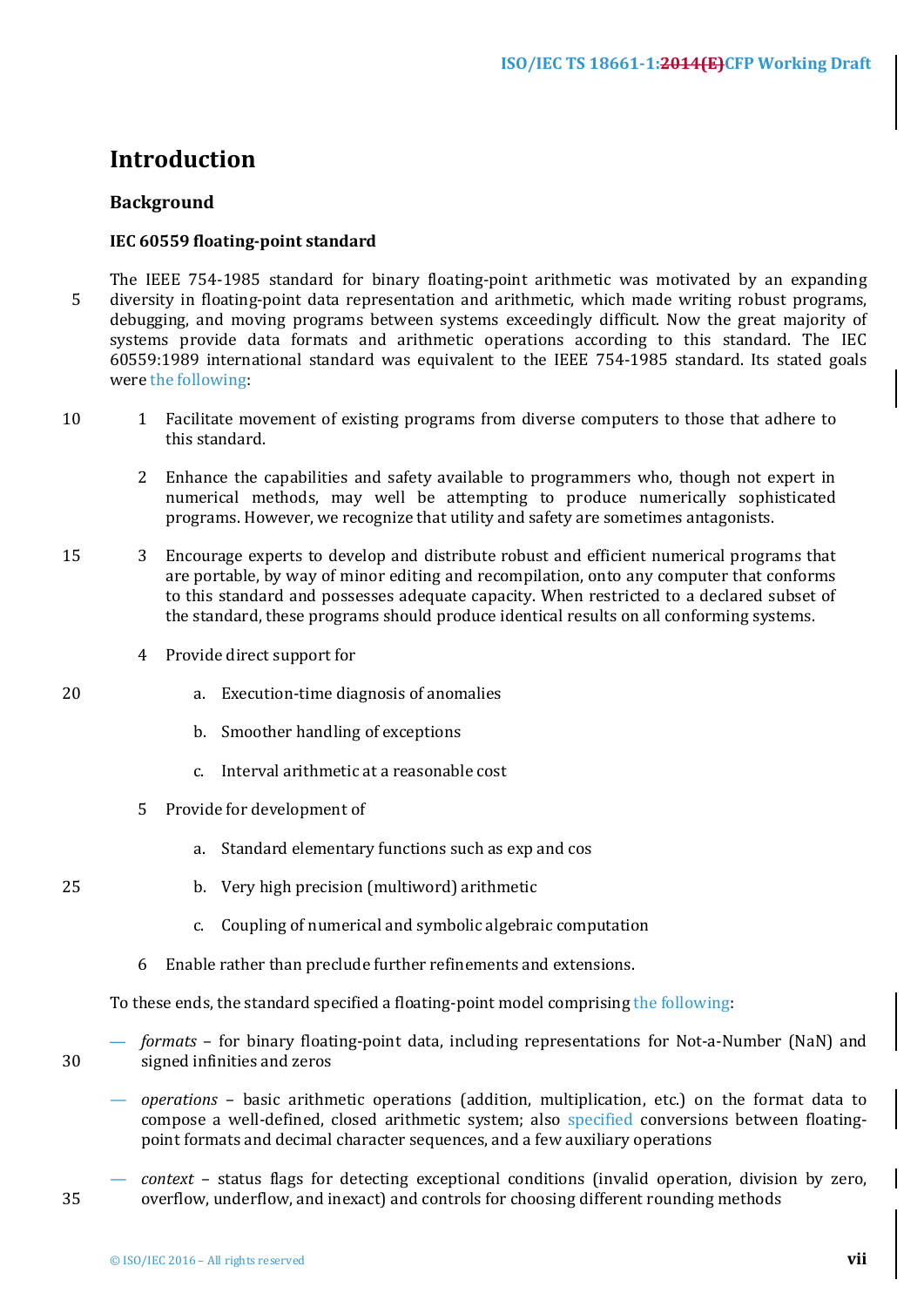The ISO/IEC/IEEE 60559:2011 international standard is equivalent to the IEEE 754-2008 standard for floating-point arithmetic, which is a major revision to IEEE 754-1985.

The revised standard specifies more formats, including decimal as well as binary. It adds a 128-bit binary format to its basic formats. It defines extended formats for all of its basic formats. It specifies 5 data interchange formats (which may or may not be arithmetic), including a 16-bit binary format and an unbounded tower of wider formats. To conform to the floating-point standard, an implementation must provide at least one of the basic formats, along with the required operations.

The revised standard specifies more operations. New requirements include  $-$  among others  $-$  arithmetic operations that round their result to a narrower format than the operands (with just one rounding), 10 more conversions with integer types, more classifications and comparisons, and more operations for

managing flags and modes. New recommendations include an extensive set of mathematical functions and seven reduction functions for sums and scaled products.

The revised standard places more emphasis on reproducible results, which is reflected in its standardization of more operations. For the most part, behaviors are completely specified. The standard 15 requires conversions between floating-point formats and decimal character sequences to be correctly rounded for at least three more decimal digits than is required to distinguish all numbers in the widest supported binary format; it fully specifies conversions involving any number of decimal digits. It recommends that transcendental functions be correctly rounded.

The revised standard requires a way to specify a constant rounding direction for a static portion of 20 code, with details left to programming language standards. This feature potentially allows rounding control without incurring the overhead of runtime access to a global (or thread) rounding mode.

Other features recommended by the revised standard include alternate methods for exception handling, controls for expression evaluation (allowing or disallowing various optimizations), support for fully reproducible results, and support for program debugging.

25 The revised standard, like its predecessor, defines its model of floating-point arithmetic in the abstract. It neither defines the way in which operations are expressed (which might vary depending on the computer language or other interface being used), nor does it define the concrete representation (specific layout in storage, or in a processor's register, for example) of data or context, except that it does define specific encodings that are to be used for data that may be exchangedthe exchange of  $30$  floating-point data between different implementations that conform to the specification.

IEC 60559 does not include bindings of its floating-point model for particular programming languages. However, the revised standard does include guidance for programming language standards, in recognition of the fact that features of the floating-point standard, even if well supported in the hardware, are not available to users unless the programming language provides a commensurate level 35 of support. The implementation's combination of both hardware and software determines conformance to the floating-point standard.

## **C support for IEC 60559**

The C standard specifies floating-point arithmetic using an abstract model. The representation of a floating-point number is specified in an abstract form where the constituent components (sign, 40 exponent, significand) of the representation are defined but not the internals of these components. In particular, the exponent range, significand size, and the base (or radix) are implementation-defined. This allows flexibility for an implementation to take advantage of its underlying hardware architecture. Furthermore, certain behaviors of operations are also implementation-defined, for example in the area of handling of special numbers and in exceptions.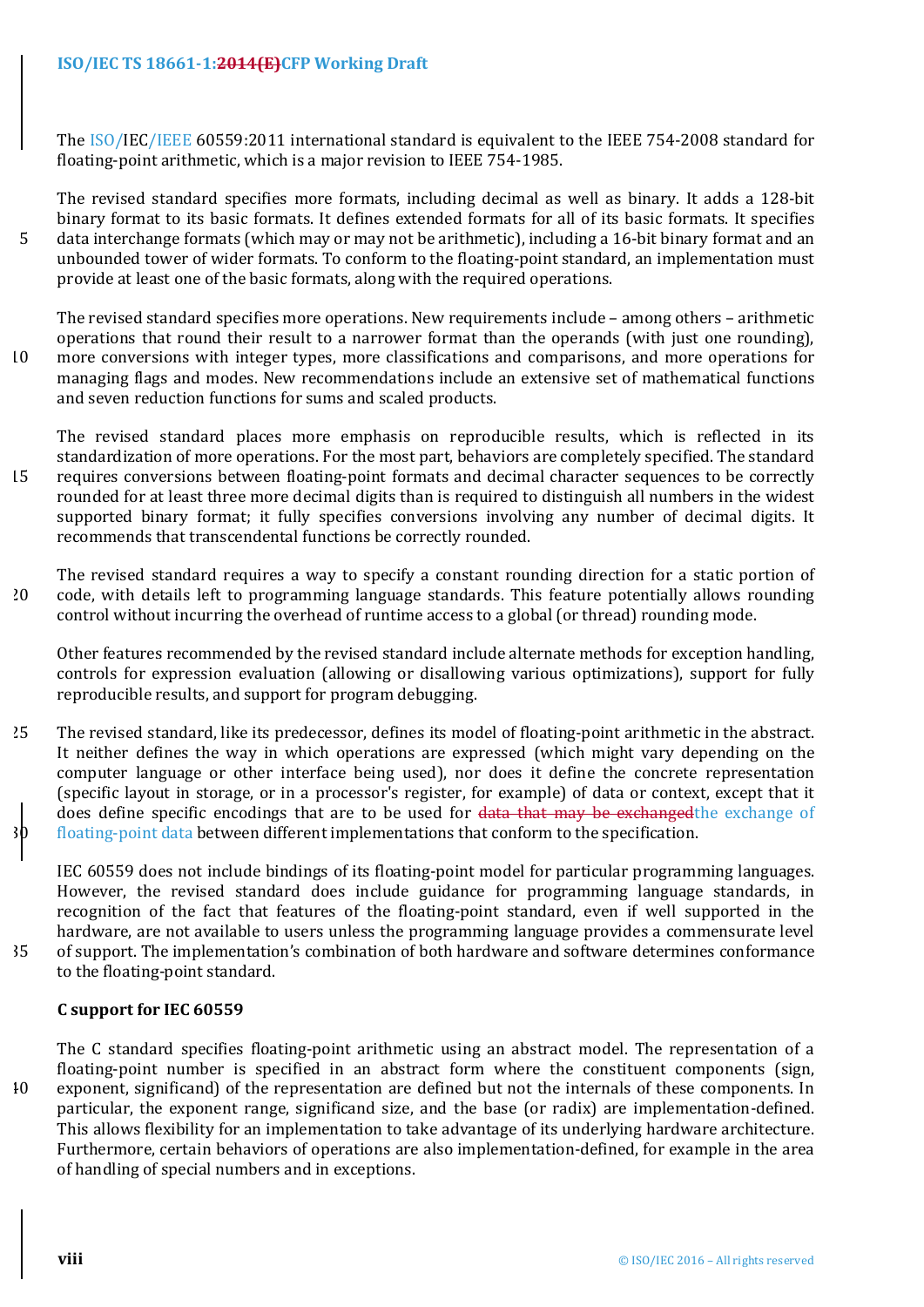The reason for this approach is historical. At the time when C was first standardized, before the floatingpoint standard was established, there were various hardware implementations of floating-point arithmetic in common use. Specifying the exact details of a representation would have made most of the existing implementations at the time not conforming.

- 5 Beginning with ISO/IEC 9899:1999 (C99), C has included an optional second level of specification for implementations supporting the floating-point standard. C99, in conditionally normative Annexannex F, introduced nearly complete support for the IEC 60559:1989 standard for binary floating-point arithmetic. Also, C99's informative Annexannex G offered a specification of complex arithmetic that is compatible with IEC 60559:1989.
- 10 ISO/IEC 9899:2011 (C11) includes refinements to the C99 floating-point specification, though it is still based on IEC 60559:1989. C11 upgrades Annexupgraded annex G from "informative" to "conditionally normative".

ISO/IEC Technical ReportTR 24732:2009 introduced partial C support for the decimal floating-point arithmetic in  $ISO/IEC/IEEE$  60559:2011. ISO/IEC TR 24732, for which technical content was completed

15 while IEEE 754-2008 was still in the later stages of development, specifies decimal types based on ISO/IEC/IEEE 60559:2011 decimal formats, though it does not include all of the operations required by ISO/IEC/IEEE 60559:2011.

## **Purpose**

The purpose of this Technical SpecificationISO/IEC TS 18661 is to provide a C language binding for 20 ISO/IEC/IEEE 60559:2011, based on the C11 standard, that delivers the goals of ISO/IEC/IEEE 60559 to users and is feasible to implement. It is organized into five Partsparts.

**Part-ISO/IEC TS 18661-1, this document, provides changes to C11 that cover all the requirements, plus** some basic recommendations, of ISO/IEC/IEEE 60559:2011 for binary floating-point arithmetic. C implementations intending to support ISO/IEC/IEEE 60559:2011 are expected to conform to 25 conditionally normative  $\frac{\text{Annew}}{\text{Annew}}$  F as enhanced by the changes in  $\frac{\text{Part-ISO/IEC}}{\text{TS 18661}}$ -1.

Part-ISO/IEC TS 18661-2 enhances ISO/IEC TR 24732 to cover all the requirements, plus some basic recommendations, of ISO/IEC/IEEE 60559:2011 for decimal floating-point arithmetic. C implementations intending to provide an extension for decimal floating-point arithmetic supporting  $ISO/IEC/IEEE$  60559:2011 are expected to conform to  $Part-ISO/IEC$  TS 18661-2.

30 Part-ISO/IEC TS 18661-3 (Interchange and extended types), Part-ISO/IEC TS 18661-4 (Supplementary functions), and Part-ISO/IEC TS 18661-5 (Supplementary attributes) cover recommended features of ISO/IEC/IEEE 60559:2011. C implementations intending to provide extensions for these features are expected to conform to the corresponding Parts.parts.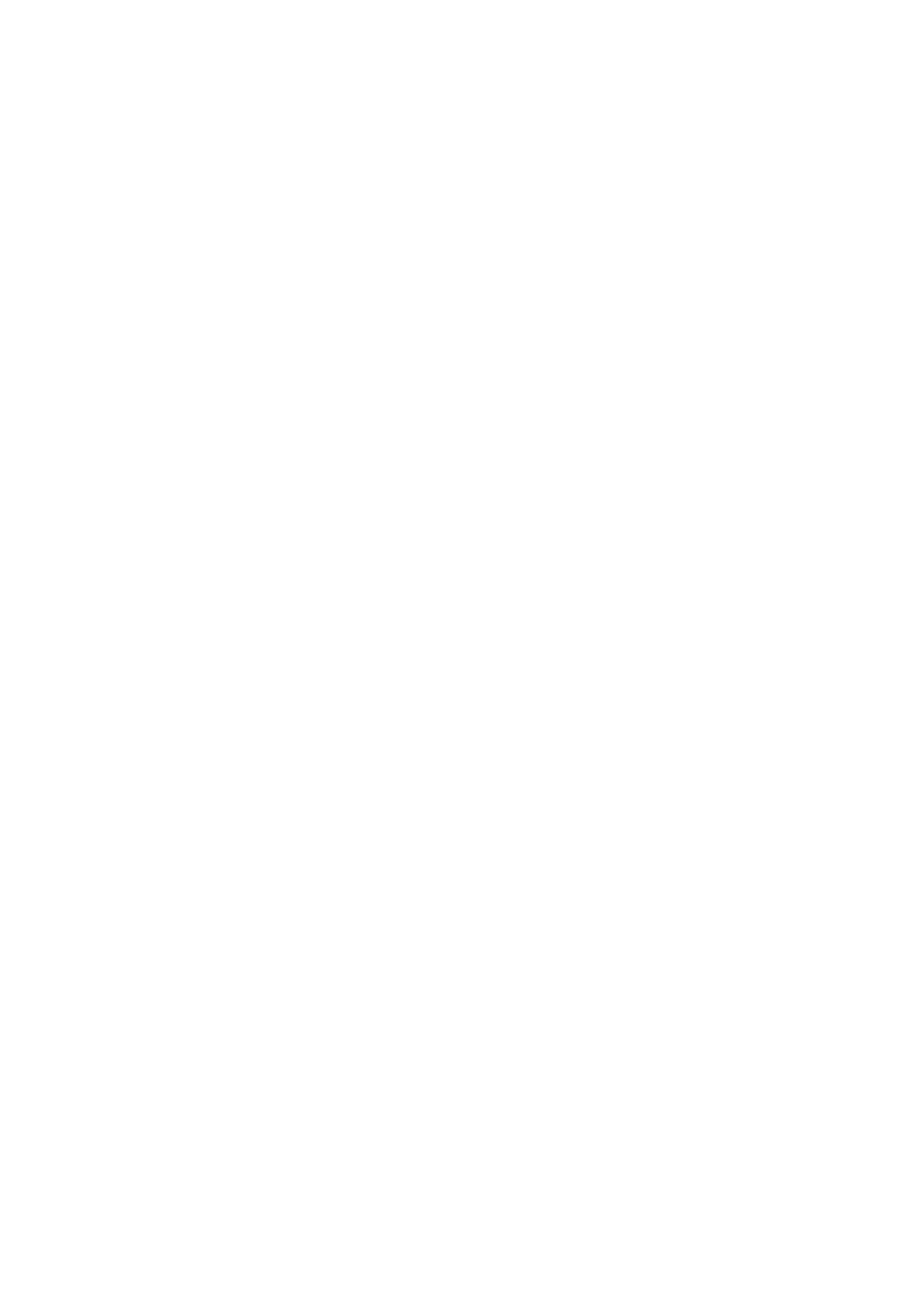# **Information Technology** technology — **Programming** languages, **their environments, and system software interfaces — Floatingpoint extensions for C — Part 1: Binary floating-point arithmetic**

# <sup>5</sup> Part 1: **Binary floating-point arithmetic**

## **1 Scope**

This document, Part 1 part of ISO/IEC Technical Specification TS 18661, extends programming language C to support binary floating-point arithmetic conforming to ISO/IEC/IEEE 60559:2011. It covers all 10 requirements of IEC 60559 as they pertain to C floating types that use IEC 60559 binary formats.

This document does not cover decimal floating-point arithmetic, nor does it cover most optional features of IEC 60559.

This document is primarily an update to IEC 9899:2011 (C11), normative Annex F (IEC 60559 floatingpoint arithmetic). However, it proposes that the new interfaces that are suitable for general 15 implementations be added in the Library clauses of C11. Also it includes a few auxiliary changes in C11 where the specification is problematic for IEC 60559 support.

## **2 Conformance**

An implementation conforms to Part 1this part of Technical SpecificationISO/IEC TS 18661 if

- a) It meets the requirements for a conforming implementation of C11 with all the changes to C11 20 specified in Part 1 of Technical Specification 18661; and
	- b) It defines **STDC IEC 60559 BFP** to  $20y\frac{1}{2}$ ymmL.

## **3 Normative references**

The following referenced documents, in whole or in part, are normatively referenced in this document and are indispensable for theits application of this document. Only the editions. For dated references, 25 only the edition cited applyapplies. For undated references, the latest edition of the referenced document (including any amendments) applies.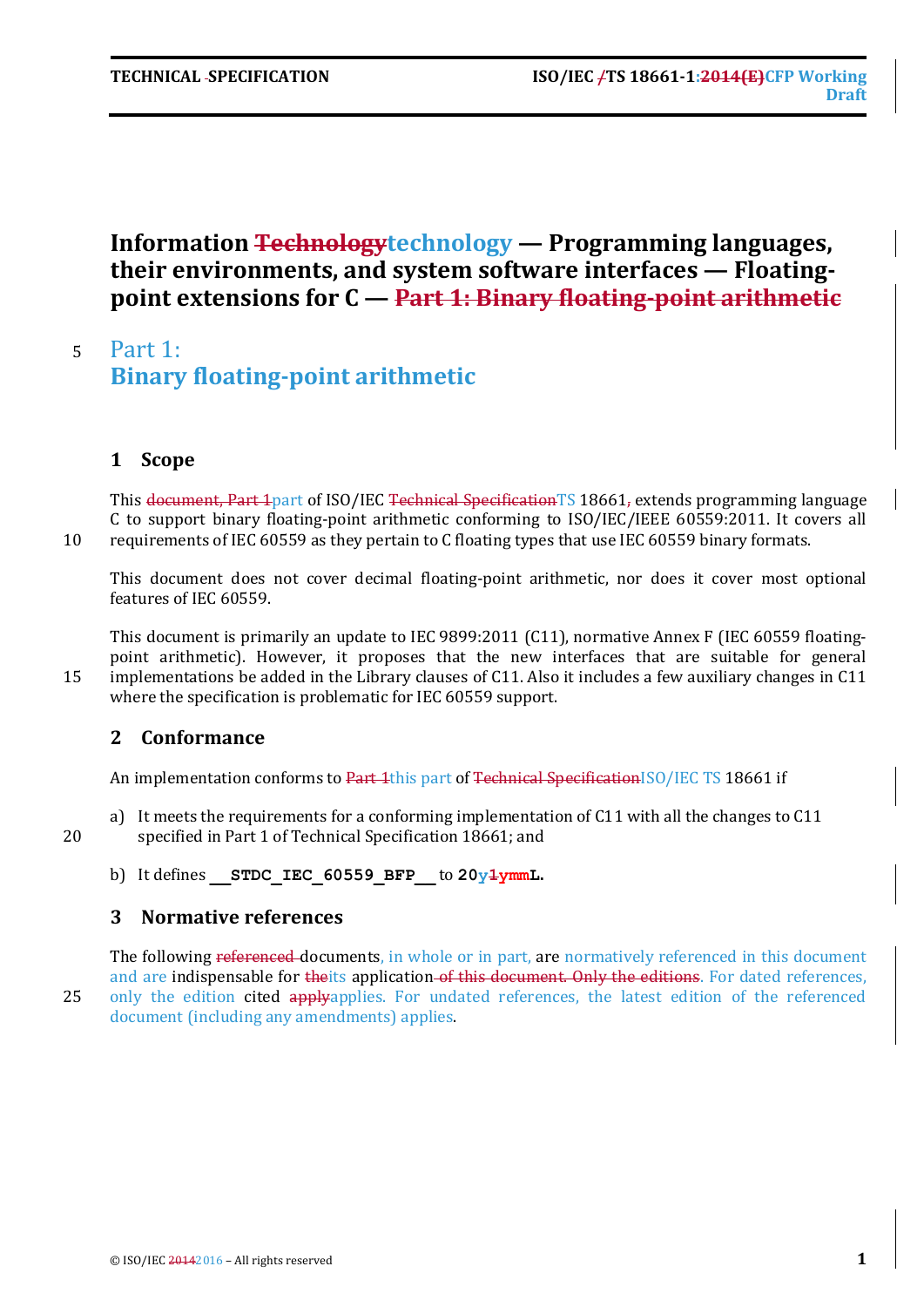ISO/IEC 9899:2011, *Information technology — Programming languages, their environments and system software interfaces — Programming Language — C*

ISO/IEC 9899:2011/Cor.1:2012, *Technical Corrigendum 1*

ISO/IEC/IEEE 60559:2011, *Information technology — Microprocessor Systems — Floating-point*  arithmetic<del> (with identical content to IEEE 754-2008, *IEEE Standard for Floating-Point Arithmetic*. The</del> Institute of Electrical and Electronic Engineers, Inc., New York, 2008)

## **4 Terms and definitions**

For the purposes of this document, the terms and definitions given in ISO/IEC 9899:2011 and  $ISO/IEC/IEEE 60559:2011$  and the following apply.

## 10 **4.1**

## **C11**

standard ISO/IEC 9899:2011, *Information technology* — *Programming languages<del>, their environments</del> and system software interfaces — Programming Language C*, including *Technical Corrigendum 1* (ISO/IEC 9899:2011/Cor. 1:2012)

## 15 **5 C standard conformance**

## **5.1 Freestanding implementations**

The following change to C11 expands the conformance requirements for freestanding implementations so that they might conform to this Partpart of Technical Specification18661.

## **Change** to C11:

 $20$  Insert after the third sentence of  $4#6$ :

The strictly conforming programs that shall be accepted by a conforming freestanding implementation that defines **STDC IEC 60559 BFP** may also use features in the contents of the standard headers **<fenv.h>** and **<math.h>** and the numeric conversion functions (7.22.1) of the standard header  $\text{stdlib.h}$ . All identifiers that are reserved when 25 <stdlib.h> is included in a hosted implementation are reserved when it is included in a freestanding implementation.

## **5.2 Predefined macros**

The following changes to C11 obsolesce **STDC IEC 559**, the current conformance macro for Annex F, in favor of **STDC IEC 60559 BFP**, for consistency with other conformance macros and 30 to distinguish its application to binary floating-point arithmetic. The macro **STDC IEC 559** is retained as obsolescent, for compatibility with existing programs.

## **Changes** to C11:

In 6.10.8.3#1, before:

**STDC** IEC 559 The integer constant **1**, intended to indicate conformance to Annex F 35 (IEC 60559 binary floating-point arithmetic).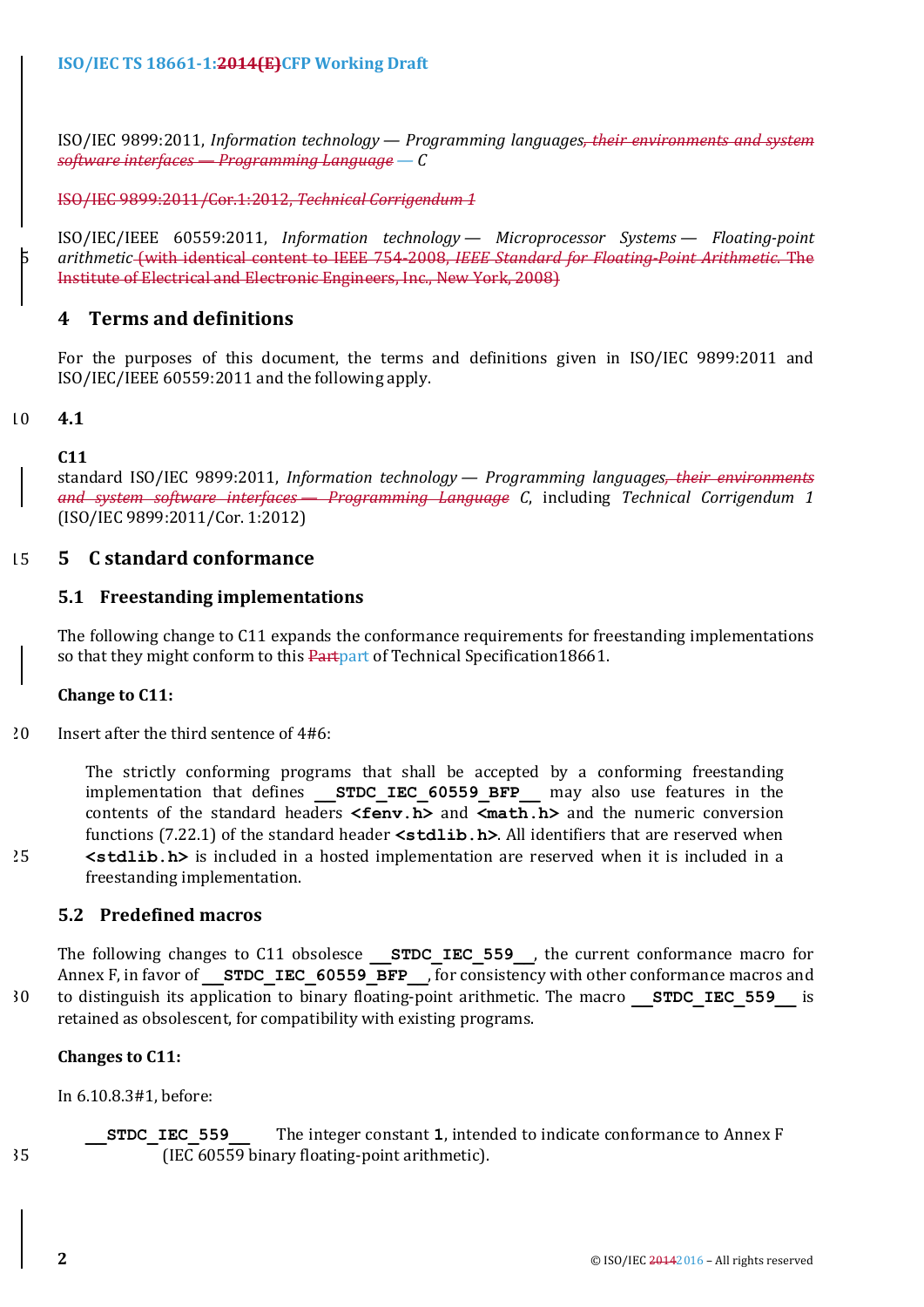insert:

**STDC IEC 60559 BFP** The integer constant  $20y\text{1ymmL}$ , intended to indicate conformance to Annex F (IEC 60559 binary floating-point arithmetic).

In 6.10.8.3#1, append to the **STDC IEC 559** item:

5 Use of this macro is an obsolescent feature.

The following changes to C11 obsolesce **STDC IEC 559 COMPLEX**, the current conformance macro for Annex G, in favor of **STDC IEC 60559 COMPLEX**, for consistency with other conformance macros.

## **Changes** to C11:

10 In 6.10.8.3#1, after-before the **STDC** IEC 559 COMPLEX — STDC IEC 559— item, insert the item:

**STDC IEC 60559 COMPLEX** The integer constant  $20y\frac{1}{2}$ mmL, intended to indicate conformance to the specifications in annex  $G$  (IEC 60559 compatible complex arithmetic).

15 In 6.10.8.3#1, append to the **STDC IEC 559 COMPLEX** item:

Use of this macro is an obsolescent feature.

## **5.3 Standard headers**

The new identifiers added to C11 library headers by this Part of Technical Specification 18661 are defined or declared by their respective headers only if **STDC WANT IEC 60559\_BFP\_EXT** is

20 defined as a macro at the point in the source file where the appropriate header is first included. The following changes to C11 list these identifiers in each applicable library subclause.

#### **Changes** to C11:

After  $5.2.4.2.1#1$ , insert the paragraph:

[1a] The following identifiers are defined only if **STDC WANT IEC 60559 BFP EXT** is 25 defined as a macro at the point in the source file where  $\langle$ **limits.h**> is first included:

| CHAR WIDTH         | USHRT WIDTH | <b>ULONG WIDTH</b> |
|--------------------|-------------|--------------------|
| <b>SCHAR WIDTH</b> | INT WIDTH   | LLONG WIDTH        |
| UCHAR WIDTH        | UINT WIDTH  | ULLONG WIDTH       |
| SHRT WIDTH         | LONG WIDTH  |                    |

30

After  $5.2.4.2.2$ #6, insert the paragraph:

[6a] The following identifier is defined only if **STDC WANT IEC 60559 BFP EXT** is defined as a macro at the point in the source file where **<float.h>** is first included:

**CR\_DECIMAL\_DIG**

35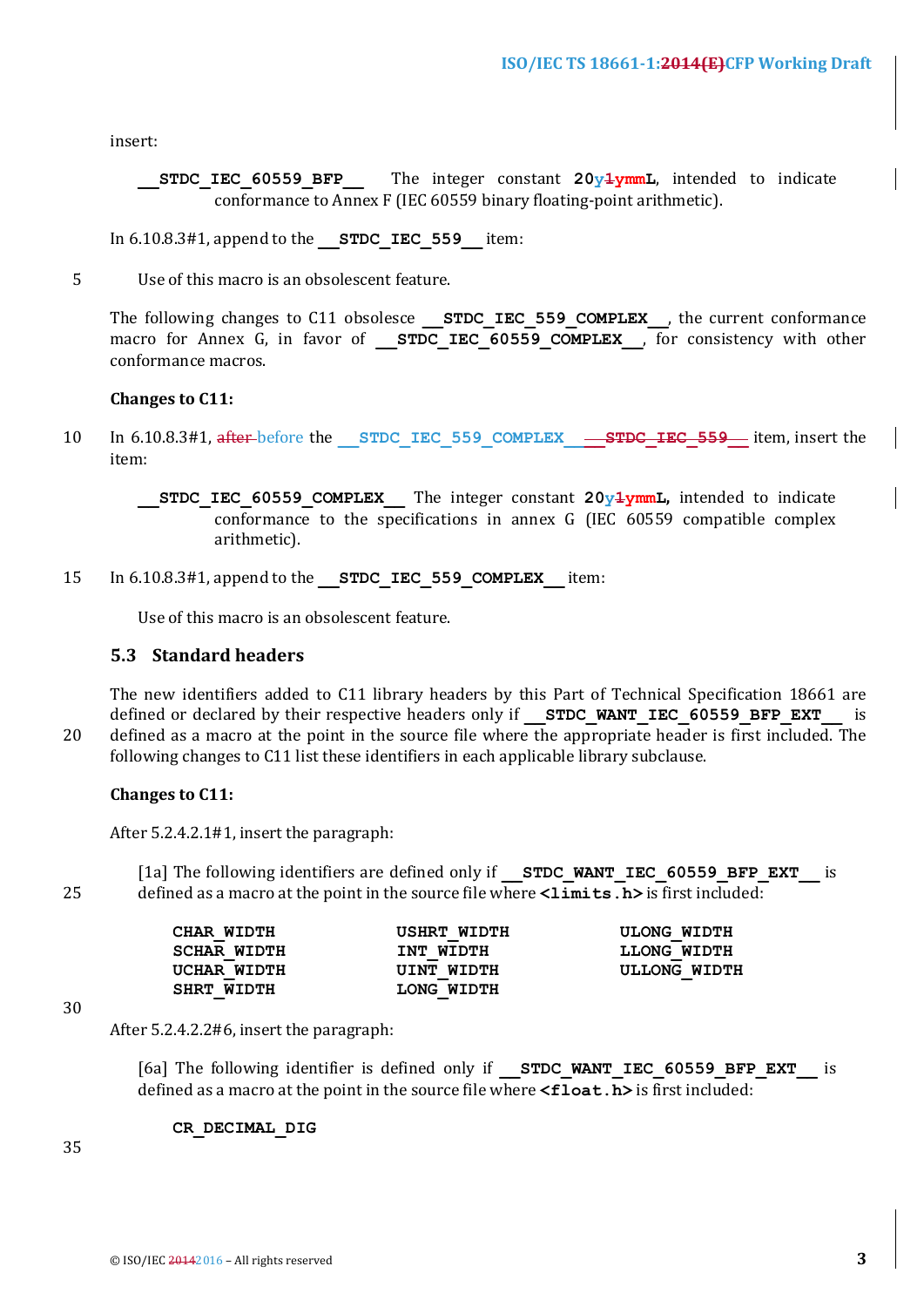After 7.6#3, insert the paragraph:

[3a] The following identifiers are defined or declared only if **\_\_STDC\_WANT\_IEC\_60559\_BFP\_EXT\_\_** is defined as a macro at the point in the source file where  $\le$ **fenv**.**h** $>$  is first included:

5 **femode\_t fetestexceptflag FE\_DFL\_MODE fegetmode**  $\overline{FE}$  SNANS ALWAYS SIGNAL **fesetexcept**

10 After 7.12#1, insert the paragraph:

[1a] The following identifiers are defined or declared only if **STDC\_WANT\_IEC\_60559\_BFP\_EXT** is defined as a macro at the point in the source file where  $\leq$ **math.h**> is first included:

|    | FP INT UPWARD            | FP FAST FSUBL           |
|----|--------------------------|-------------------------|
| 15 | FP INT DOWNWARD          | FP FAST DSUBL           |
|    | FP INT TOWARDZERO        | FP FAST<br><b>FMUL</b>  |
|    | FP INT TONEARESTFROMZERO | <b>FMULL</b><br>FP FAST |
|    | FP INT TONEAREST         | FP FAST DMULL           |
|    | FP LLOGB0                | FP FAST FDIV            |
| 20 | FP LLOGBNAN              | FP FAST FDIVL           |
|    | <b>SNANF</b>             | FP FAST DDIVL           |
|    | <b>SNAN</b>              | FP FAST FFMA            |
|    | <b>SNANL</b>             | FP FAST FFMAL           |
|    | FP FAST FADD             | FP FAST DFMAL           |
| 25 | FP FAST FADDL            | FP FAST FSORT           |
|    | FP FAST DADDL            | FP FAST FSORTL          |
|    | FP FAST FSUB             | FP FAST DSORTL          |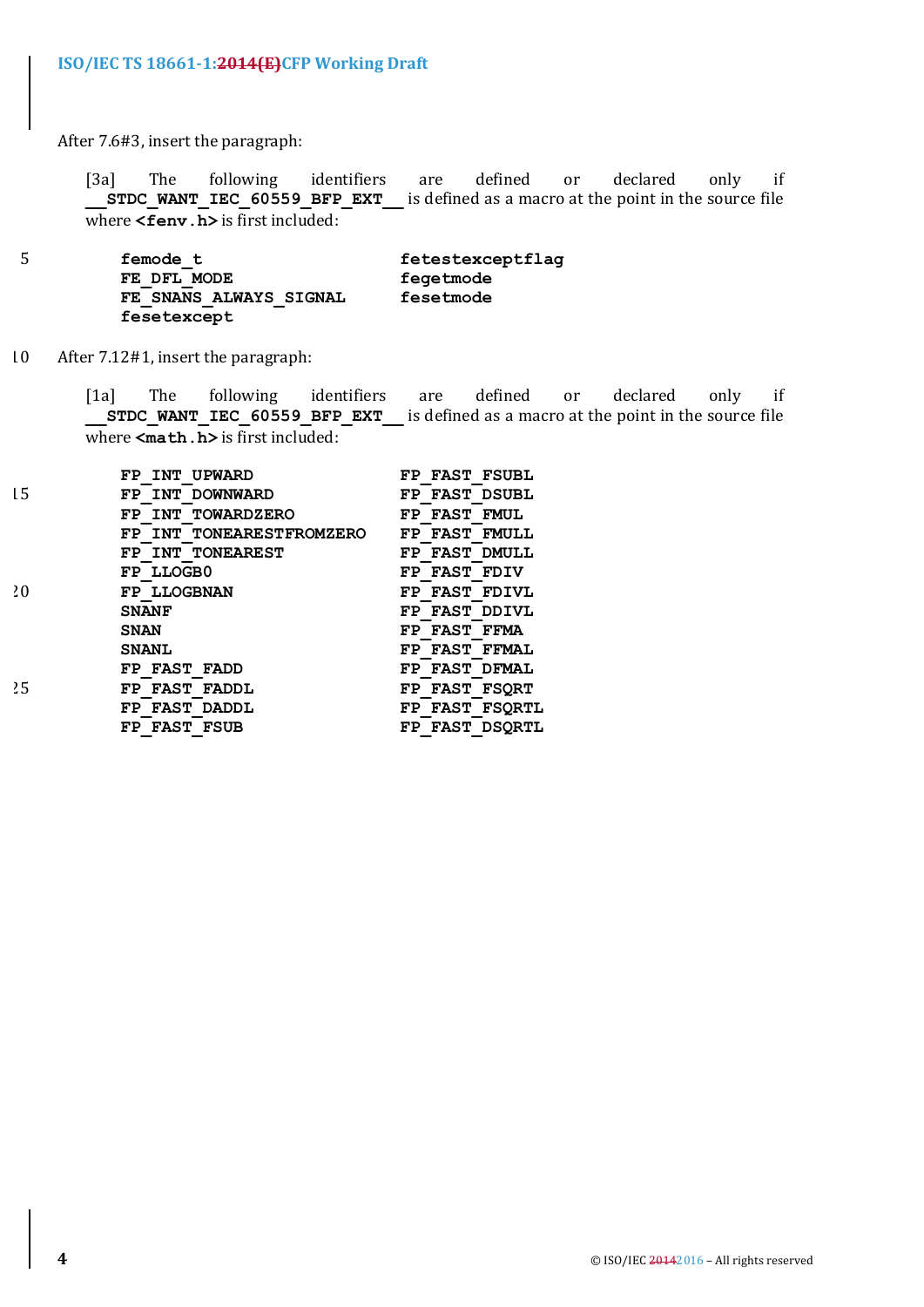|    | iseqsig     | fmaxmagf  | ffmal          |
|----|-------------|-----------|----------------|
|    | iscanonical | fmaxmagl  | dfmal          |
|    | issignaling | fminmag   | fsqrt          |
|    | issubnormal | fminmagf  | fsqrtl         |
| 5  | iszero      | fminmagl  | dsqrtl         |
|    | fromfp      | nextup    | totalorder     |
|    | fromfpf     | nextupf   | totalorderf    |
|    | fromfpl     | nextupl   | totalorderl    |
|    | ufromfp     | nextdown  | totalordermag  |
| 10 | ufromfpf    | nextdownf | totalordermagf |
|    | ufromfpl    | nextdownl | totalordermagl |
|    | fromfpx     | fadd      | canonicalize   |
|    | fromfpxf    | faddl     | canonicalizef  |
|    | fromfpxl    | daddl     | canonicalizel  |
| 15 | ufromfpx    | fsub      | getpayload     |
|    | ufromfpxf   | fsubl     | getpayloadf    |
|    | ufromfpxl   | dsubl     | getpayloadl    |
|    | roundeven   | fmul      | setpayload     |
|    | roundevenf  | fmull     | setpayloadf    |
| 20 | roundevenl  | dmull     | setpayloadl    |
|    | llogb       | fdiv      | setpayloadsig  |
|    | llogbf      | fdivl     | setpayloadsigf |
|    | llogbl      | ddivl     | setpayloadsigl |
|    | fmaxmag     | ffma      |                |

25

After 7.20#4, insert the paragraph:

[4a] The following identifiers are defined only if **STDC WANT IEC 60559 BFP EXT** is defined as a macro at the point in the source file where  $\leq$  stdint. h> is first included:

|    | INTN WIDTH        | <b>UINT FASTN WIDTH</b> | PTRDIFF WIDTH           |
|----|-------------------|-------------------------|-------------------------|
| 30 | UINTN WIDTH       | INTPTR WIDTH            | <b>SIG ATOMIC WIDTH</b> |
|    | INT LEASTN WIDTH  | UINTPTR WIDTH           | <b>SIZE WIDTH</b>       |
|    | UINT LEASTN WIDTH | INTMAX WIDTH            | WCHAR WIDTH             |
|    | INT FASTN WIDTH   | UINTMAX WIDTH           | WINT WIDTH              |

35 After 7.22#1, insert the paragraph:

[1a] The following identifiers are declared only if **\_\_STDC\_WANT\_IEC\_60559\_BFP\_EXT**\_\_ is defined as a macro at the point in the source file where  $\leq$ **stdlib.h>** is first included:

**strfromd strfromf strfroml**

40 After 7.25#1, insert the paragraph:

[1a] The following identifiers are defined as type-generic macros only if **STDC** WANT IEC 60559 BFP EXT is defined as a macro at the point in the source file where <tgmath.h> is first included: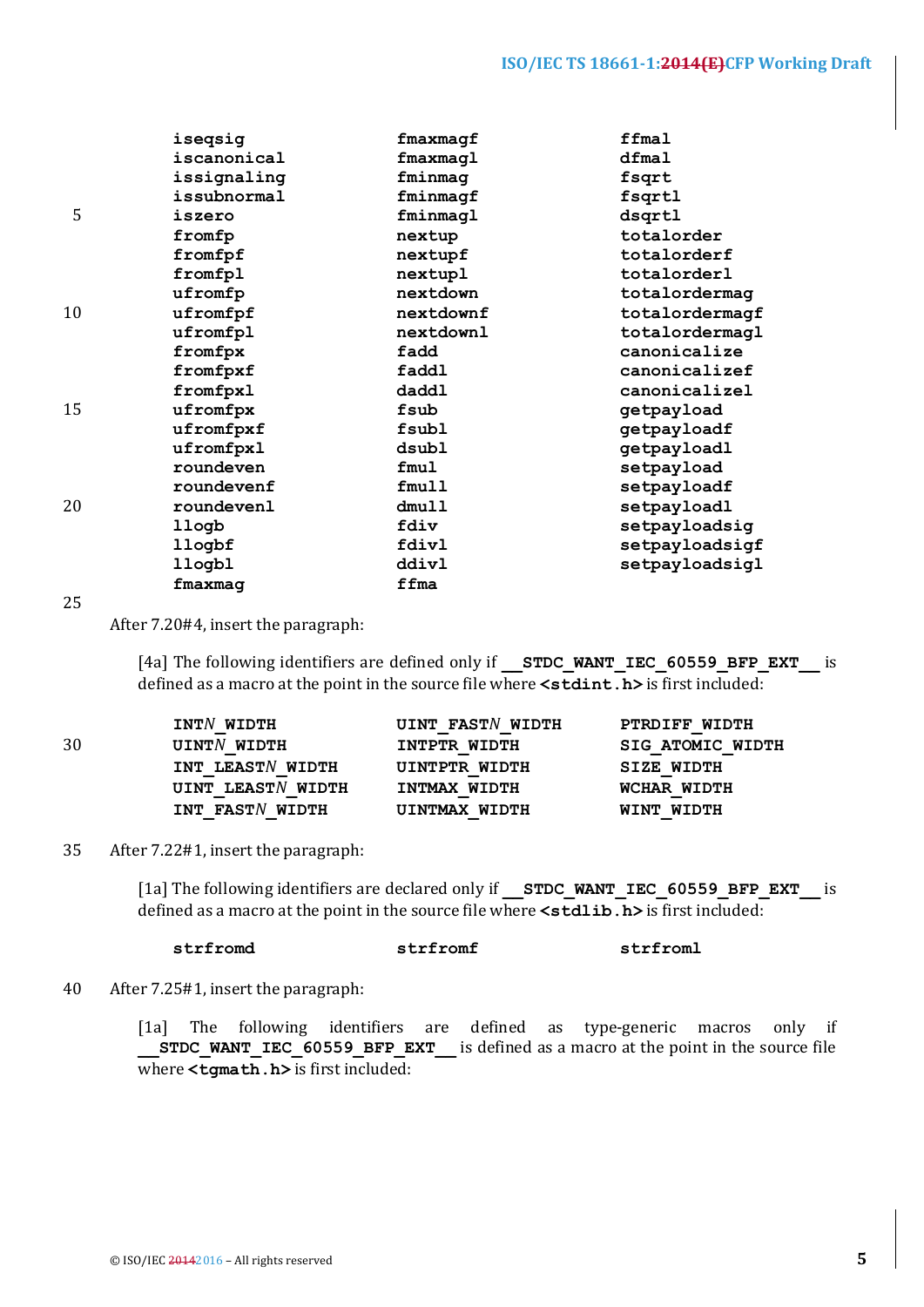## **ISO/IEC TS 18661-1:2014(E)CFP Working Draft**

|   | roundeven | fromfpx       | fmul  |
|---|-----------|---------------|-------|
|   | llogb     | ufromfpx      | dmul  |
|   | fmaxmag   | totalorder    | fdiv  |
|   | fminmag   | totalordermag | ddiv  |
| 5 | nextup    | fadd          | ffma  |
|   | nextdown  | dadd          | dfma  |
|   | fromfp    | fsub          | fsqrt |
|   | ufromfp   | dsub          | dsqrt |
|   |           |               |       |

#### After 7.1.2#4, insert:

 $10$  [4a] Some standard headers define or declare identifiers contingent on whether certain macros whose names begin with **STDC WANT IEC 60559** and end with **EXT** are defined (by the user) at the point in the code where the header is first included. Within a preprocessing translation unit, the same set of such macros shall be defined for the first inclusion of all such headers.

## 15 **6 Revised floating-point standard**

C11 Annex F specifies C language support for the floating-point arithmetic of IEC 60559:1989. This document proposes changes to C11 to bring Annex F into alignment with IEC 60559:2011. The changes to C11 below update the introduction to Annex F to acknowledge the revision to IEC 60559.

## **Changes** to C11:

20 Change F.1 from:

## **F.1 Introduction**

[1] This annex specifies C language support for the IEC 60559 floating-point standard. The *IEC 60559 floating-point standard* is specifically *Binary floating-point arithmetic for microprocessor*  systems, second edition (IEC 60559:1989), previously designated IEC 559:1989 and as *IEEE* 25 *Standard for Binary Floating-Point Arithmetic* (ANSI/IEEE 754-1985). *IEEE Standard for Radix-Independent Floating-Point Arithmetic* (ANSI/IEEE 854-1987) generalizes the binary standard to remove dependencies on radix and word length. *IEC* 60559 generally refers to the floatingpoint standard, as in IEC 60559 operation, IEC 60559 format, etc. An implementation that defines **STDC IEC 559** shall conform to the specifications in this annex.356) Where a 30 binding between the C language and IEC60559 is indicated, the IEC 60559-specified behavior is adopted by reference, unless stated otherwise. Since negative and positive infinity are representable in IEC 60559 formats, all real numbers lie within the range of representable values.

to:

## 35 **F.1 Introduction**

[1] This annex specifies C language support for the IEC 60559 floating-point standard. The *IEC 60559 floating-point standard*  is specifically *Floating-point arithmetic* (ISO/IEC/IEEE 60559:2011), also designated as *IEEE Standard for Floating-Point Arithmetic* (IEEE 754-2008). The IEC 60559 floating-point standard supersedes the IEC 60559:1989 binary arithmetic 40 standard, also designated as *IEEE Standard for Binary Floating-Point Arithmetic*  (IEEE 754-1985). *IEC* 60559 generally refers to the floating-point standard, as in IEC 60559 operation, IEC 60559 format, etc.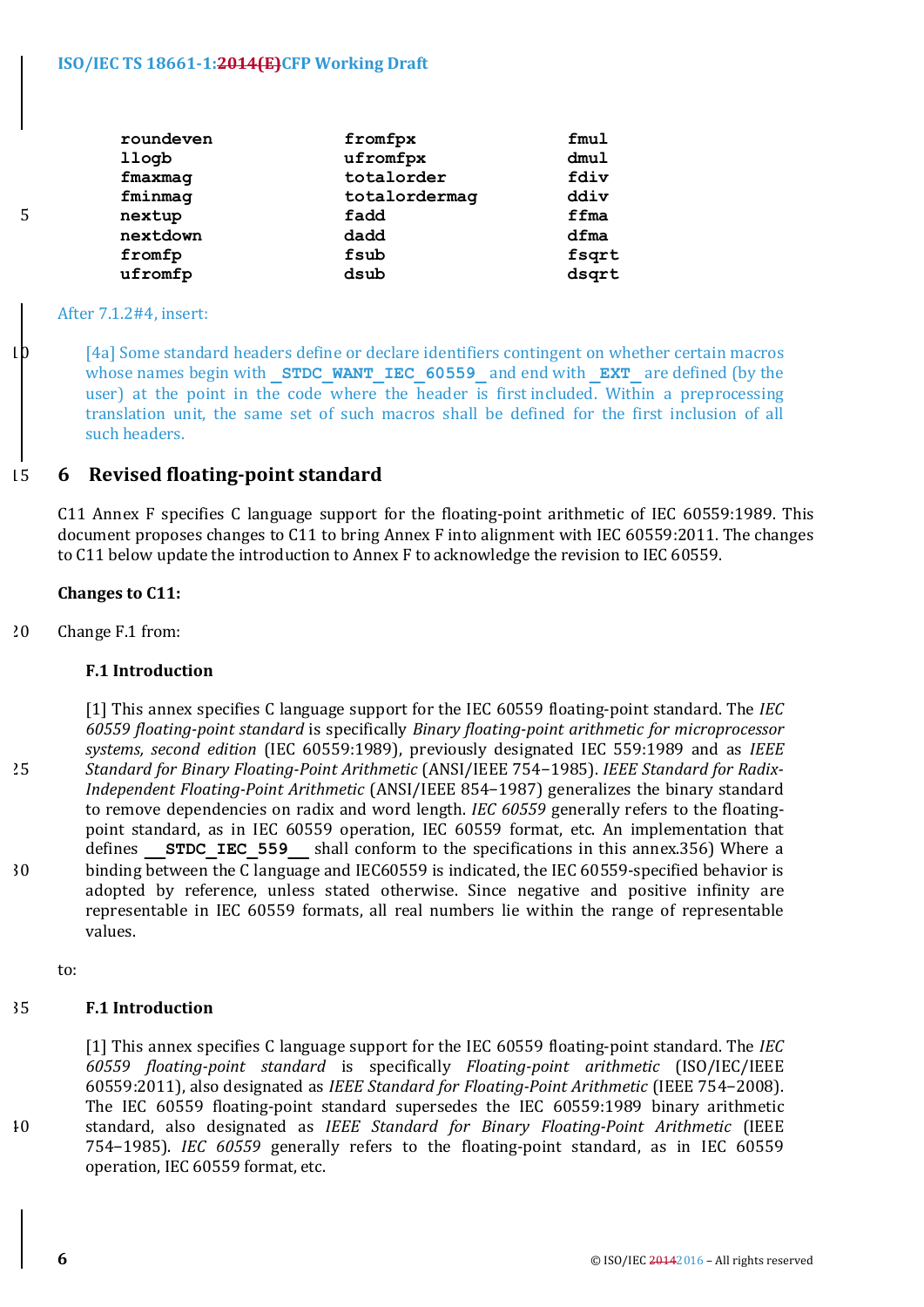[2] The IEC 60559 floating-point standard specifies decimal, as well as binary, floating-point arithmetic. It supersedes *IEEE Standard for Radix-Independent Floating-Point Arithmetic* (ANSI/IEEE 854−1987), which generalized the binary arithmetic standard (IEEE 754-1985) to remove dependencies on radix and word length.

5 [3] An implementation that defines **STDC IEC 60559 BFP** to 20v<del>1</del>ymmL shall conform to the specifications in this annex.356) Where a binding between the C language and IEC 60559 is indicated, the IEC 60559-specified behavior is adopted by reference, unless stated otherwise.

In footnote 356), change " **STDC\_IEC\_559** " to " **STDC\_IEC\_60559\_BFP** ".

Note that the last sentence of F.1 which is removed above is inserted into a more appropriate place by a 10 later change (see 12 below).

## **7 Types**

## **7.1 Terminology**

IEC 60559 now includes a 128-bit binary format as one of its three binary basic formats: *binary32*, *binary64*, and *binary128*. The binary128 format continues to meet the less specific requirements for a 15 binary64-extended format, as in the previous IEC 60559. The changes to C11 below reflect the new terminology in IEC 60559; these changes are not substantive.

## **Changes to C11:**

In F.2#1, change the three bullets from:

- The **float** type matches the IEC 60559 single format.
- 20 The **double** type matches the IEC 60559 double format,
	- The **long double** type matches an IEC 60559 extended format, 357) else a non-IEC 60559 extended format, else the IEC 60559 **double** format.

to:

- The **float** type matches the IEC 60559 binary32 format.
- 25 The **double** type matches the IEC 60559 binary64 format.
	- The long double type matches the IEC 60559 binary128 format, else an IEC 60559 binary64-extended format, 357) else a non-IEC 60559 extended format, else the IEC 60559 binary64 format.

In F.2#1, change the sentence after the bullet from:

30 Any non-IEC 60559 extended format used for the **long double** type shall have more precision than IEC 60559 double and at least the range of IEC 60559 double.358)

to: 

Any non-IEC 60559 extended format used for the long double type shall have more precision than IEC 60559 binary64 and at least the range of IEC 60559 binary64.358)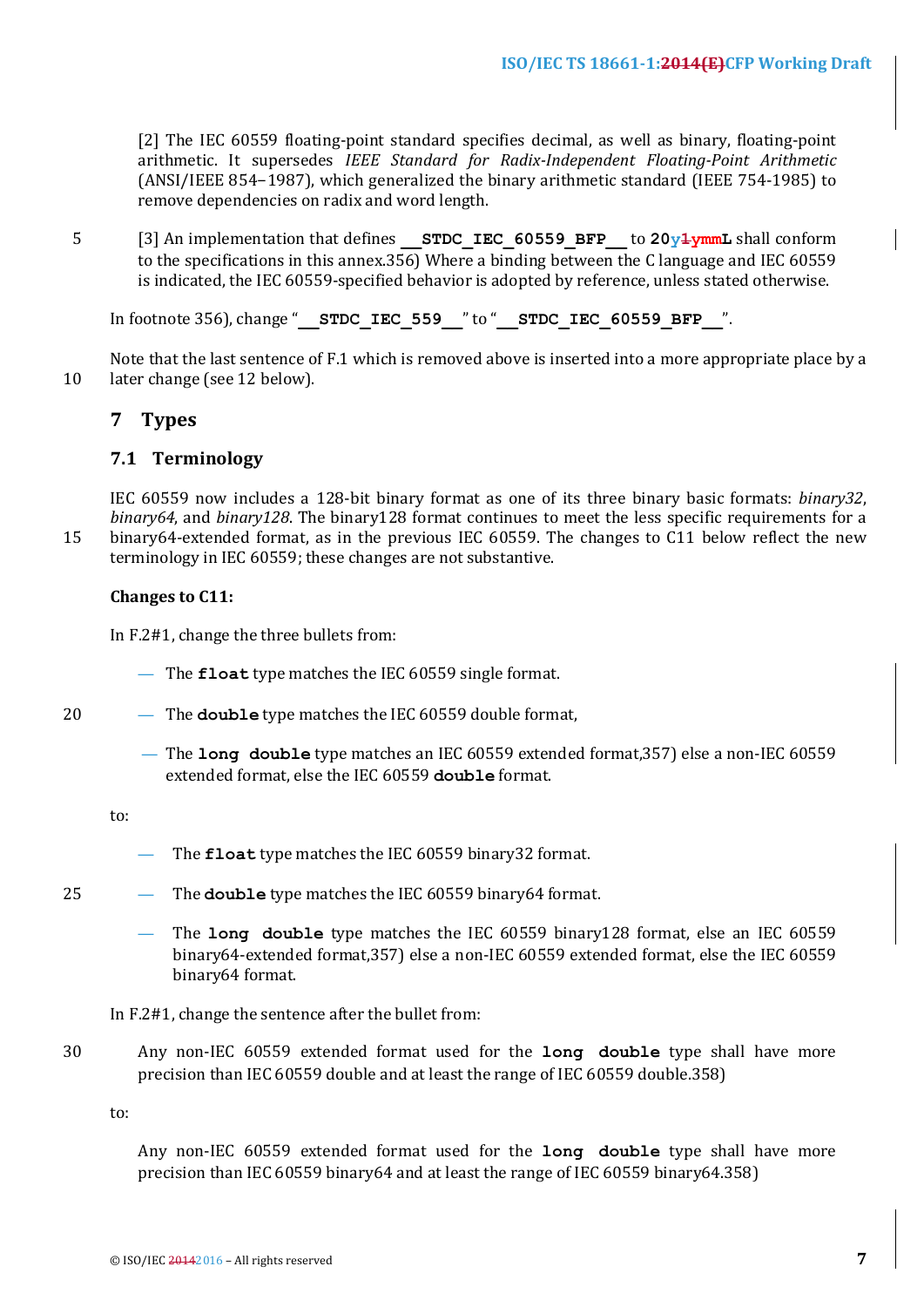## Change footnote 357) from:

357) "Extended" is IEC 60559's double-extended data format. Extended refers to both the common 80-bit and quadruple 128-bit IEC 60559 formats.

to:

5 357) IEC 60559 binary64-extended formats include the common 80-bit IEC 60559 format.

In F.2, change the recommended practice from:

## **Recommended practice**

[2] The **long double** type should match an IEC 60559 extended format.

to:

## 10 **Recommended practice**

[2] The **long double** type should match the IEC 60559 binary128 format, else an IEC 60559 binary64-extended format.

Change footnote 361) from:

361) If the minimum-width IEC 60559 extended format (64 bits of precision) is supported, 15 **DECIMAL DIG** shall be at least 21. If IEC 60559 double (53 bits of precision) is the widest IEC 60559 format supported, then **DECIMAL\_DIG** shall be at least 17. (By contrast, **LDBL\_DIG** and **DBL** DIG are 18 and 15, respectively, for these formats.)

to:

361) If the minimum-width IEC 60559 binary64-extended format (64 bits of precision) is <sup>20</sup> supported, **DECIMAL DIG** shall be at least 21. If IEC 60559 binary64 (53 bits of precision) is the widest IEC 60559 format supported, then **DECIMAL DIG** shall be at least 17. (By contrast, **LDBL** DIG and DBL DIG are 18 and 15, respectively, for these formats.)

## **7.2 Canonical representation**

IEC 60559 refers to preferred encodings in a format - or, in C terminology, preferred representations of 25 a type – as *canonical*. Some types also contain redundant or ill-specified representations, which are *noncanonical*. All representations of types with IEC 60559 binary interchange formats are canonical; however, types with IEC 60559 extended formats may have non-canonical encodings. (Types with IEC 60559 decimal interchange formats, covered in Part 2 of Technical Specification 18661, contain noncanonical redundant representations.)

## 30 **Changes** to C11:

In  $5.2.4.2.2 \text{#3}$ , change the sentence:

A *NaN* is an encoding signifying Not-a-Number.

to:

A *NaN* is a value signifying Not-a-Number.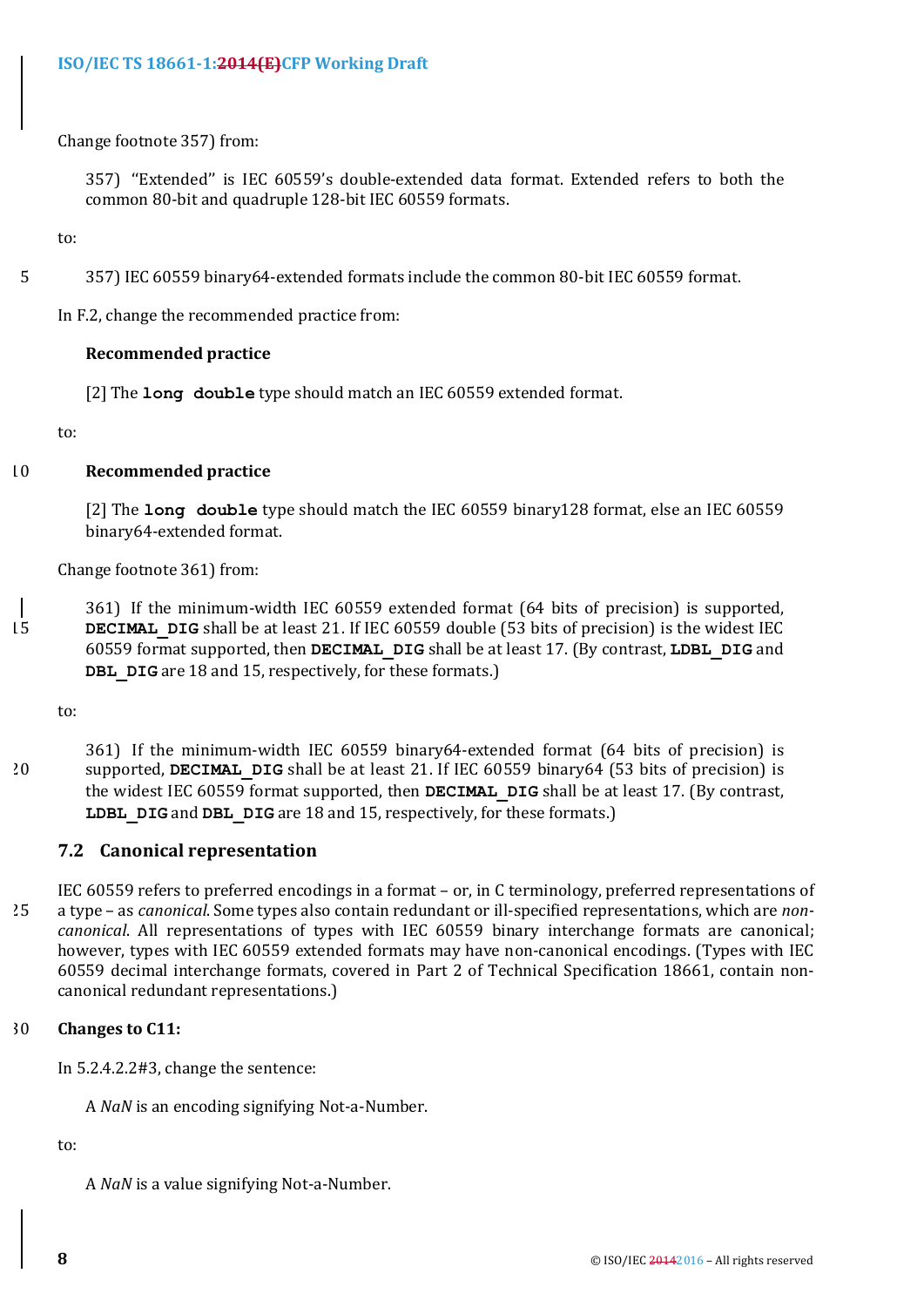In 5.2.4.2.2 footnote 22, change:

... the terms quiet NaN and signaling NaN are intended to apply to encodings with similar behavior.

to:

5 ... the terms quiet NaN and signaling NaN are intended to apply to values with similar behavior.

After 5.2.4.2.2#5, add:

[5a] An implementation may prefer particular representations of values that have multiple representations in a floating type, 6.2.6.1 not withstanding. The preferred representations of a floating type, including unique representations of values in the type, are called *canonical*. A 10 floating type may also contain *non-canonical* representations, for example, redundant representations of some or all of its values, or representations that are extraneous to the floating-point model. Typically, floating-point operations deliver results with canonical representations. IEC 60559 operations deliver results with canonical representations, unless specified otherwise.

15 In 5.2.4.2.2#5a, attach a footnote to the wording:

An implementation may prefer particular representations of values that have multiple representations in a floating type, 6.2.6.1 not withstanding.

where the footnote is:

\*) The library operations **iscanonical** and **canonicalize** distinguish canonical 20 (preferred) representations, but this distinction alone does not imply that canonical and noncanonical representations are of different values.

In 5.2.4.2.2#5a, attach a footnote to the wording:

A floating type may also contain *non-canonical* representations, for example, redundant representations of some or all of its values, or representations that are extraneous to the 25 floating-point model.

where the footnote is:

\*) Some of the values in the IEC 60559 decimal formats have non-canonical representations (as well as a canonical representation).

## **8 Operation binding**

30 IEC 60559 includes several new required operations. The change to C11 below shows the complete mapping of IEC 60559 operations to C operators, functions, and function-like macros. The new IEC 60559 operations map to C functions and function-like macros; no new C operators are proposed.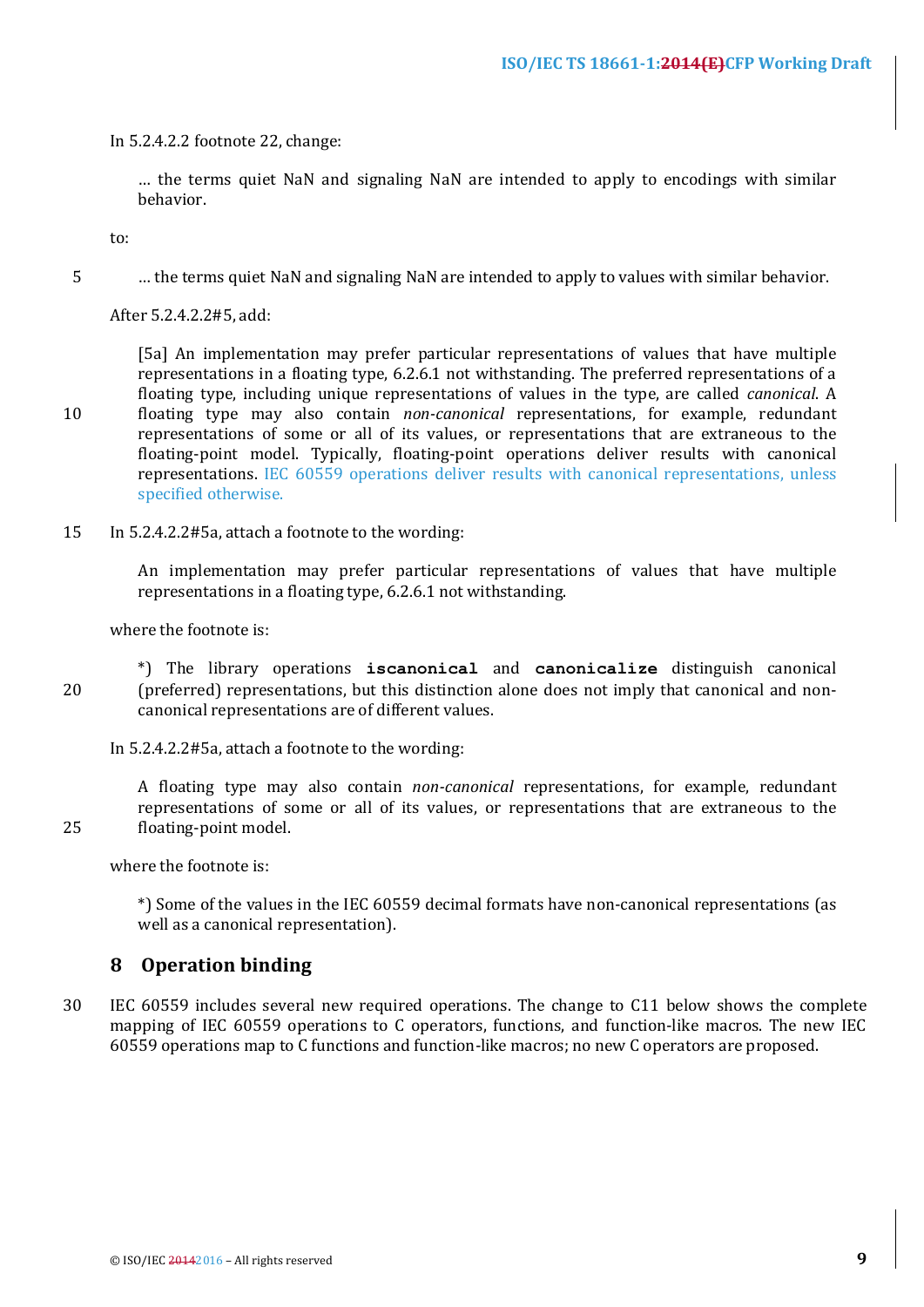## **ISO/IEC TS 18661-1:2014(E)CFP Working Draft**

## **Change** to C11:

Replace F.3:

#### **F.3 Operators and functions**

[1] C operators and functions provide IEC 60559 required and recommended facilities as listed 5 below.

- The **+, −, \*,** and / operators provide the IEC 60559 add, subtract, multiply, and divide operations.
- The **sqrt** functions in **<math.h>** provide the IEC 60559 square root operation.
- The **remainder** functions in <math.h> provide the IEC 60559 remainder operation. 10 The **remquo** functions in  $\text{make h.b>}$  provide the same operation but with additional information.
- The **rint** functions in  $\text{sin } \lambda$  provide the IEC 60559 operation that rounds a floating-point number to an integer value (in the same precision). The **nearbyint** functions in **<math.h>** provide the nearbyinteger function recommended in the 15 Appendix to ANSI/IEEE 854.
	- The conversions for floating types provide the IEC 60559 conversions between floatingpoint precisions.
	- The conversions from integer to floating types provide the IEC 60559 conversions from integer to floating point.
- 20 The conversions from floating to integer types provide IEC 60559-like conversions but always round toward zero.
- The **lrint** and **llrint** functions in  $\text{match.h>}$  provide the IEC 60559 conversions, which honor the directed rounding mode, from floating point to the **long** int and **long long int** integer formats. The **lrint** and **llrint** functions can be used to 25 implement IEC 60559 conversions from floating to other integer formats.
- $-$  The translation time conversion of floating constants and the **strtod**, **strtof**, **strtold, fprintf, fscanf,**  and related library functions in **<stdlib.h>, <stdio.h>,**  and **<wchar.h>** provide IEC 60559 binary-decimal conversions. The strtold function in <stdlib.h> provides the conv function 30 recommended in the Appendix to ANSI/IEEE 854.

— The relational and equality operators provide IEC 60559 comparisons. IEC 60559 identifies a need for additional comparison predicates to facilitate writing code that accounts for NaNs. The comparison macros (isgreater, isgreaterequal, isless, **islessequal**, islessgreater, and isunordered) in <math.h> supplement the 35 language operators to address this need. The **islessgreater** and **isunordered** macros provide respectively a quiet version of the  $\leq$  predicate and the unordered predicate recommended in the Appendix to IEC 60559.

> $-$  The **feclearexcept**, **feraiseexcept**, and **fetestexcept** functions in **<fenv.h>** provide the facility to test and alter the IEC 60559 floating-point exception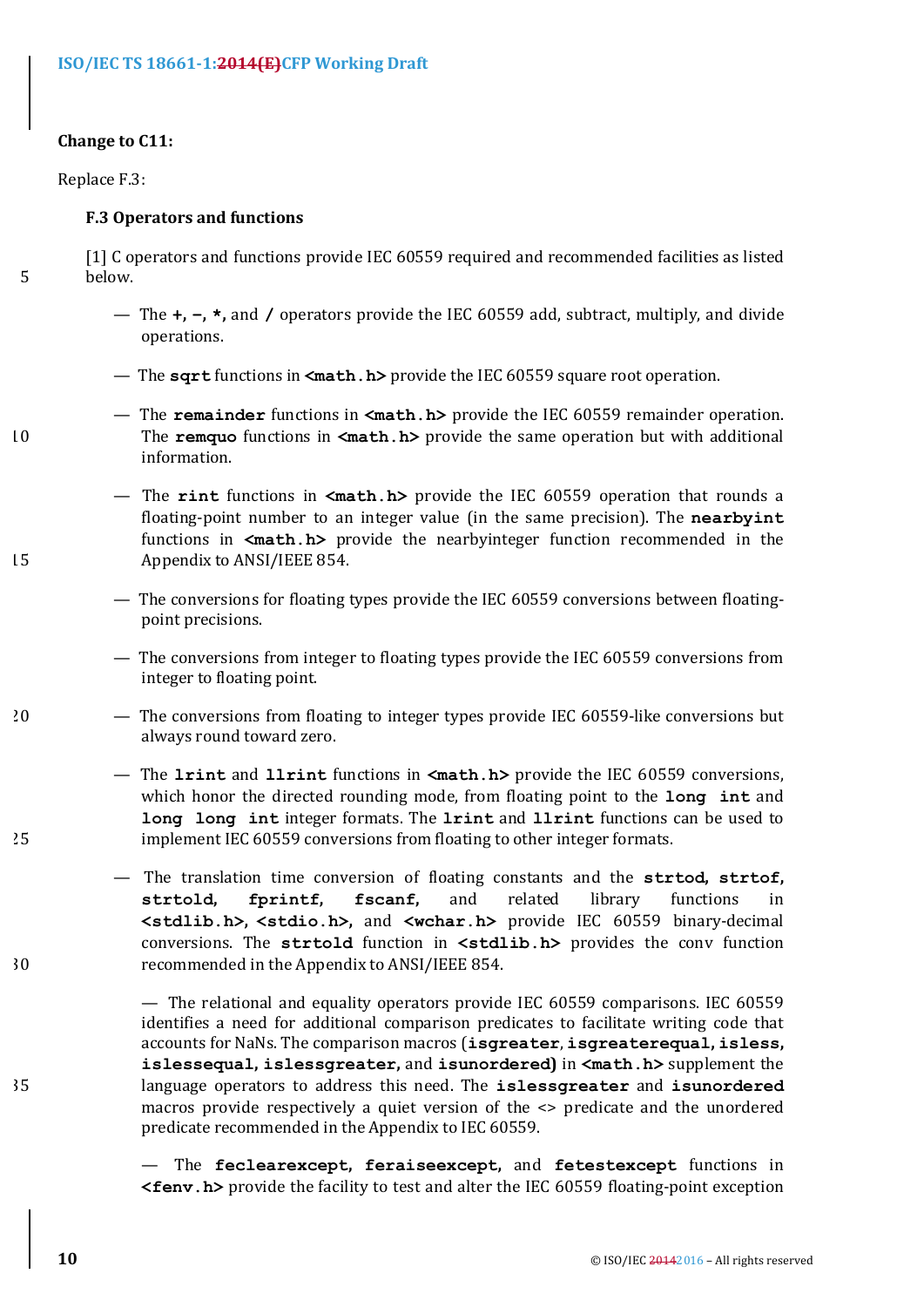| 5  | status flags. The fegetexceptflag and fesetexceptflag functions in <fenv.h><br/>provide the facility to save and restore all five status flags at one time. These functions<br/>are used in conjunction with the type <math>f</math>except <math>t</math> and the floating-point exception<br/>(FE INEXACT, FE DIVBYZERO, FE UNDERFLOW,<br/>FE OVERFLOW,<br/>macros<br/>FE INVALID) also in <fenv.h>.</fenv.h></fenv.h> |
|----|-------------------------------------------------------------------------------------------------------------------------------------------------------------------------------------------------------------------------------------------------------------------------------------------------------------------------------------------------------------------------------------------------------------------------|
| 10 | - The fegetround and fesetround functions in <fenv. h=""> provide the facility to<br/>select among the IEC 60559 directed rounding modes represented by the rounding<br/>direction macros in <fenv.h> (FE TONEAREST, FE UPWARD, FE DOWNWARD,<br/>FE TOWARDZERO) and the values 0, 1, 2, and 3 of FLT ROUNDS are the IEC 60559<br/>directed rounding modes.</fenv.h></fenv.>                                             |
|    | - The fegetenv, feholdexcept, fesetenv, and feupdateenv functions in<br><fenv.h> provide a facility to manage the floating-point environment, comprising the<br/>IEC 60559 status flags and control modes.</fenv.h>                                                                                                                                                                                                     |
| 15 | The copysign functions in <math.h> provide the copysign function<br/>recommended in the Appendix to IEC 60559.</math.h>                                                                                                                                                                                                                                                                                                 |
|    | — The fabs functions in $\langle \text{match}, h \rangle$ provide the abs function recommended in the<br>Appendix to IEC 60559.                                                                                                                                                                                                                                                                                         |
|    | — The unary minus $(-)$ operator provides the unary minus $(-)$ operation<br>recommended in the Appendix to IEC 60559.                                                                                                                                                                                                                                                                                                  |
| 20 | - The scalbn and scalbln functions in <math.h> provide the scalb function<br/>recommended in the Appendix to IEC 60559.</math.h>                                                                                                                                                                                                                                                                                        |
|    | — The logb functions in $\leq m$ ath. h> provide the logb function recommended in the<br>Appendix to IEC 60559, but following the newer specifications in ANSI/IEEE 854.                                                                                                                                                                                                                                                |
| 25 | - The nextafter and nexttoward functions in <math.h> provide the nextafter<br/>function recommended in the Appendix to IEC 60559 (but with a minor change to better<br/>handle signed zeros).</math.h>                                                                                                                                                                                                                  |
|    | — The isfinite macro in $\langle \text{match}, h \rangle$ provides the finite function recommended in<br>the Appendix to IEC 60559.                                                                                                                                                                                                                                                                                     |
| 30 | — The isnan macro in $\langle \text{math.h} \rangle$ provides the isnan function recommended in the<br>Appendix to IEC 60559.                                                                                                                                                                                                                                                                                           |
| 35 | - The signbit macro and the fpclassify macro in <math.h>, used in<br/>conjunction with the number classification macros (FP NAN, FP INFINITE,<br/>FP NORMAL, FP SUBNORMAL, FP ZERO), provide the facility of the class function<br/>recommended in the Appendix to IEC 60559 (except that the classification macros<br/>defined in 7.12.3 do not distinguish signaling from quiet NaNs).</math.h>                       |
|    |                                                                                                                                                                                                                                                                                                                                                                                                                         |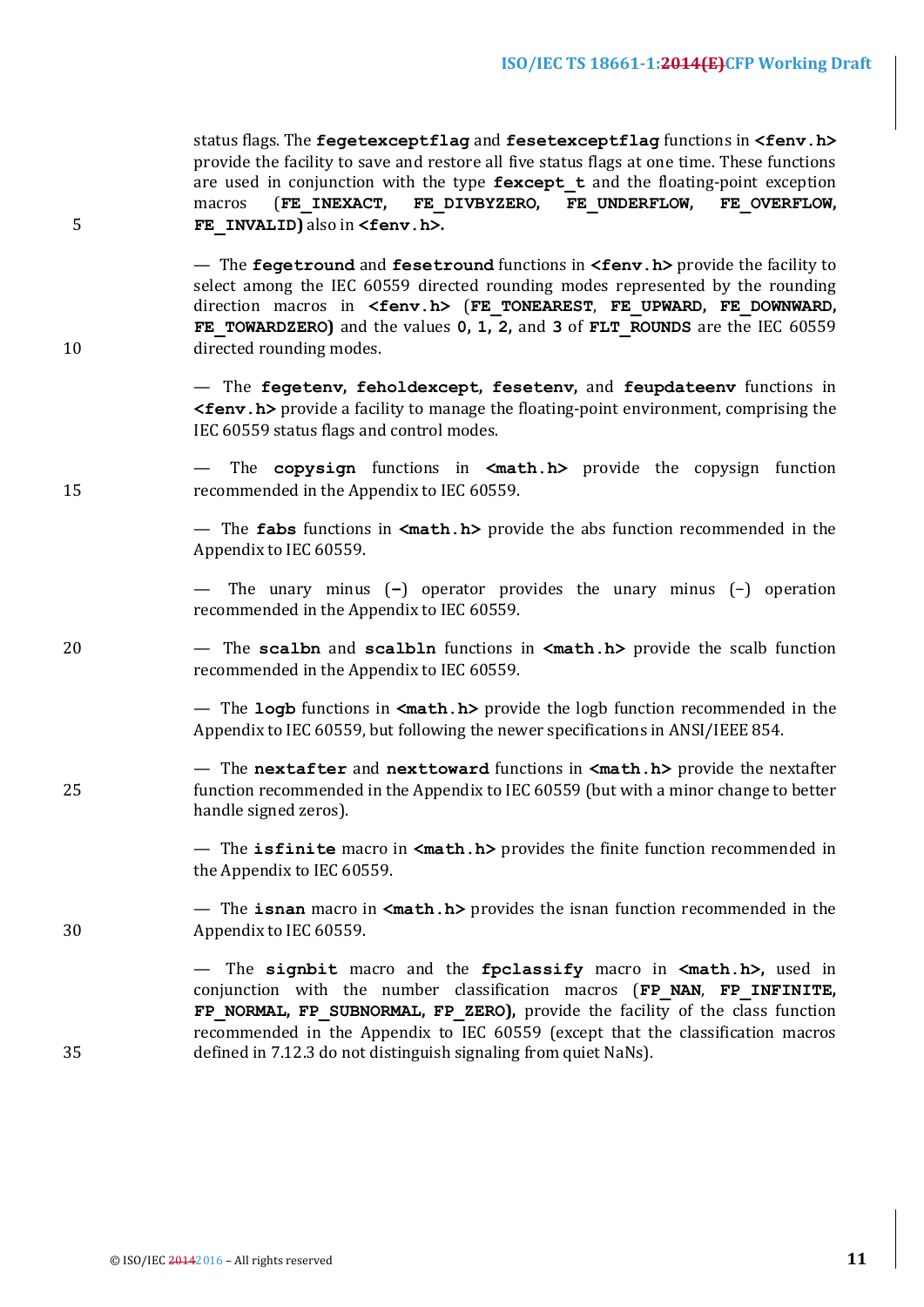## with:

## **F.3 Operations**

[1] C operators, functions, and function-like macros provide the operations required by IEC 60559 as shown in the following table. Specifications for the C facilities are provided in the 5 listed clauses. The C specifications are intended to match IEC 60559, unless stated otherwise.

| IEC 60559 operation             | C operation                                | <b>Clauses - C11</b>     |
|---------------------------------|--------------------------------------------|--------------------------|
| roundToIntegralTiesToEven       | roundeven                                  | 7.12.9.7a, F.10.6.7a     |
| roundToIntegralTiesAway         | round                                      | 7.12.9.6, F.10.6.6       |
| roundToIntegralTowardZero       | trunc                                      | 7.12.9.8, F.10.6.8       |
| roundToIntegralTowardPositive   | ceil                                       | 7.12.9.1, F.10.6.1       |
| roundToIntegralTowardNegative   | floor                                      | 7.12.9.2, F.10.6.2       |
| roundToIntegralExact            | rint                                       | 7.12.9.4, F.10.6.4       |
| nextUp                          | nextup                                     | 7.12.11.5, F.10.8.5      |
| nextDown                        | nextdown                                   | 7.12.11.6, F.10.8.6      |
| remainder                       | remainder, remquo                          | 7.12.10.2, F.10.7.2,     |
|                                 |                                            | 7.12.10.3, F.10.7.3      |
| minNum                          | fmin                                       | 7.12.12.3, F.10.9.3      |
| maxNum                          | fmax                                       | 7.12.12.2, F.10.9.2      |
| minNumMag                       | fminmag                                    | 7.12.12.5, F.10.9.5      |
| maxNumMag                       | fmaxmag                                    | 7.12.12.4, F.10.9.4      |
| scaleB                          | scalbn, scalbln                            | 7.12.6.13, F.10.3.13     |
| log B                           | logb, ilogb, llogb                         | 7.12.6.11,               |
|                                 |                                            | F.10.3.11, 7.12.6.5,     |
|                                 |                                            | F.10.3.5 7.12.6.6a,      |
|                                 |                                            | F.10.3.6a                |
| addition                        | +, fadd, faddl, daddl                      | 6.5.6, 7.12.13a.1,       |
|                                 |                                            | F.10.10a                 |
| subtraction                     | -, fsub, fsubl, dsubl                      | 6.5.6, 7.12.13a.2,       |
|                                 |                                            | F.10.10a                 |
| multiplication                  | *, fmul, fmull, dmull                      | 6.5.5, 7.12.13a.3,       |
|                                 |                                            | F.10.10a                 |
| division                        | /, fdiv, fdivl, ddivl                      | 6.5.5, 7.12.13a.4,       |
|                                 |                                            | F.10.10a                 |
| squareRoot                      | sqrt, fsqrt, fsqrtl,                       | 7.12.13a.6,              |
|                                 | dsqrtl                                     | F.10.10a                 |
| fusedMultiplyAdd                | fma, ffma, ffmal, dfmal                    | 7.12.13.1,               |
|                                 |                                            | F.10.10.1<br>7.12.13a.5, |
|                                 |                                            | F.10.10a                 |
| convertFromInt                  | cast and implicit conversion               | 6.3.1.4, 6.5.4           |
| convertToIntegerTiesToEven      | fromfp, ufromfp                            | 7.12.9.9, F.10.6.9       |
| convertToIntegerTowardZero      | fromfp, ufromfp                            | 7.12.9.9, F.10.6.9       |
| convertToIntegerTowardPositive  | fromfp, ufromfp                            | 7.12.9.9, F.10.6.9       |
| convertToIntegerTowardNegative  | fromfp, ufromfp                            | 7.12.9.9, F.10.6.9       |
| convertToIntegerTiesToAway      |                                            | 7.12.9.9, F.10.6.9,      |
|                                 | fromfp, ufromfp, lround,<br><b>11round</b> | 7.12.9.7, F.10.6.7       |
|                                 | fromfpx, ufromfpx                          | 7.12.9.10, F.10.6.10     |
| convertToIntegerExactTiesToEven |                                            |                          |
| convertToIntegerExactTowardZero | fromfpx, ufromfpx                          | 7.12.9.10, F.10.6.10     |

#### **Operation binding**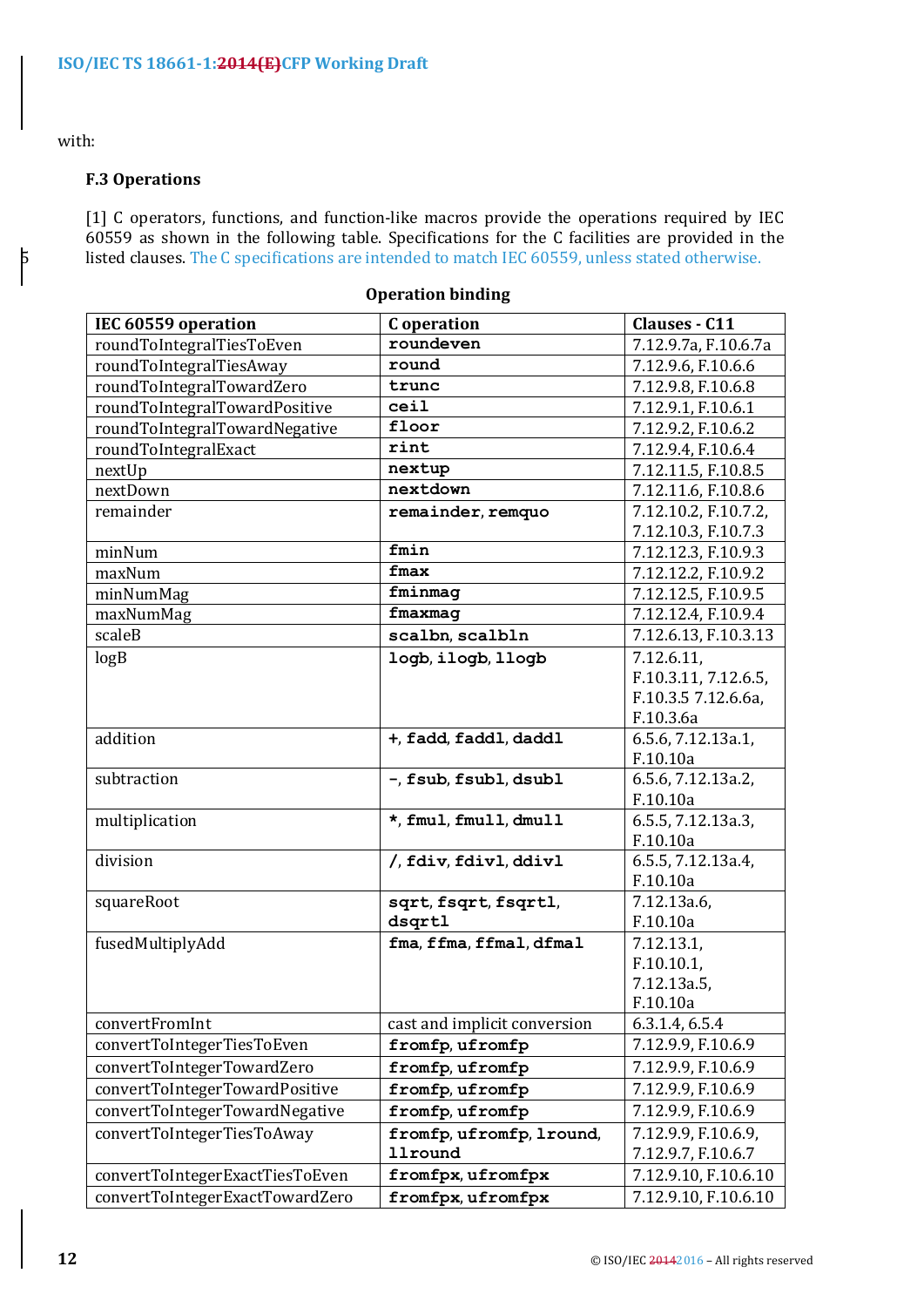| convertToIntegerExactTowardPositive | fromfpx, ufromfpx             | 7.12.9.10, F.10.6.10  |
|-------------------------------------|-------------------------------|-----------------------|
| convertToIntegerExactTowardNegative | fromfpx, ufromfpx             | 7.12.9.10, F.10.6.10  |
| convertToIntegerExactTiesToAway     | fromfpx, ufromfpx             | 7.12.9.10, F.10.6.10  |
| convertFormat - different formats   | cast and implicit conversions | 6.3.1.5, 6.5.4        |
| convertFormat - same format         | canonicalize                  | 7.12.11.7, F.10.8.7   |
| convertFromDecimalCharacter         | strtod, wcstod, scanf,        | 7.22.1.3, 7.29.4.1.1, |
|                                     | wscanf, decimal floating      | 7.21.6.2, 7.29.2.12,  |
|                                     | constants                     | F.5                   |
| convertToDecimalCharacter           | printf, wprintf,              | 7.21.6.1, 7.29.2.11,  |
|                                     | strfromd, strfromf,           | 7.22.1.2a, F.5        |
|                                     | strfroml                      |                       |
| convertFromHexCharacter             | strtod, wcstod, scanf,        | 7.22.1.3, 7.29.4.1.1, |
|                                     | wscanf, hexadecimal floating  | 7.21.6.2, 7.29.2.12,  |
|                                     | constants                     | F.5                   |
| convertToHexCharacter               | printf, wprintf,              | 7.21.6.1, 7.29.2.11,  |
|                                     | strfromd, strfromf,           | 7.22.1.2a, F.5        |
|                                     | strfroml                      |                       |
| copy                                | memcpy, memmove               | 7.24.2.1, 7.24.2.2    |
| negate                              | $-$ (x)                       | 6.5.3.3               |
| abs                                 | fabs                          | 7.12.7.2, F.10.4.2    |
| copySign                            | copysign                      | 7.12.11.1, F.10.8.1   |
| compareQuietEqual                   | $=$                           | 6.5.9, F.9.3          |
| compareQuietNotEqual                | $!=$                          | 6.5.9, F.9.3          |
| compareSignalingEqual               | iseqsig                       | 7.12.14.7, F.10.11.1  |
| compareSignalingGreater             | $\geq$                        | 6.5.8, F.9.3          |
| compareSignalingGreaterEqual        | $\mathcal{F} =$               | 6.5.8, F.9.3          |
| compareSignalingLess                | $\,<\,$                       | 6.5.8, F.9.3          |
| compareSignalingLessEqual           | $\leq$                        | 6.5.8, F.9.3          |
| compareSignalingNotEqual            | $is$ eqsig $(x)$<br>Ţ.        | 7.12.14.7, F.10.11.1  |
| compareSignalingNotGreater          | Ţ<br>(x > y)                  | 6.5.8, F.9.3          |
| compareSignalingLessUnordered       | $(x \ge y)$<br>Ţ              | 6.5.8, F.9.3          |
| compareSignalingNotLess             | (x < y)                       | 6.5.8, F.9.3          |
| compareSignalingGreaterUnordered    | $(x \leq y)$<br>Ţ             | 6.5.8, F.9.3          |
| compareQuietGreater                 | isgreater                     | 7.12.14.1             |
| compareQuietGreaterEqual            | isgreaterequal                | 7.12.14.2             |
| compareQuietLess                    | isless                        | 7.12.14.3             |
| compareQuietLessEqual               | islessequal                   | 7.12.14.4             |
| compareQuietUnordered               | isunordered                   | 7.12.14.6             |
| compareQuietNotGreater              | ! isgreater $(x, y)$          | 7.12.14.1             |
| compareQuietLessUnordered           | isgreaterequal (x, y)         | 7.12.14.2             |
| compareQuietNotLess                 | isless $(x, y)$<br>Ţ          | 7.12.14.3             |
| compareQuietGreaterUnordered        | islessequal $(x, y)$<br>Ţ     | 7.12.14.4             |
| compareQuietOrdered                 | isunordered $(x, y)$<br>Ţ     | 7.12.14.6             |
| class                               | fpclassify, signbit,          | 7.12.3.1, 7.12.3.6,   |
|                                     | issignaling                   | 7.12.3.7              |
| isSignMinus                         | signbit                       | 7.12.3.6              |
| isNormal                            | isnormal                      | 7.12.3.5              |
| isFinite                            | isfinite                      | 7.12.3.2              |
| isZero                              | iszero                        | 7.12.3.9              |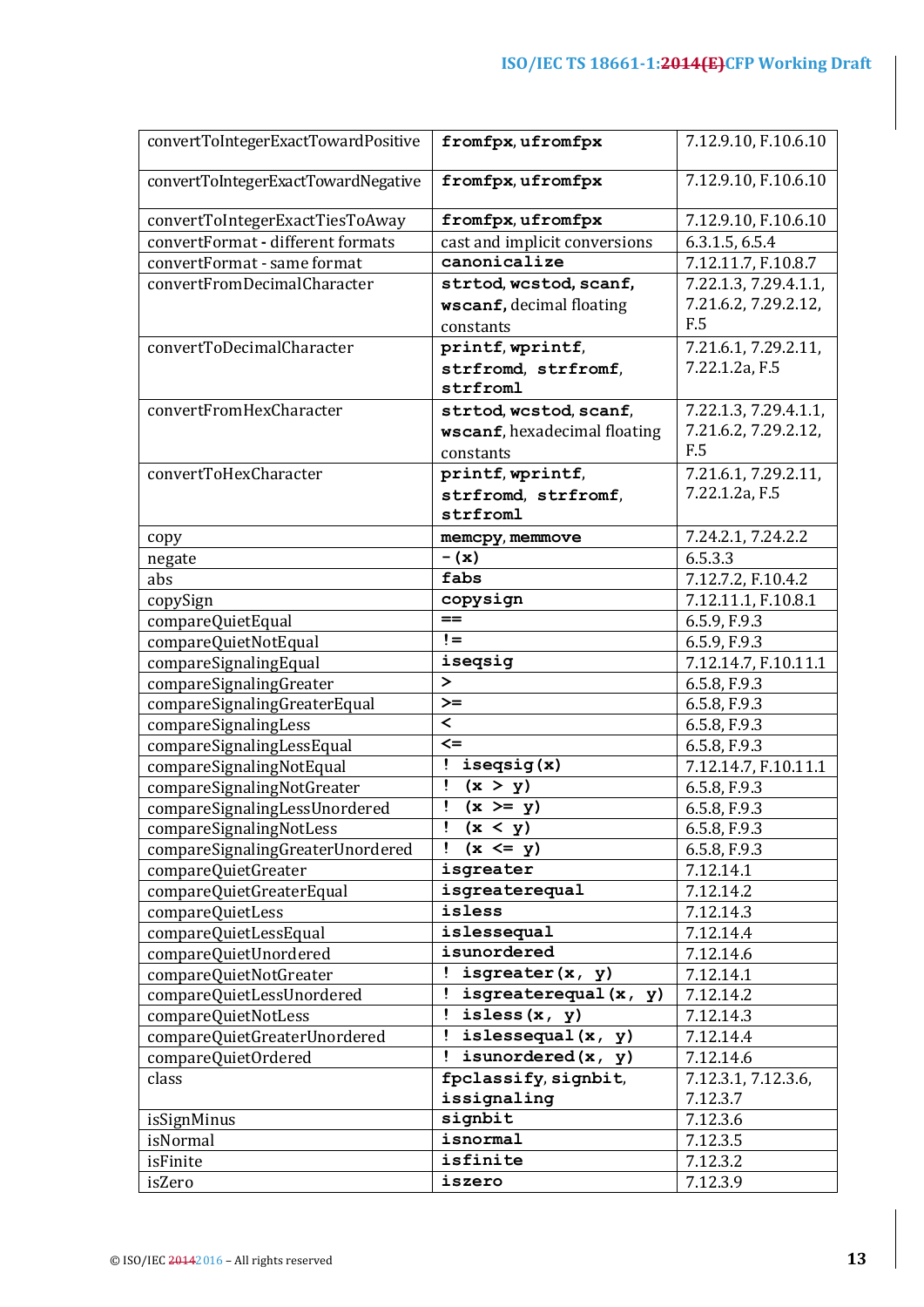| isSubnormal                | issubnormal             | 7.12.3.8      |
|----------------------------|-------------------------|---------------|
| isInfinite                 | isinf                   | 7.12.3.3      |
| isNaN                      | isnan                   | 7.12.3.4      |
| isSignaling                | issignaling             | 7.12.3.7      |
| isCanonical                | iscanonical             | 7.12.3.1a     |
| radix                      | FLT RADIX               | 5.2.4.2.2     |
| totalOrder                 | totalorder              | F.10.12.1     |
| totalOrderMag              | totalordermag           | F.10.12.2     |
| lowerFlags                 | feclearexcept           | 7.6.2.1       |
| raiseFlags                 | fesetexcept             | 7.6.2.3a      |
| testFlags                  | fetestexcept            | 7.6.2.5       |
| testSavedFlags             | fetestexceptflag        | 7.6.2.4a      |
| restoreFlags               | fesetexceptflag         | 7.6.2.4       |
| saveAllFlags               | fegetexceptflag         | 7.6.2.2       |
| getBinaryRoundingDirection | fegetround              | 7.6.3.1       |
| setBinaryRoundingDirection | fesetround              | 7.6.3.2       |
| saveModes                  | fegetmode               | 7.6.3.0       |
| restoreModes               | fesetmode               | 7.6.3.1a      |
| defaultModes               | fesetmode (FE DFL MODE) | 7.6.3.1a, 7.6 |

[2] The IEC 60559 requirement that certain of its operations be provided for operands of different formats (of the same radix) is satisfied by C's usual arithmetic conversions  $(6.3.1.8)$ and function-call argument conversions  $(6.5.2.2)$ . For example, the following operations take 5 **float f** and **double d** inputs and produce a long double result:

> **(long double)f \* d powl(f, d)**

[3] Whether C assignment  $(6.5.16)$  (and conversion as if by assignment) to the same format is an IEC 60559 convertFormat or copy operation is implementation-defined, even if **<fenv.h>**  $10$  defines the macro **FE SNANS ALWAYS SIGNAL** (F.2.1). If the return expression of a **return** statement is evaluated to the floating-point format of the return type, it is implementation-defined whether a convertFormat operation is applied to the result of the return expression.

[4] The unary – operator raises no floating-point exceptions, even if the operand is a signaling 15 NaN.

[5] The C classification macros **fpclassify**, **iscanonical**, **isfinite**, **isinf**, **isnan**, isnormal, issignaling, issubnormal, and iszero provide the IEC 60559 operations indicated in the table above provided their arguments are in the format of their semantic type. Then these macros raise no floating-point exceptions, even if an argument is a signaling NaN.

20 [6] The C nearbyint functions (7.12.9.3, F.10.6.3) provide the nearbyinteger function recommended in the Appendix to (superseded) ANSI/IEEE 854.

[7] The C nextafter (7.12.11.3, F.10.8.3) and nexttoward (7.12.11.4, F.10.8.4) functions provide the nextafter function recommended in the Appendix to (superseded) IEC 60559:1989 (but with a minor change to better handle signed zeros).

25 [8] The C getpayload, setpayload, and setpayloadsig (F.10.13) functions provide program access to NaN payloads, defined in IEC 60559.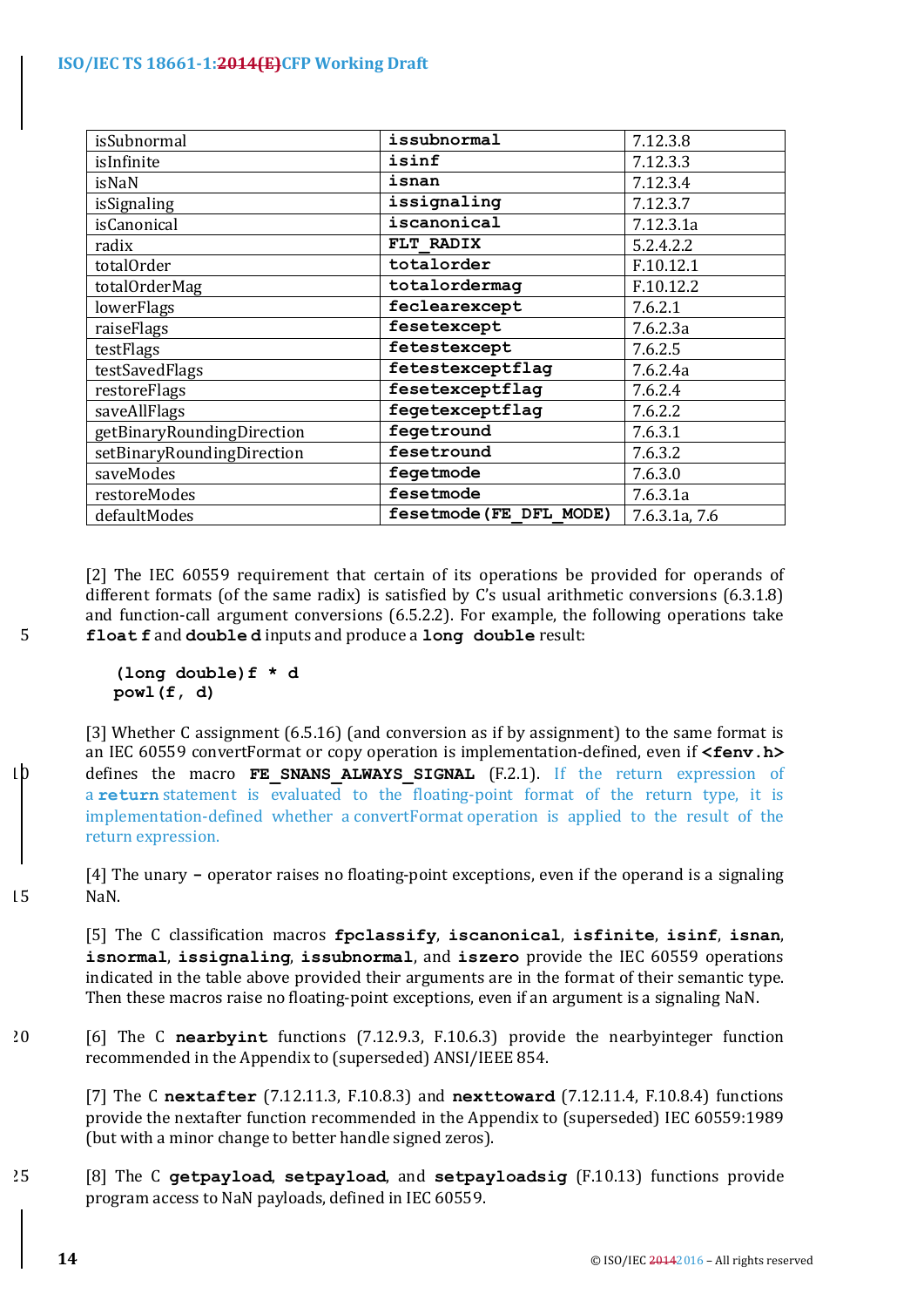[9] The macros (7.6) FE DOWNWARD, FE TONEAREST, FE TOWARDZERO, and FE UPWARD, which are used in conjunction with the **fegetround** and **fesetround** functions and the **FENV ROUND** pragma, represent the IEC 60559 rounding-direction attributes roundTowardNegative, roundTiesToEven, roundTowardZero, and roundTowardPositive, 5 respectively.

[10] The C **fegetenv** (7.6.4.1), **feholdexcept** (7.6.4.2), **fesetenv** (7.6.4.3) and **feupdateeny** (7.6.4.4) functions provide a facility to manage the dynamic floating-point environment, comprising the IEC 60559 status flags and dynamic control modes.

[11] IEC 60559 requires operations with specified operand and result formats. Therefore, math 10 functions that are bound to IEC 60559 operations (see table above) must remove any extra range and precision from arguments or results.

[12] IEC 60559 requires operations that round their result to formats the same as and wider than the operands, in addition to the operations that round their result to narrower formats (see 7.12.13a). Operators  $(+, -, *, \text{ and } /)$  whose evaluation formats are wider than the semantic

15 type (5.2.4.2.2) might not support some of the IEEE 60559 operations, because getting a result in a given format might require a cast that could introduce an extra rounding error. The functions that round result to narrower type  $(7.12.13a)$  provide the IEC 60559 operations that round result to same and wider (as well as narrower) formats, in those cases where built-in operators and casts do not. For example,  $ddivl(x, y)$  computes a correctly rounded 20 **double** divide of **float x** by **float y**, regardless of the evaluation method.

In F.3#3, attach a footnote to the wording:

Whether C assignment  $(6.5.16)$  (and conversion as if by assignment) to the same format is an IEC 60559 convertFormat or copy operation

where the footnote is:

25 <sup>\*</sup>) Where the source and destination formats are the same, convertFormat operations differ from copy operations in that convertFormat operations raise the "invalid" floating-point exception on signaling NaN inputs and do not propagate non-canonical encodings.

## **9** Floating to integer conversion

IEC 60559 allows but does not require floating to integer type conversions to raise the "inexact" 30 floating-point exception for non-integer inputs within the range of the integer type. It recommends that implicit conversions raise "inexact" in these cases.

## **Change to C11:**

Replace footnote 360):

360) ANSI/IEEE 854, but not IEC 60559 (ANSI/IEEE 754), directly specifies that floating-to-35 integer conversions raise the "inexact" floating-point exception for non-integer in-range values. In those cases where it matters, library functions can be used to effect such conversions with or without raising the ''inexact'' floating-point exception. See **rint, lrint, llrint,**  and **nearbyint** in **<math.h>**.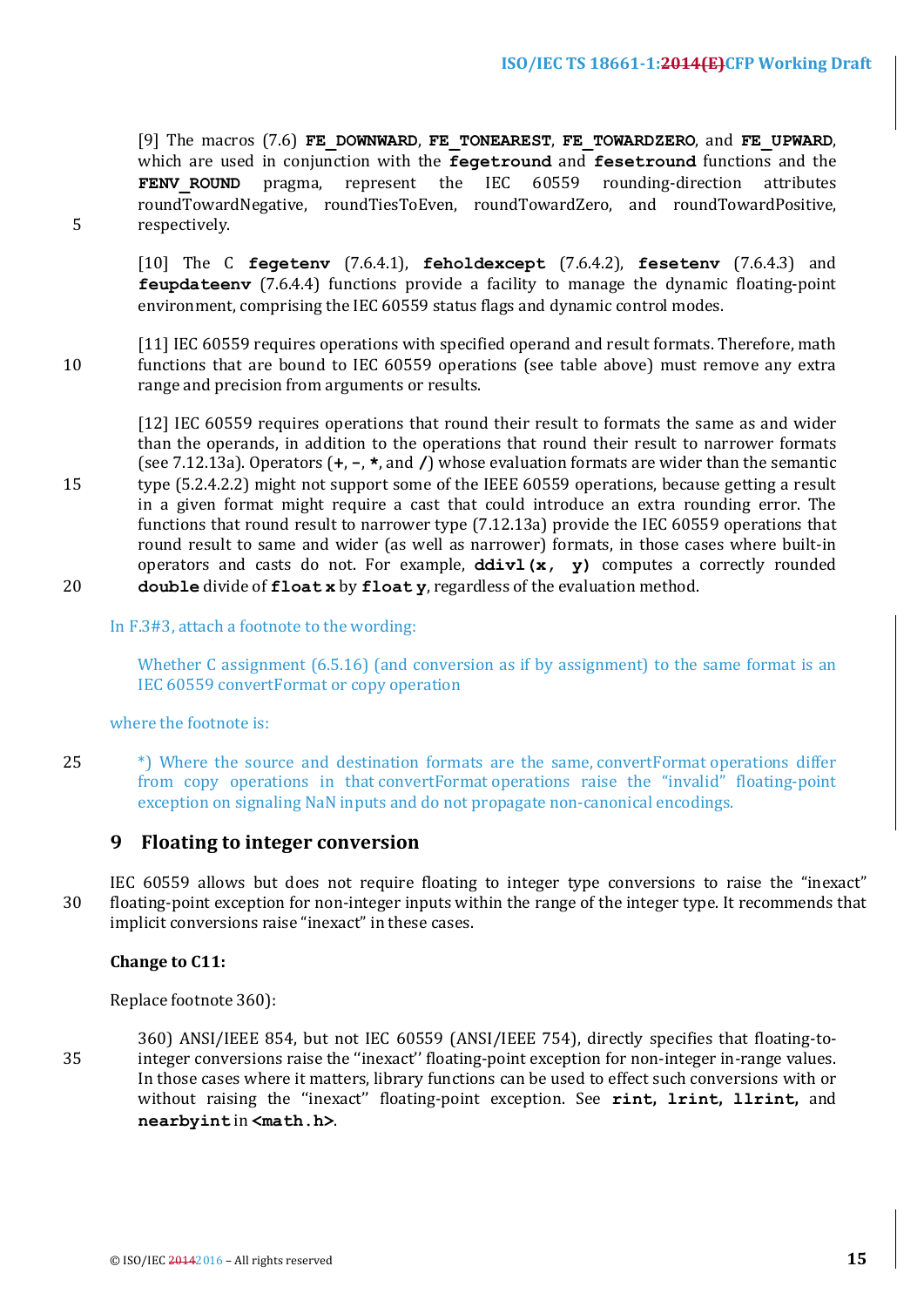with:

360) IEC 60559 recommends that implicit floating-to-integer conversions raise the "inexact" floating-point exception for non-integer in-range values. In those cases where it matters, library functions can be used to effect such conversions with or without raising the "inexact" floating-5 point exception. See **fromfp**, **ufromfp**, **fromfpx**, **ufromfpx**, **rint, lrint, llrint,**  and **nearbyint** in **<math.h>**.

## **10 Conversions between floating types and character sequences**

## **10.1 Conversions with decimal character sequences**

IEC 60559 now requires correct rounding for conversions between its supported formats and decimal 10 character sequences with up to *H* decimal digits, where *H* is defined as follows:

 $H \geq M+3$ 

- $M = 1 +$ ceiling( $p \times log_{10}(2)$ )
- $p$  is the precision of the widest supported IEC 60559 binary format

*M* is large enough that conversion from the widest supported format to a decimal character sequence 15 with *M* decimal digits and back will be the identity function. IEC 60559 also now completely specifies conversions involving more than  $H$  decimal digits. The following changes to  $C11$  satisfy these requirements.

#### **Changes** to C11:

Rename F.5 from:

## 20 **F.5 Binary-decimal conversion**

to:

## **F.5 Conversions between binary floating types and decimal character sequences**

After F.5#2, insert:

[2a] The <float.h> header defines the macro

## 25 **CR\_DECIMAL\_DIG**

if and only if **STDC WANT IEC 60559 BFP EXT** is defined as a macro at the point in the source file where **<float.h>** is first included. If defined, **CR\_DECIMAL\_DIG** expands to an integral constant expression suitable for use in  $\#\textbf{if}$  preprocessing directives whose value is a number such that conversions between all supported types with IEC 60559 binary formats and 30 character sequences with at most **CR DECIMAL DIG** significant decimal digits are correctly rounded. The value of CR DECIMAL DIG shall be at least DECIMAL DIG + 3. If the implementation correctly rounds for all numbers of significant decimal digits, then CR DECIMAL DIG shall have the value of the macro UINTMAX MAX.

[2b] Conversions of types with IEC 60559 binary formats to character sequences with more 35 than **CR\_DECIMAL\_DIG** significant decimal digits shall correctly round to **CR\_DECIMAL\_DIG** significant digits and pad zeros on the right.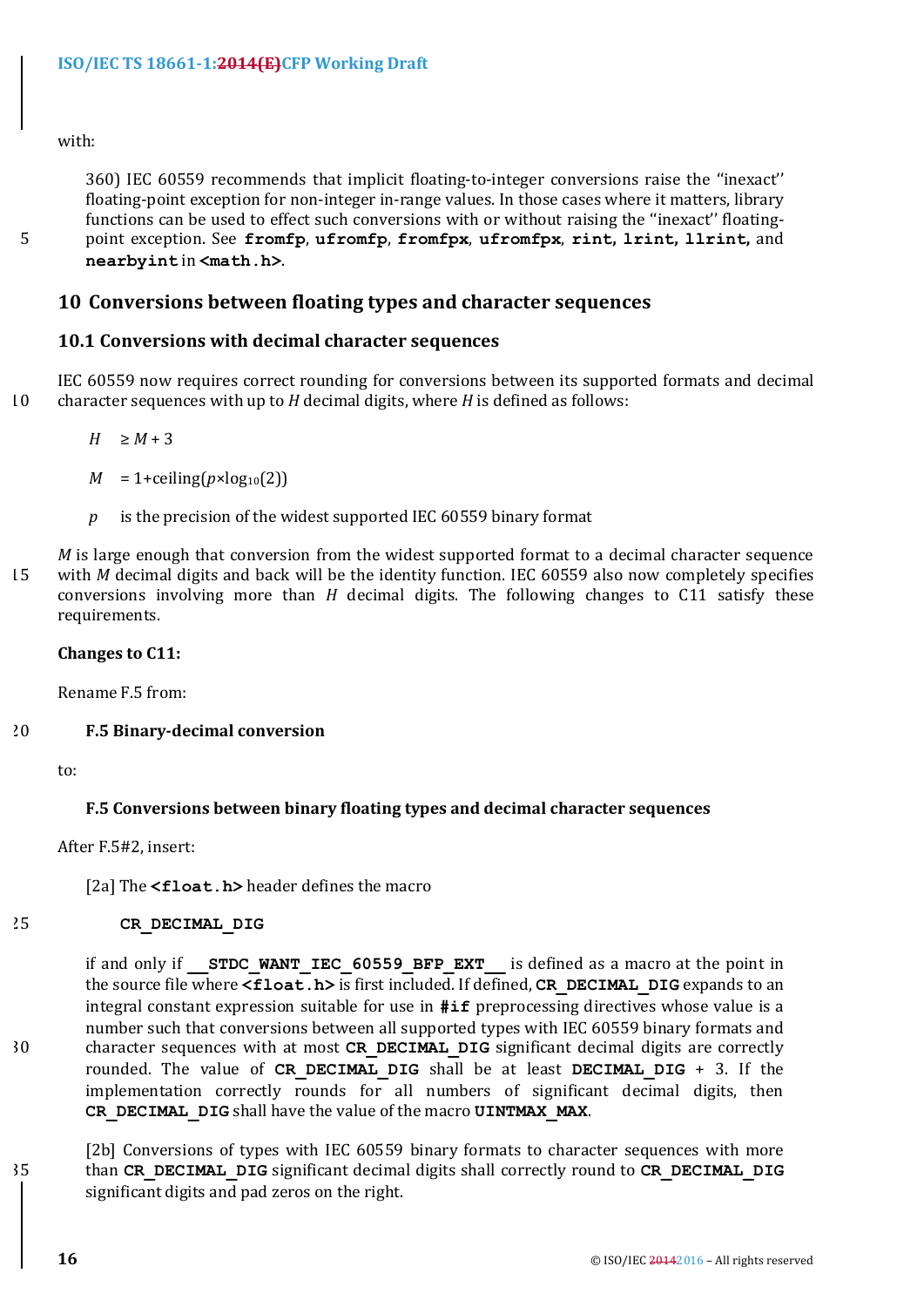[2c] Conversions from character sequences with more than CR DECIMAL DIG significant decimal digits to types with IEC 60559 binary formats shall correctly round to an intermediate character sequence with CR DECIMAL DIG significant decimal digits, according to the applicable rounding

- 5 direction, and correctly round the intermediate result (having CR DECIMAL DIG significant decimal digits) to the destination type. The "inexact" floating-point exception is raised (once) if either conversion is inexact. (The second conversion may raise the "overflow" or "underflow" floating-point exception.)
- 10 In F.5#2c, attach a footnote to the wording:

The "inexact" floating-point exception is raised (once) if either conversion is inexact.

where the footnote is:

\*) The intermediate conversion is exact only if all input digits after the first **CR DECIMAL DIG** digits are **0.**

15 In 5.2.4.2.2#7, change:

All except DECIMAL DIG, FLT EVAL METHOD, FLT RADIX, and FLT ROUNDS have separate names for all three floating-point types.

to:

All except CR DECIMAL DIG (F.5), DECIMAL DIG, FLT EVAL METHOD, FLT RADIX, and 20 **FLT** ROUNDS have separate names for all three floating-point types.

## **10.2 Conversions to character sequences**

The following change to C11 allows freestanding implementations to provide the conversions from floating types to character sequences as required by IEC 60559, without having to support <stdio.h>.

#### **Change to C11:**

25 After 7.22.1.2, add:

#### **7.22.1.2a The strfromd, strfromf, and strfroml functions**

#### **Synopsis**

```
[1] #define __STDC_WANT_IEC_60559_BFP_EXT__
          #include <stdlib.h>
30 int strfromd (char * restrict s, size_t n, const char * restrict
             format, double fp);

          int strfromf (char * restrict s, size_t n, const char * restrict
             format, float fp);

          int strfroml (char * restrict s, size_t n, const char * restrict
35 format, long double fp);
```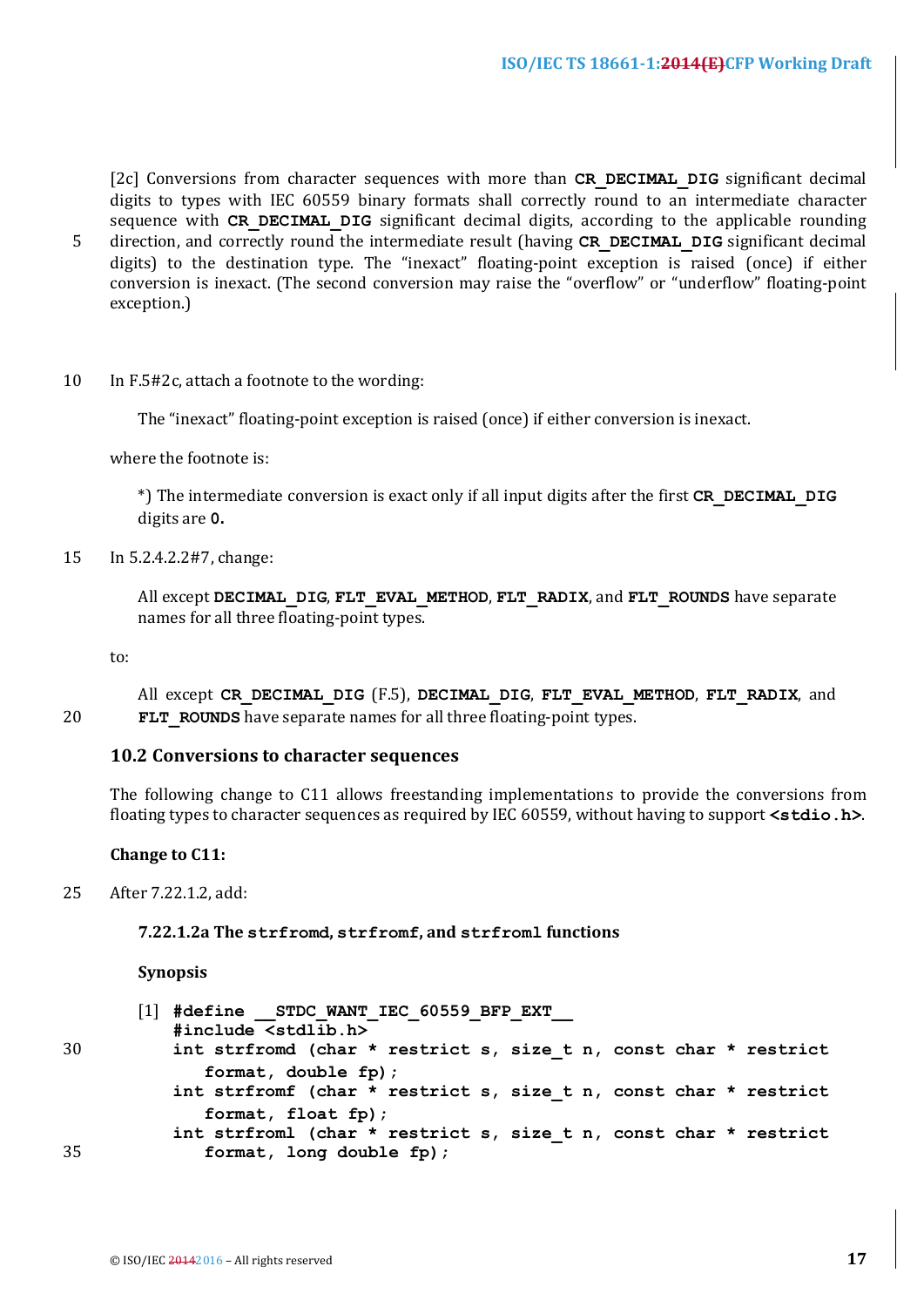#### **Description**

[2] The **strfromd**, **strfromf**, and **strfroml** functions are equivalent to **snprintf(s**, **n, format, fp)** (7.21.6.5), except the **format** string contains only the character  $\hat{\mathbf{r}}$ , an optional precision that does not contain an asterisk  $\star$ , and one of the conversion specifiers **a**, **A**, 5 **e**, **E**, **f**, **F**, **g**, or **G**, which applies to the type (**double**, **float**, or **long double**) indicated by the function suffix (rather than by a length modifier). Use of these functions with any other **format** string results in undefined behavior.

#### **Returns**

[3] The strfromd, strfromf, and strfroml functions return the number of characters 10 that would have been written had **n** been sufficiently large, not counting the terminating null character. Thus, the null-terminated output has been completely written if and only if the returned value is less than **n**.

## **11 Constant rounding directions**

IEC 60559 now requires a means for programs to specify constant values for the rounding direction 15 mode for all standard operations in static parts of code (as specified by the programming language). The following changes meet this requirement by adding standard pragmas for specifying constant values for the rounding direction mode. Minor terminology changes in the C11 references to rounding direction modes and the floating-point environment are needed to distinguish two kinds of rounding direction modes: constant and dynamic.

#### 20 **Changes to C11:**

Change 5.1.2.3#5:

[5] When the processing of the abstract machine is interrupted by receipt of a signal, the values of objects that are neither lock-free atomic objects nor of type **volatile** sig atomic tare unspecified, as is the state of the floating-point environment. The value of any object that is 25 modified by the handler that is neither a lock-free atomic object nor of type **volatile** sig atomic t becomes indeterminate when the handler exits, as does the state of the floating-point environment if it is modified by the handler and not restored.

to:

[5] When the processing of the abstract machine is interrupted by receipt of a signal, the values 30 of objects that are neither lock-free atomic objects nor of type **volatile** sig atomic t are unspecified, as is the state of the dynamic floating-point environment. The value of any object that is modified by the handler that is neither a lock-free atomic object nor of type **volatile** sig atomic t becomes indeterminate when the handler exits, as does the state of the dynamic floating-point environment if it is modified by the handler and not restored.

35 After 7.6#1, insert the paragraph:

[1a] A floating-point control mode may be *constant* (7.6.2) or *dynamic*. The *dynamic* floating*point environment* includes the dynamic floating-point control modes and the floating-point status flags.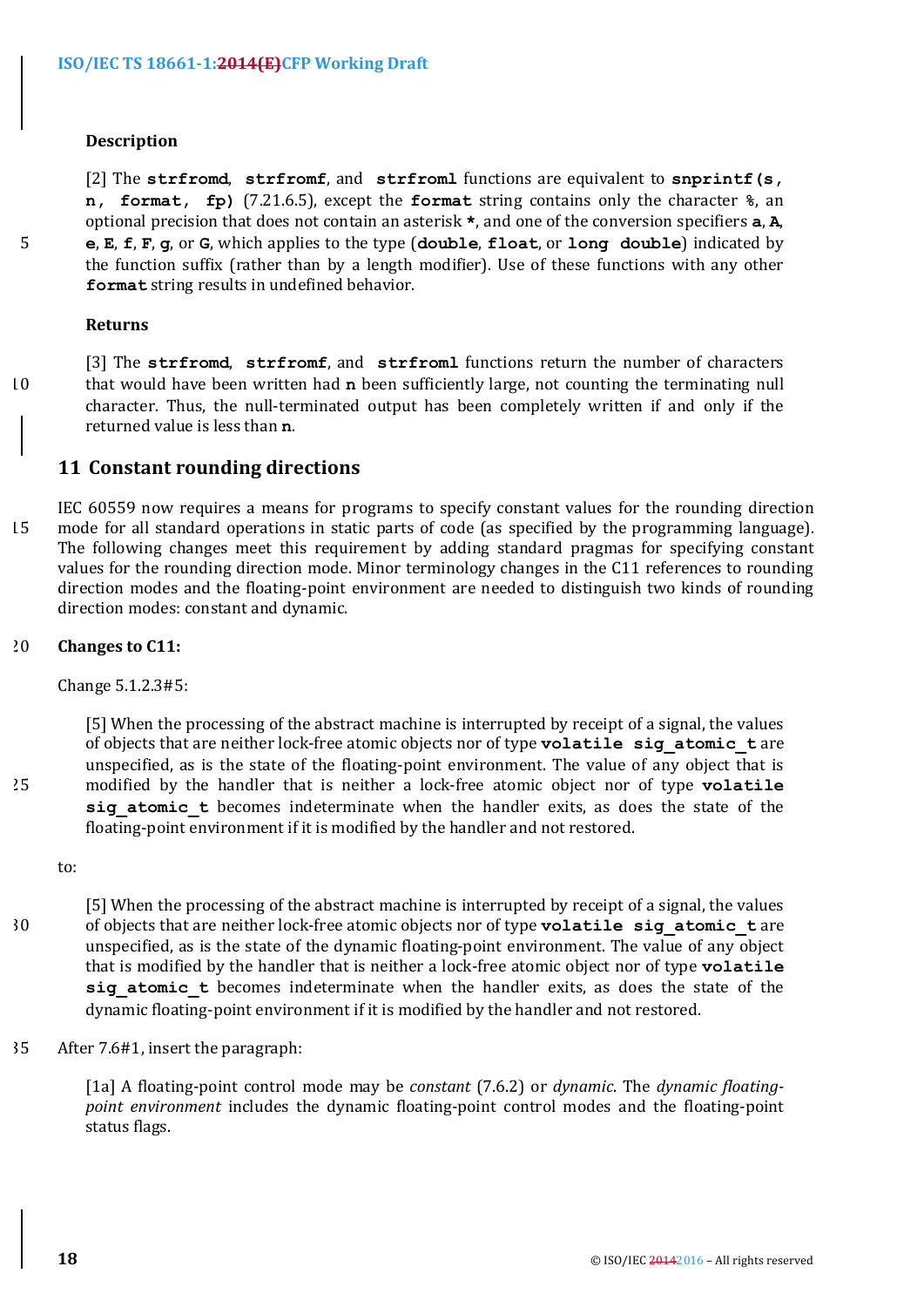#### Replace 7.6#2:

[2] The floating-point environment has thread storage duration. The initial state for a thread's floating-point environment is the current state of the floating-point environment of the thread that creates it at the time of creation

## 5 with:

[2] The dynamic floating-point environment has thread storage duration. The initial state for a thread's dynamic floating-point environment is the current state of the dynamic floating-point environment of the thread that creates it at the time of creation.

Replace 7.6#3:

10 [3] Certain programming conventions support the intended model of use for the floating-point environment: ...

with:

[3] Certain programming conventions support the intended model of use for the dynamic floating-point environment: ...

15 Replace 7.6#4:

[4] The type

**fenv\_t**

represents the entire floating-point environment.

#### with:

20 [4] The type

#### **fenv\_t**

represents the entire dynamic floating-point environment.

Replace 7.6#9:

[9] The macro

#### 25 **FE\_DFL\_ENV**

represents the default floating-point environment  $-$  the one installed at program startup  $$ and has type "pointer to const-qualified **fenv** t". It can be used as an argument to **<fenv.h>** functions that manage the floating-point environment.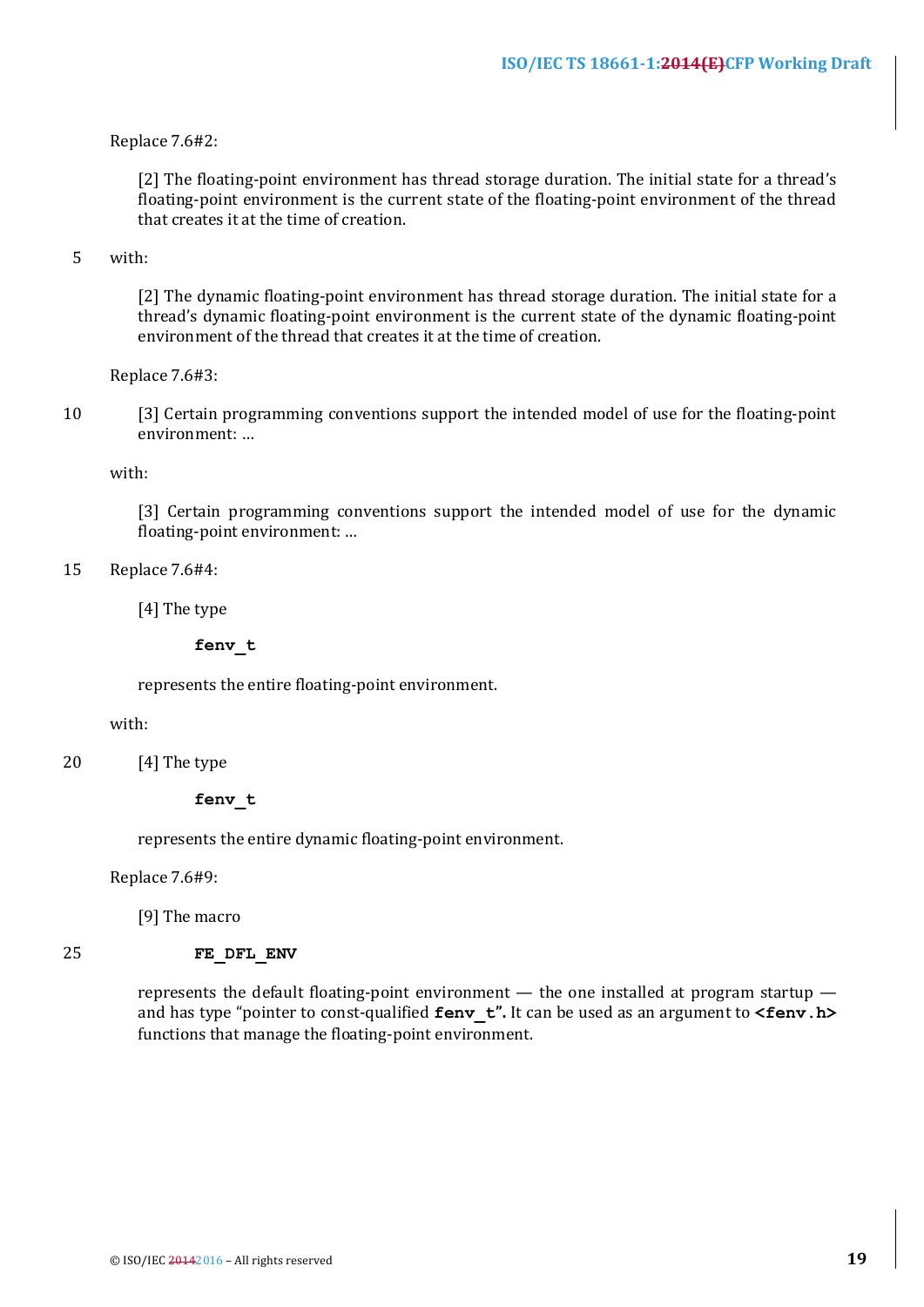with:

[9] The macro

## **FE\_DFL\_ENV**

represents the default dynamic floating-point environment  $-$  the one installed at program 5 startup — and has type "pointer to const-qualified **fenv** t". It can be used as an argument to **<fenv.h>** functions that manage the dynamic floating-point environment.

Modify 7.6.1#2 by replacing:

If part of a program tests floating-point status flags, sets floating-point control modes, or runs under non-default mode settings, but was translated with the state for the FENV ACCESS  $10$  pragma "off", the behavior is undefined.

with:

If part of a program tests floating-point status flags or establishes non-default floating-point mode settings using any means other than the **FENV** ROUND pragmas, but was translated with the state for the **FENV** ACCESS pragma "off", the behavior is undefined.

15 Modify footnote 213) by replacing:

In general, if the state of **FENV ACCESS** is "off", the translator can assume that default modes are in effect and the flags are not tested.

with:

In general, if the state of FENV ACCESS is "off", the translator can assume that the flags are not 20 tested, and that default modes are in effect, except where specified otherwise by an **FENV\_ROUND** pragma.

Following 7.6.1 "The FENV ACCESS pragma", insert:

## **7.6.1a Rounding control pragma**

**Synopsis**

25 [1] **#define \_\_STDC\_WANT\_IEC\_60559\_BFP\_EXT\_\_ #include <fenv.h> #pragma STDC FENV\_ROUND** *direction*

## **Description**

30 [2] The **FENV** ROUND pragma provides a means to specify a constant rounding direction for floating-point operations within a translation unit or compound statement. The pragma shall occur either outside external declarations or preceding all explicit declarations and statements inside a compound statement. When outside external declarations, the pragma takes effect from its occurrence until another **FENV ROUND** pragma is encountered, or until the end of the 35 translation unit. When inside a compound statement, the pragma takes effect from its occurrence until another **FENV ROUND** pragma is encountered (including within a nested compound statement), or until the end of the compound statement; at the end of a compound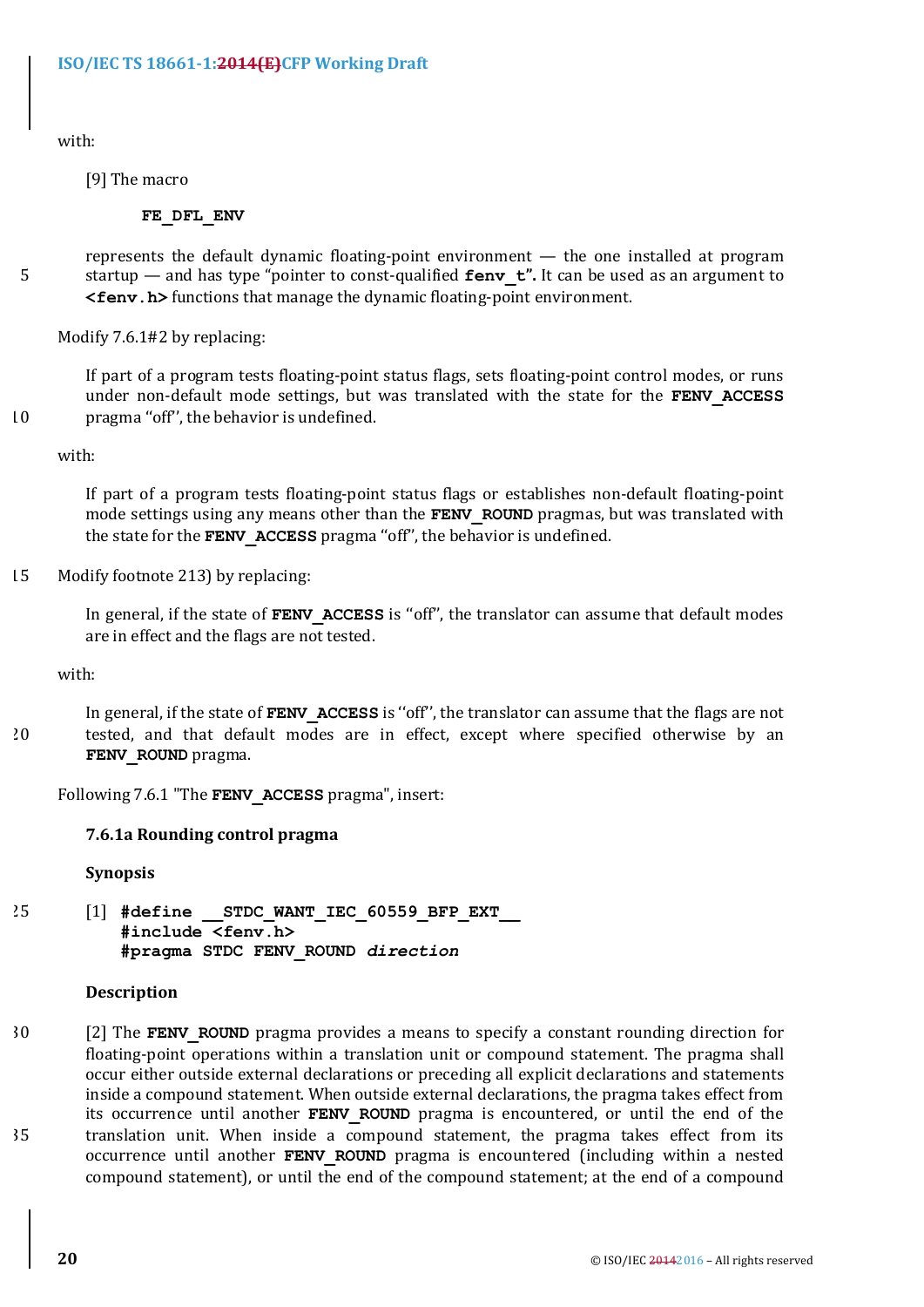statement the static rounding mode is restored to its condition just before the compound statement. If this pragma is used in any other context, its behavior is undefined.

[3] *direction* shall be one of the rounding direction macro names defined in 7.6, or FE DYNAMIC. If any other value is specified, the behavior is undefined. If no FENV ROUND 5 pragma is in effect, or the specified constant rounding mode is **FE** DYNAMIC, rounding is according to the mode specified by the dynamic floating-point environment, which is the dynamic rounding mode that was established either at thread creation or by a call to **fesetround, fesetmode, fesetenv, or feupdateenv.** If the FE DYNAMIC mode is specified and  **ACCESS is "off", the translator may assume that the default rounding mode** 10 is in effect.

[4] Within the scope of an **FENV ROUND** directive establishing a mode other than **FE\_DYNAMIC**, all floating-point operators, implicit conversions (including the conversion of a value represented in a format wider than its semantic types to its semantic type, as done by classification macros), and invocations of functions indicated in the table below, for which 15 macro replacement has not been suppressed (7.1.4), shall be evaluated according to the specified constant rounding mode (as though no constant mode was specified and the corresponding dynamic rounding mode had been established by a call to fesetround). Invocations of functions for which macro replacement has been suppressed and invocations of functions other than those indicated in the table below shall not be affected by constant 20 rounding modes — they are affected by (and affect) only the dynamic mode. Floating constants (6.4.4.2) that occur in the scope of a constant rounding mode shall be interpreted according to that mode.

| <b>Header</b>       | <b>Function groups</b>                              |  |
|---------------------|-----------------------------------------------------|--|
| $mathh.h>$          | acos, asin, atan, atan2                             |  |
| $mathh.h>$          | cos, sin, tan                                       |  |
| $math. h>$          | acosh, asinh, atanh                                 |  |
| $math. h>$          | cosh, sinh, tanh                                    |  |
| $math. h>$          | exp, exp2, expm1                                    |  |
| $mathh$             | log, log10, log1p, log2                             |  |
| $math. h>$          | scalbn, scalbln, ldexp                              |  |
| $mathh.h>$          | cbrt, hypot, pow, sqrt                              |  |
| $mathh.h>$          | erf, erfc                                           |  |
| $mathh$             | lgamma, tgamma                                      |  |
| $math. h>$          | rint, nearbyint, 1rint, 11rint                      |  |
| $mathh.h>$          | fdim                                                |  |
| $mathh.h>$          | fma                                                 |  |
| $math. h>$          | fadd, daddl, fsub, dsubl, fmul, dmull, fdiv, ddivl, |  |
|                     | ffma, dfmal, fsqrt, dsqrtl                          |  |
| $<$ stdlib.h $>$    | atof, strfromd, strfromf, strfroml, strtod,         |  |
|                     | strtof, strtold                                     |  |
| $wchar h>$          | wcstod, wcstof, wcstold                             |  |
| <stdio.h></stdio.h> | printf and scanf families                           |  |
| $wchar$ .h>         | wprintf and wscanf families                         |  |

#### Functions affected by constant rounding modes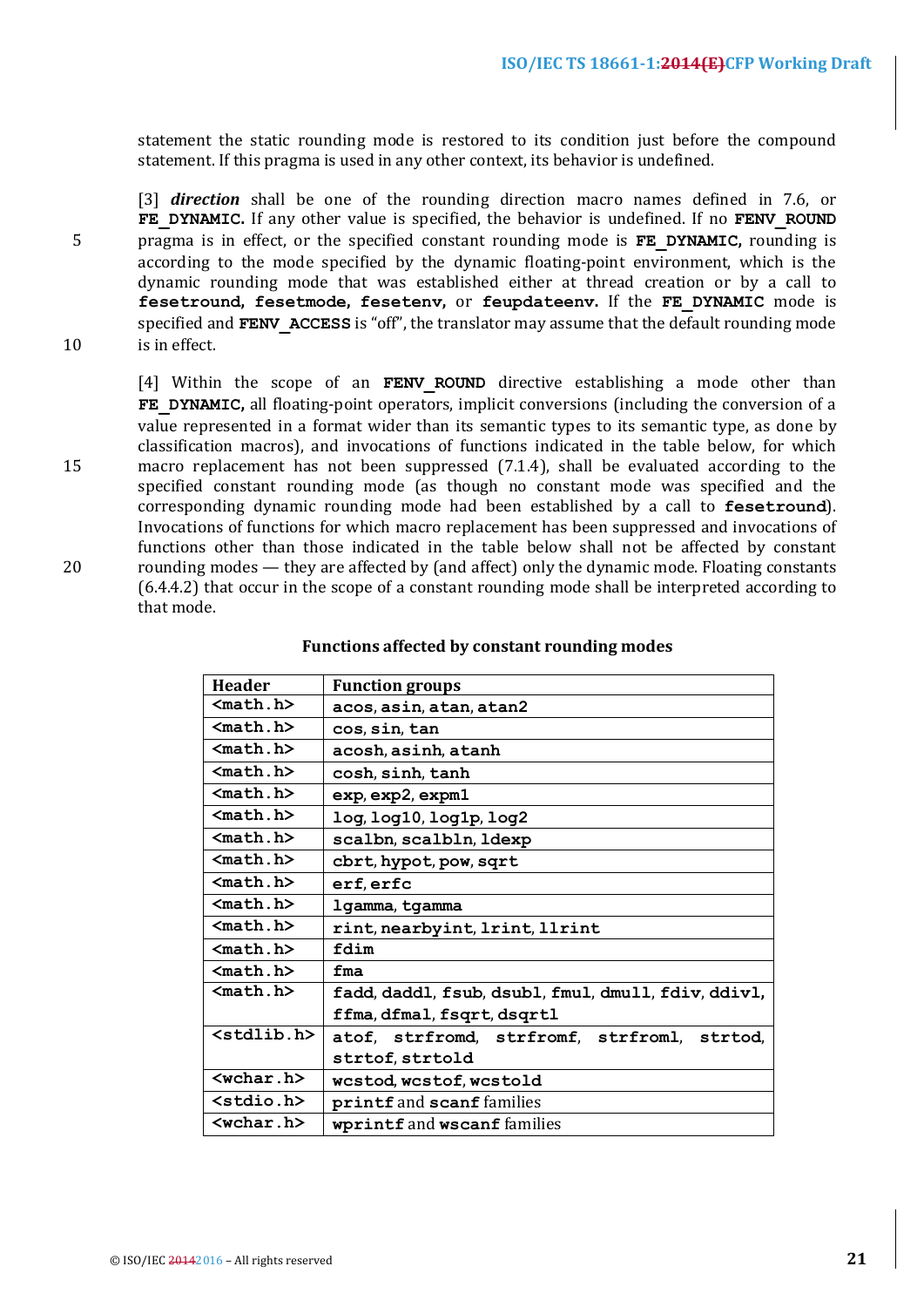Each <math.h> functonfunction listed in the table above indicates the family of functions of all supported types (for example, **acosf** and **acos1** as well as **acos**).

[5] Constant rounding modes (other than **FE\_DYNAMIC**) could be implemented using dynamic rounding modes as illustrated in the following example:

| 5  |                                                   |
|----|---------------------------------------------------|
|    | #pragma STDC FENV ROUND direction                 |
|    | // compiler inserts:                              |
|    | // #pragma STDC FENV ACCESS ON                    |
|    | // int savedrnd;                                  |
| 10 | $\frac{1}{1}$ savedrnd = swapround (direction) ;  |
|    | operations affected by constant rounding mode     |
|    | // compiler inserts:                              |
|    | // savedrnd = swapround( savedrnd);               |
|    | operations not affected by constant rounding mode |
| 15 | // compiler inserts:                              |
|    | $\frac{1}{1}$ savedrnd = swapround(savedrnd);     |
|    | operations affected by constant rounding mode     |
|    | // compiler inserts:                              |
|    | // swapround(savedrnd);                           |
| 20 |                                                   |
|    |                                                   |

where **swapround** is defined by:

```
static inline int __swapround(const int new) {
            const int old = fegetround();
25 fesetround(new);
            return old;
         }
```
In 7.6.3.1#2, change:

30 [2] The **fegetround** function gets the current rounding direction.

to:

[2] The **fegetround** function gets the current value of the dynamic rounding direction mode.

In 7.6.3.1#3, change:

[3] The **fegetround** function returns the value of the rounding direction macro representing 35 the current rounding direction or a negative value if there is no such rounding direction macro or the current rounding direction is not determinable.

to:

[3] The **fegetround** function returns the value of the rounding direction macro representing the current dynamic rounding direction or a negative value if there is no such rounding 40 direction macro or the current dynamic rounding direction is not determinable.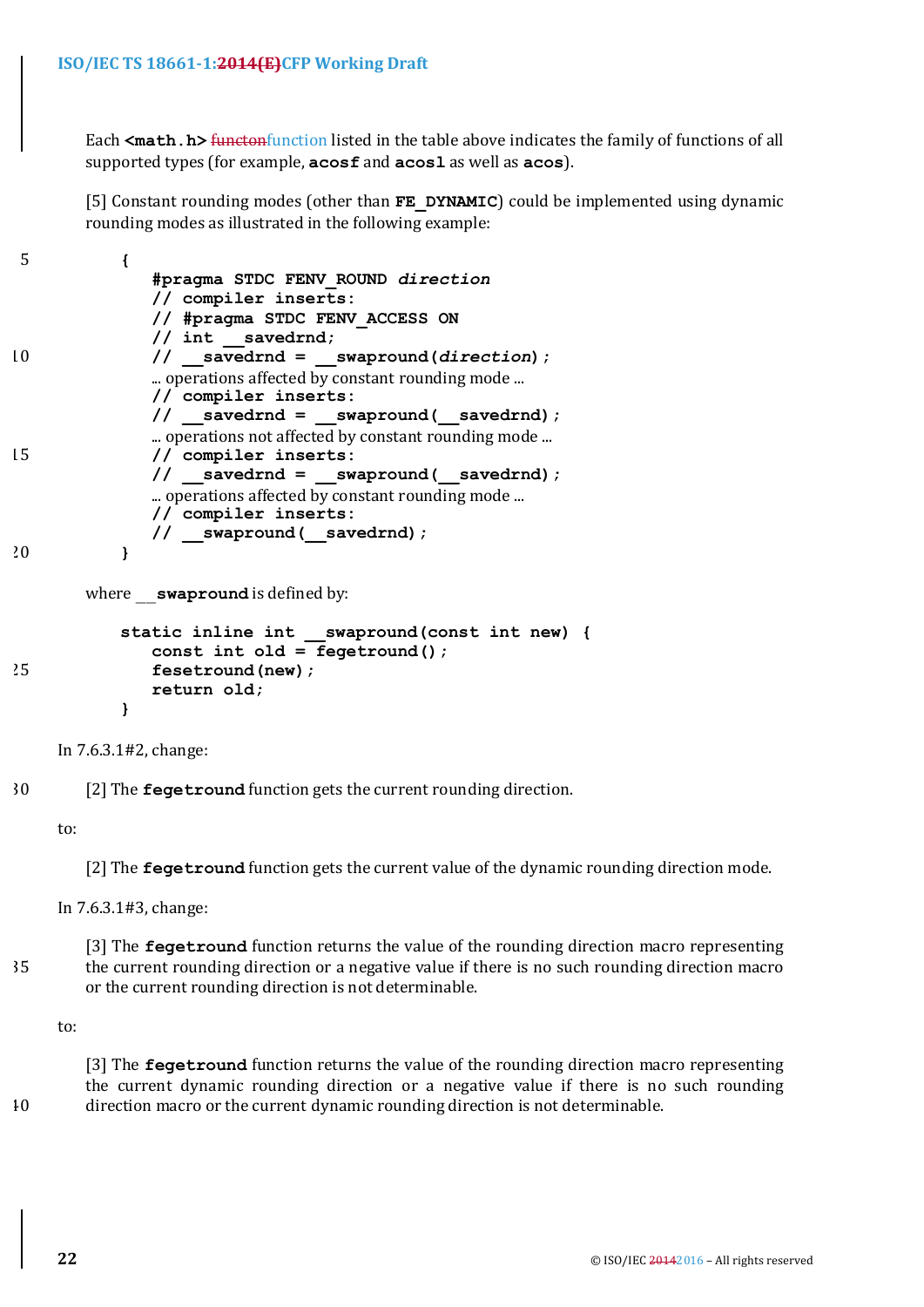In 7.6.3.2#2, change:

[2] The **fesetround** function establishes the rounding direction represented by its argument **round**. If the argument is not equal to the value of a rounding direction macro, the rounding direction is not changed.

#### 5 to:

[2] The **fesetround** function sets the dynamic rounding direction mode to the rounding direction represented by its argument **round**. If the argument is not equal to the value of a rounding direction macro, the rounding direction is not changed.

In 7.6.3.2#3, change:

10 [3] The **fesetround** function returns zero if and only if the requested rounding direction was established.

to:

[3] The **fesetround** function returns zero if and only if the dynamic rounding direction mode was set to the requested rounding direction.

#### 15 In 7.6.4.1 Description, change:

[2] The **fegetenv** function attempts to store the current floating-point environment in the object pointed to by **envp**.

to:

[2] The **fegeteny** function attempts to store the current dynamic floating-point environment 20 in the object pointed to by **envp**.

In 7.6.4.2 Description, change:

[2] The **feholdexcept** function saves the current floating-point environment in the object pointed to by **envp** 

to:

25 [2] The **feholdexcept** function saves the current dynamic floating-point environment in the object pointed to by **envp** 

In 7.6.4.3 Description, change:

[2] The **feseteny** function attempts to establish the floating-point environment represented by the object pointed to by **envp**. The argument **envp** shall point to an object set by a call to 30 **fegetenv** or **feholdexcept**, or equal a floating-point environment macro.

to:

[2] The **feseteny** function attempts to establish the dynamic floating-point environment represented by the object pointed to by **envp**. The argument **envp** shall point to an object set by a call to **fegetenv** or **feholdexcept**, or equal a dynamic floating-point environment 35 macro.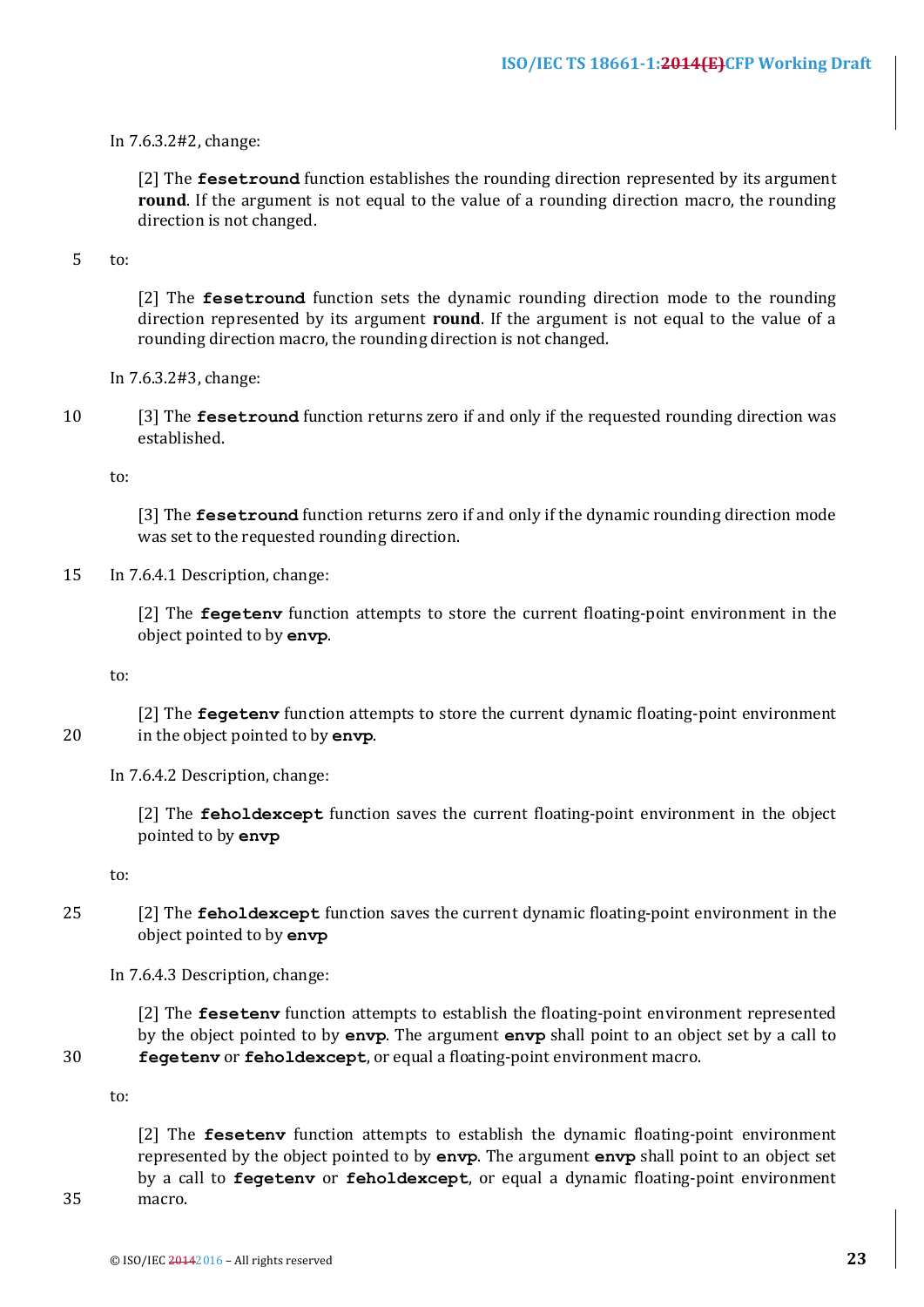In 7.6.4.4 Description, change:

[2] The **feupdateenv** function attempts to save the currently raised floating-point exceptions in its automatic storage, install the floating-point environment represented by the object pointed to by envp, and then raise the saved floating-point exceptions. The argument envp 5 shall point to an object set by a call to **feholdexcept** or **fegeteny**, or equal a floating-point environment macro.

to:

[2] The **feupdateenv** function attempts to save the currently raised floating-point exceptions in its automatic storage, install the dynamic floating-point environment represented by the 10 object pointed to by envp, and then raise the saved floating-point exceptions. The argument **envp** shall point to an object set by a call to **feholdexcept** or **fegeteny**, or equal a dynamic floating-point environment macro.

In F.8.1, replace:

[1] IEC 60559 requires that floating-point operations implicitly raise floating-point exception 15 status flags, and that rounding control modes can be set explicitly to affect result values of floating-point operations. When the state for the **FENV ACCESS** pragma (defined in **<fenv.h>**) is "on", these changes to the floating-point state are treated as side effects which respect sequence points.364)

with:

20 [1] IEC 60559 requires that floating-point operations implicitly raise floating-point exception status flags, and that rounding control modes can be set explicitly to affect result values of floating-point operations. These changes to the floating-point state are treated as side effects which respect sequence points.364)

Change footnote 364) from:

25 364) If the state for the **FENV ACCESS** pragma is "off", the implementation is free to assume the floating-point control modes will be the default ones and the floating-point status flags will not be tested, which allows certain optimizations (see F.9).

to:

**364)** If the state for the **FENV ACCESS** pragma is "off", the implementation is free to assume 30 the dynamic floating-point control modes will be the default ones and the floating-point status flags will not be tested, which allows certain optimizations (see  $F.9$ ).

In F.8.2, replace:

[1] During translation the IEC 60559 default modes are in effect:

with:

35 [1] During translation, constant rounding direction modes (7.6.2) are in effect where specified. Elsewhere, during translation the IEC 60559 default modes are in effect: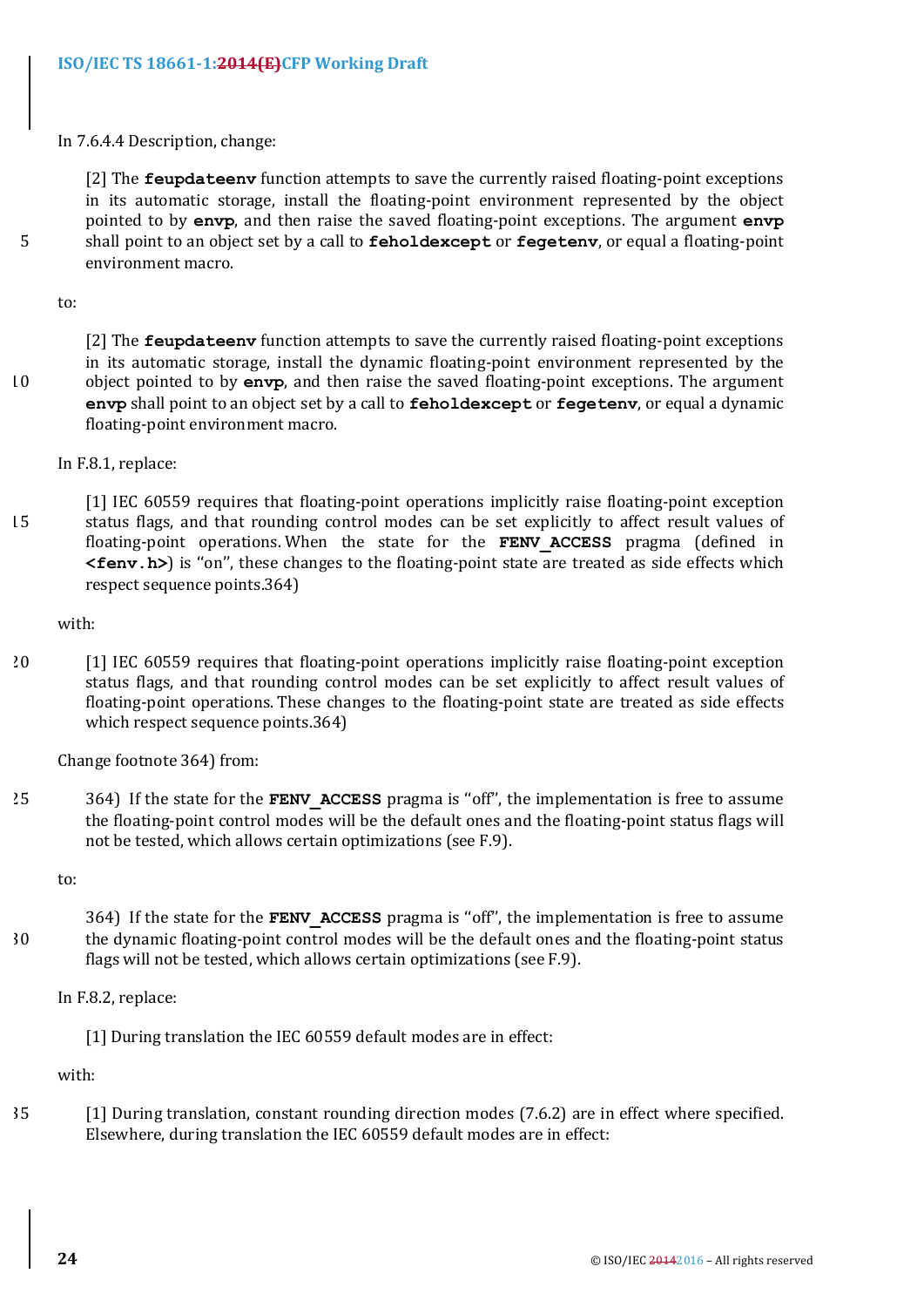Change footnote 365) from:

365) As floating constants are converted to appropriate internal representations at translation time, their conversion is subject to default rounding modes and raises no execution-time floating-point exceptions (even where the state of the **FENV ACCESS** pragma is "on"). Library 5 functions, for example **strtod**, provide execution-time conversion of numeric strings.

to:

365) As floating constants are converted to appropriate internal representations at translation time, their conversion is subject to constant or default rounding modes and raises no executiontime floating-point exceptions (even where the state of the **FENV ACCESS** pragma is "on"). 10 Library functions, for example **strtod**, provide execution-time conversion of numeric strings.

In F.8.3, replace:

[1] At program startup the floating-point environment is initialized ...

with:

[1] At program startup the dynamic floating-point environment is initialized ...

15 In F.8.3, change the second bullet from:

— The rounding direction mode is rounding to nearest.

to:

 $\overline{\phantom{a}}$  The dynamic rounding direction mode is rounding to nearest.

## **12 NaN support**

20 The 2011 update to IEC 60559 retains support for signaling NaNs. Although C11 notes that floating types may contain signaling NaNs, it does not otherwise specify signaling NaNs. Some unqualified references to NaNs in C11 do not properly apply to signaling NaNs, so that an implementation could not add signaling NaN support as an extension without contradicting C11. The goal of the following changes is to allow implementations to conditionally support signaling NaNs as specified in IEC 60559, but to 25 require only minimal support for signaling NaNs.

## **Changes** to C11:

In 7.12.1#2, after the second sentence, insert:

Whether a signaling NaN input causes a domain error is implementation-defined.

After 7.12#5, add:

30 [5a] The signaling NaN macros

**SNANF SNAN SNANL**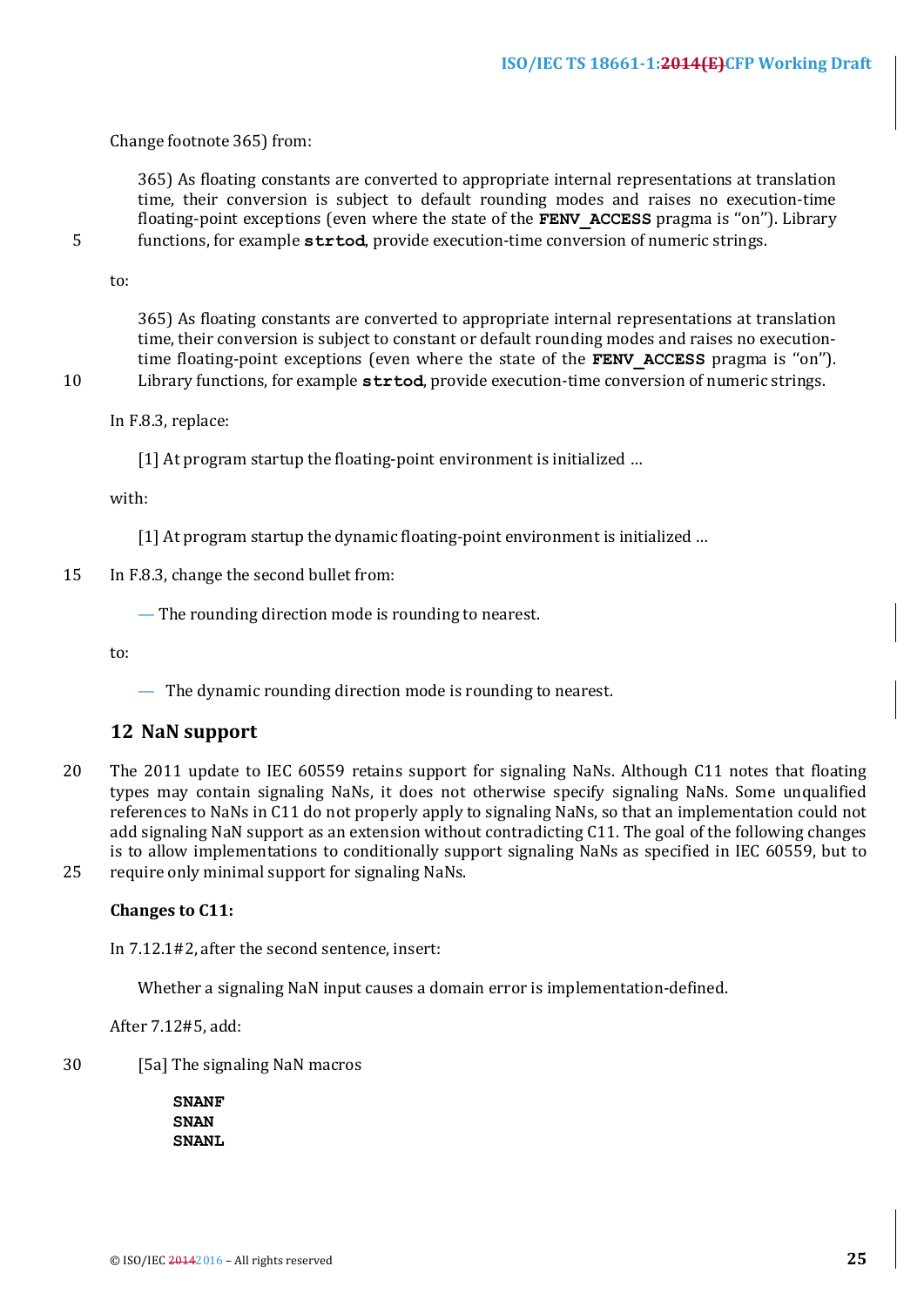each is defined if and only if the respective type contains signaling NaNs  $(5.2.4.2.2)$ . They expand to a constant expression of the respective type representing a signaling NaN. If a signaling NaN macro is used for initializing an object of the same type that has static or threadlocal storage duration, the obiect is initialized with a signaling NaN value.

5 In 7.12.14, change 4th sentence from:

The following subclauses provide macros that are *quiet* (non floating-point exception raising) versions of the relational operators, and other comparison macros that facilitate writing efficient code that accounts for NaNs without suffering the "invalid" floating-point exception.

to:

10 Subclauses 7.12.14.1 through 7.12.14.6 provide macros that are quiet versions of the relational operators: the macros do not raise the "invalid" floating-point exception as an effect of quiet NaN arguments. The comparison macros facilitate writing efficient code that accounts for quiet NaNs without suffering the "invalid" floating-point exception.

In the second paragraphs of 7.12.14.1 through 7.12.14.5, append to "when **x** and **y** are unordered" the  $15$  phrase "and neither is a signaling NaN".

In 7.12.14.6#2, append to the Description: "The **isunordered** macro raises no floating-point exceptions if neither argument is a signaling NaN."

Change F.2.1 from:

## **F.2.1 Infinities, signed zeros, and NaNs**

 $20$  [1] This specification does not define the behavior of signaling NaNs.359342) It generally uses the term *NaN* to denote quiet NaNs. The **NAN** and **INFINITY** macros and the **nan** functions in  $\leq$ **math.h>** provide designations for IEC 60559 NaNs and infinities.

to:

## **F.2.1 Infinities and NaNs**

25 [1] Since negative and positive infinity are representable in IEC 60559 formats, all real numbers lie within the range of representable values (5.2.4.2.2).

[2] The **NAN** and **INFINITY** macros and the **nan** functions in  $\text{<}$ **math.h>** provide designations for IEC 60559 quiet NaNs and infinities. The **SNANF**, **SNAN**, and **SNANL** macros in **<math.h>** provide designations for IEC 60559 signaling NaNs.

30 [3] This annex does not require the full support for signaling NaNs specified in IEC 60559. This annex uses the term *NaN*, unless explicitly qualified, to denote quiet NaNs. Where specification of signaling NaNs is not provided, the behavior of signaling NaNs is implementation-defined (either treated as an IEC 60559 quiet NaN or treated as an IEC 60559 signaling NaN).359)

[4] Any operator or **<math.h>** function that raises an "invalid" floating-point exception, if 35 delivering a floating type result, shall return a quiet NaN.

[5] In order to support signaling NaNs as specified in IEC 60559, an implementation should adhere to the following recommended practice.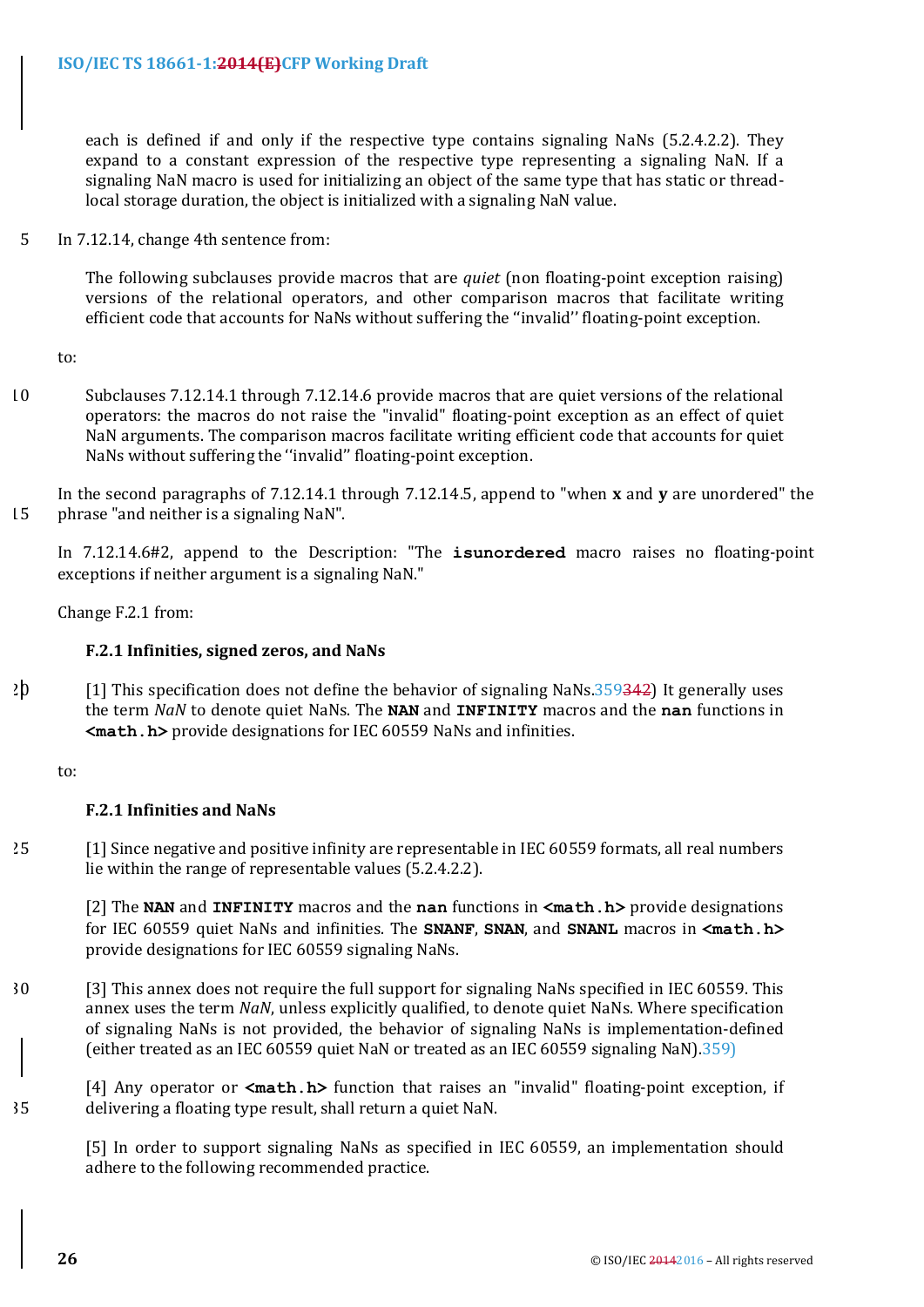## **Recommended practice**

[6] Any floating-point operator or **<math.h>** function or macro with a signaling NaN input, unless explicitly specified otherwise, raises an "invalid" floating-point exception.

[7] NOTE Some functions do not propagate quiet NaN arguments. For example, 5 **hypot(x, y)** returns infinity if **x** or **y** is infinite and the other is a quiet NaN. The recommended practice in this subclause specifies that such functions (and others) raise the "invalid" floating-point exception if an argument is a signaling NaN, which also implies they return a quiet NaN in these cases.

[8] The **<fenv.h>** header defines the macro

#### 10 **FE\_SNANS\_ALWAYS\_SIGNAL**

if and only if the implementation follows the recommended practice in this subclause. If defined, FE SNANS ALWAYS SIGNAL expands to the integer constant 1.

In F.4, change the first sentence from:

If the integer type is  $\overline{Bool}$ , 6.3.1.2 applies and no floating-point exceptions are raised (even for 15 NaN).

to:

If the integer type is  $Bool$ ,  $6.3.1.2$  applies and the conversion raises no floating-point exceptions if the floating-point value is not a signaling NaN.

Append to the end of  $F.5$  the following paragraph:

20 [4] The **fprintf** family of functions in **<stdio.h>** and the **fwprintf** family of functions in **<wchar.h>** should behave as if floating-point operands were passed through the canonicalize function of the same type.

In  $F.5#4$ , attach a footnote to the wording:

The **fprintf** family of functions in **<stdio.h>** and the **fwprintf** family of functions in 25 **<wchar.h>** should behave as if floating-point operands were passed through the canonicalize function of the same type.

where the footnote is:

\*) This is a recommendation instead of a requirement so that implementations may choose to print signaling NaNs differently from quiet NaNs.

30 In F.9.2, bullet  $1*x$  and  $x/1$  -> x, replace "are equivalent" with "may be regarded as equivalent".

In F.10#3, change the last sentence:

The other functions in <math.h> treat infinities, NaNs, signed zeros, subnormals, and (provided the state of the **FENV ACCESS** pragma is "on") the floating-point status flags in a manner consistent with the basic arithmetic operations covered by IEC 60559.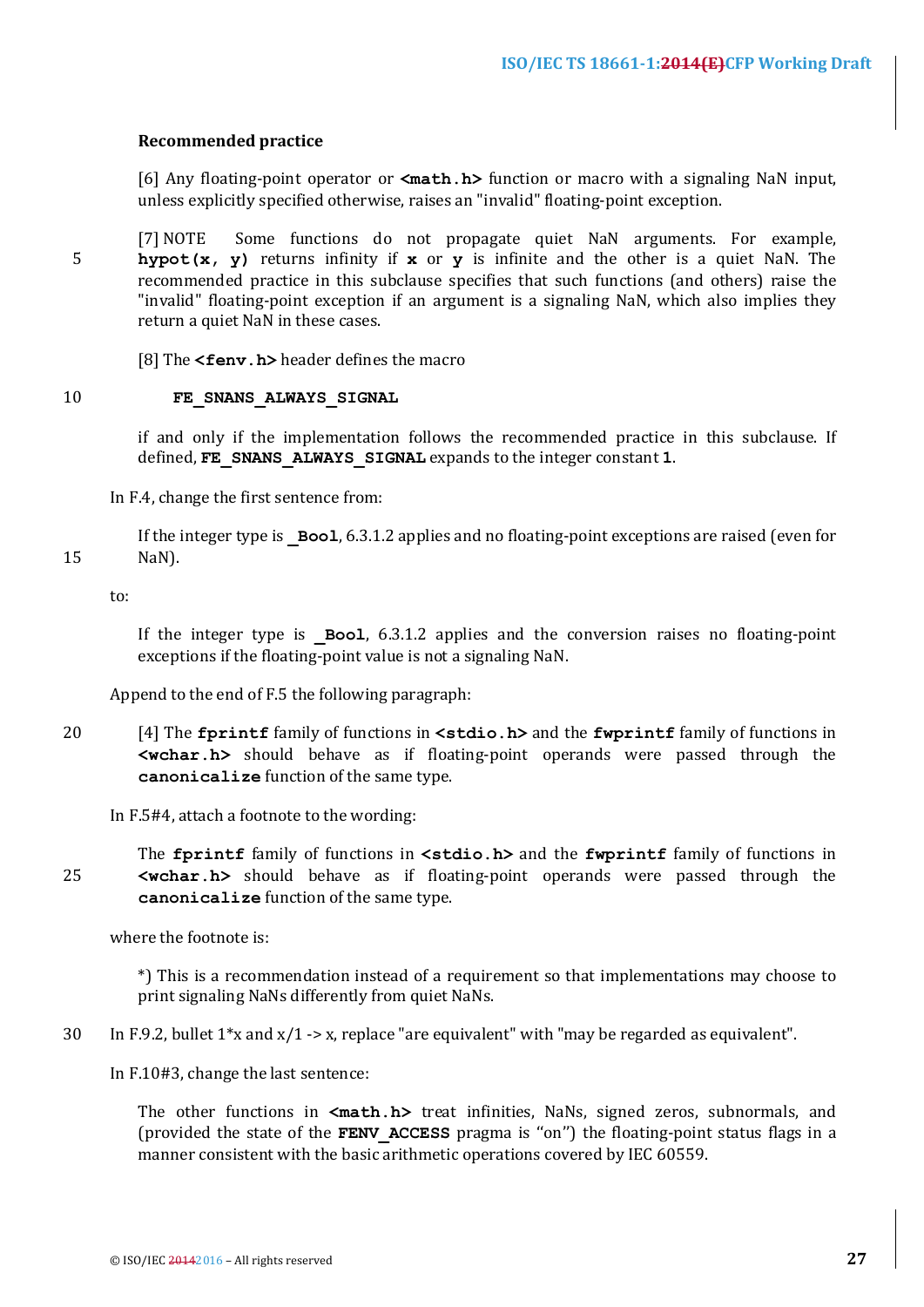to:

The other functions in  $\leq$ math.h> treat infinities, NaNs, signed zeros, subnormals, and (provided the state of the **FENV ACCESS** pragma is "on") the floating-point status flags in a manner consistent with IEC 60559 operations.

5 After F.10#4, insert:

[4a] The functions bound to operations in IEC 60559 (F.3) are fully specified by IEC 60559, including rounding behaviors and floating-point exceptions.

In F.10, replace paragraphs  $8$  through  $10$ :

[8] Whether or when library functions raise the "inexact" floating-point exception is 10 unspecified, unless explicitly specified otherwise.

[9] Whether or when library functions raise an undeserved "underflow" floating-point exception is unspecified.372) Otherwise, as implied by F.8.6, the  $\text{ $\text{math.h>}}$  functions do not$ raise spurious floating-point exceptions (detectable by the user), other than the "inexact" floating-point exception.

15 [10] Whether the functions honor the rounding direction mode is implementation-defined, unless explicitly specified otherwise.

with:

[8] Whether or when library functions not bound to operations in IEC 60559 raise the "inexact" floating-point exception is unspecified, unless stated otherwise.

20 [9] Whether or when library functions not bound to operations in IEC 60559 raise an undeserved "underflow" floating-point exception is unspecified.372) Otherwise, as implied by F.8.6, these functions do not raise spurious floating-point exceptions (detectable by the user), other than the "inexact" floating-point exception.

[10] Whether the functions not bound to operations in IEC 60559 honor the rounding direction 25 mode is implementation-defined, unless explicitly specified otherwise.

Append to footnote 374):

Note also that this implementation does not handle signaling NaNs as required of implementations that define FP SNANS ALWAYS SIGNAL.

Change footnotes 242) and 243) from:

30 242) NaN arguments are treated as missing data: if one argument is a NaN and the other numeric, then the **fmax** functions choose the numeric value. See F.10.9.2.

243) The **fmin** functions are analogous to the **fmax** functions in their treatment of NaNs.

to:

242) Quiet NaN arguments are treated as missing data: if one argument is a quiet NaN and the 35 other numeric, then the **fmax** functions choose the numeric value. See F.10.9.2.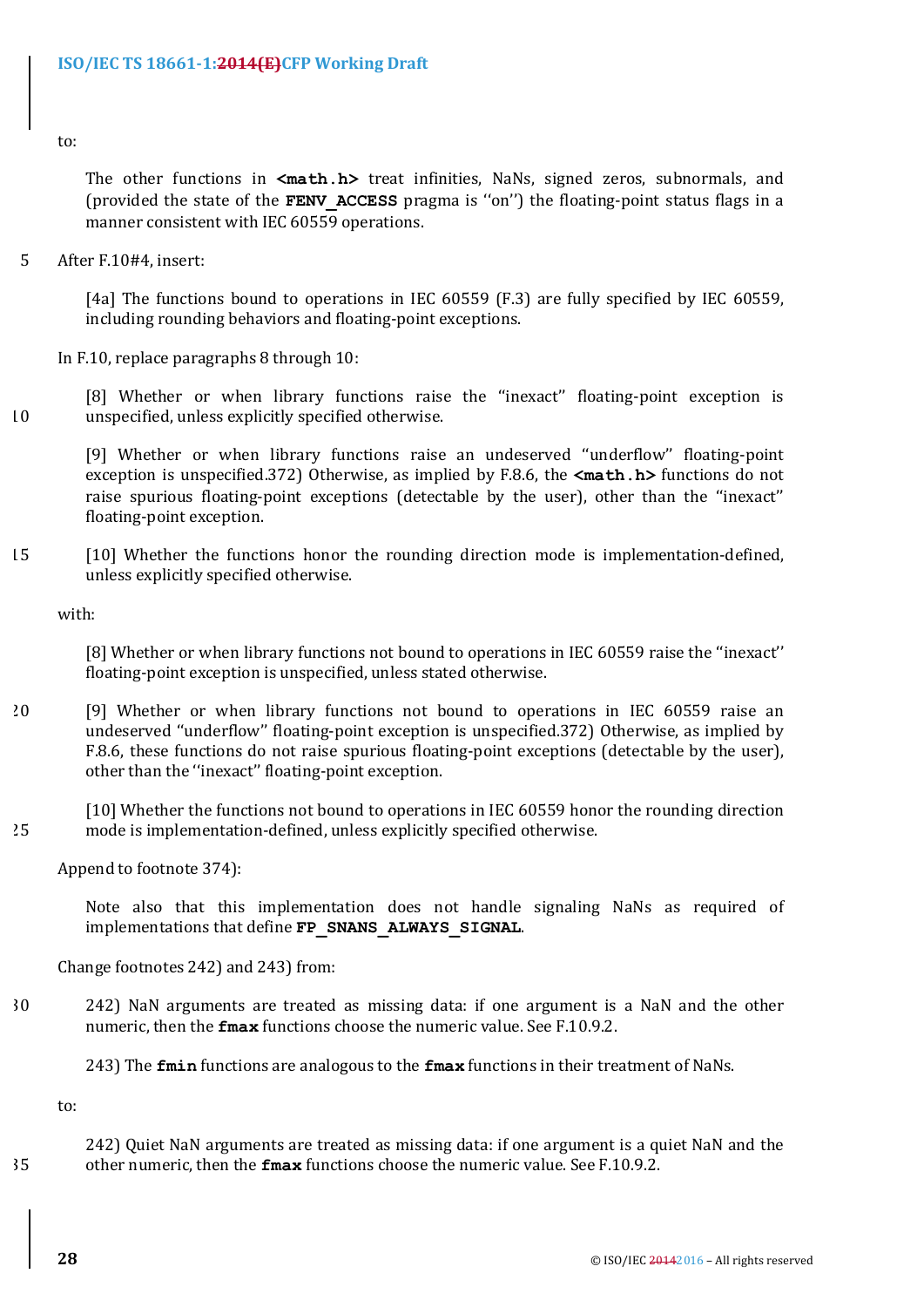243) The **fmin** functions are analogous to the **fmax** functions in their treatment of quiet NaNs.

In F.10.3.4, replace paragraphs  $2$  and  $3$ :

- [2] **frexp** raises no floating-point exceptions.
- [3] When the radix of the argument is a power of 2, the returned value is exact and is 5 independent of the current rounding direction mode.

with:

- [2] **frexp** raises no floating-point exceptions if **value** is not a signaling NaN.
- [3] The returned value is independent of the current rounding direction mode.

In  $F.10.4.2$ , replace paragraph  $2$ :

10 [2] The returned value is exact and is independent of the current rounding direction mode.

with:

[2]  $fabs(x)$  raises no floating-point exceptions, even if x is a signaling NaN. The returned value is independent of the current rounding direction mode.

In F.10.4.5, replace paragraph  $1$ :

15 [1] **sqrt** is fully specified as a basic arithmetic operation in IEC 60559. The returned value is dependent on the current rounding direction mode.

with:

- $-$  sqrt( $\pm 0$ ) returns  $\pm 0$ .
- **sqrt(**+∞**)** returns +∞.
- 
- 20  $-$  **sqrt(***x***)** returns a NaN and raises the "invalid" floating-point exception for  $x < 0$ .

The returned value is dependent on the current rounding direction mode.

In F.10.6.6#3, attach a footnote to the wording:

The **double** version of round behaves as though implemented by

where the footnote is:

25  $\bullet$  \*) This code does not handle signaling NaNs as required of implementations that define **FP\_SNANS\_ALWAYS\_SIGNAL**.

In  $F.10.7.2$ , replace paragraph 1:

[1] The **remainder** functions are fully specified as a basic arithmetic operation in-IEC 60559.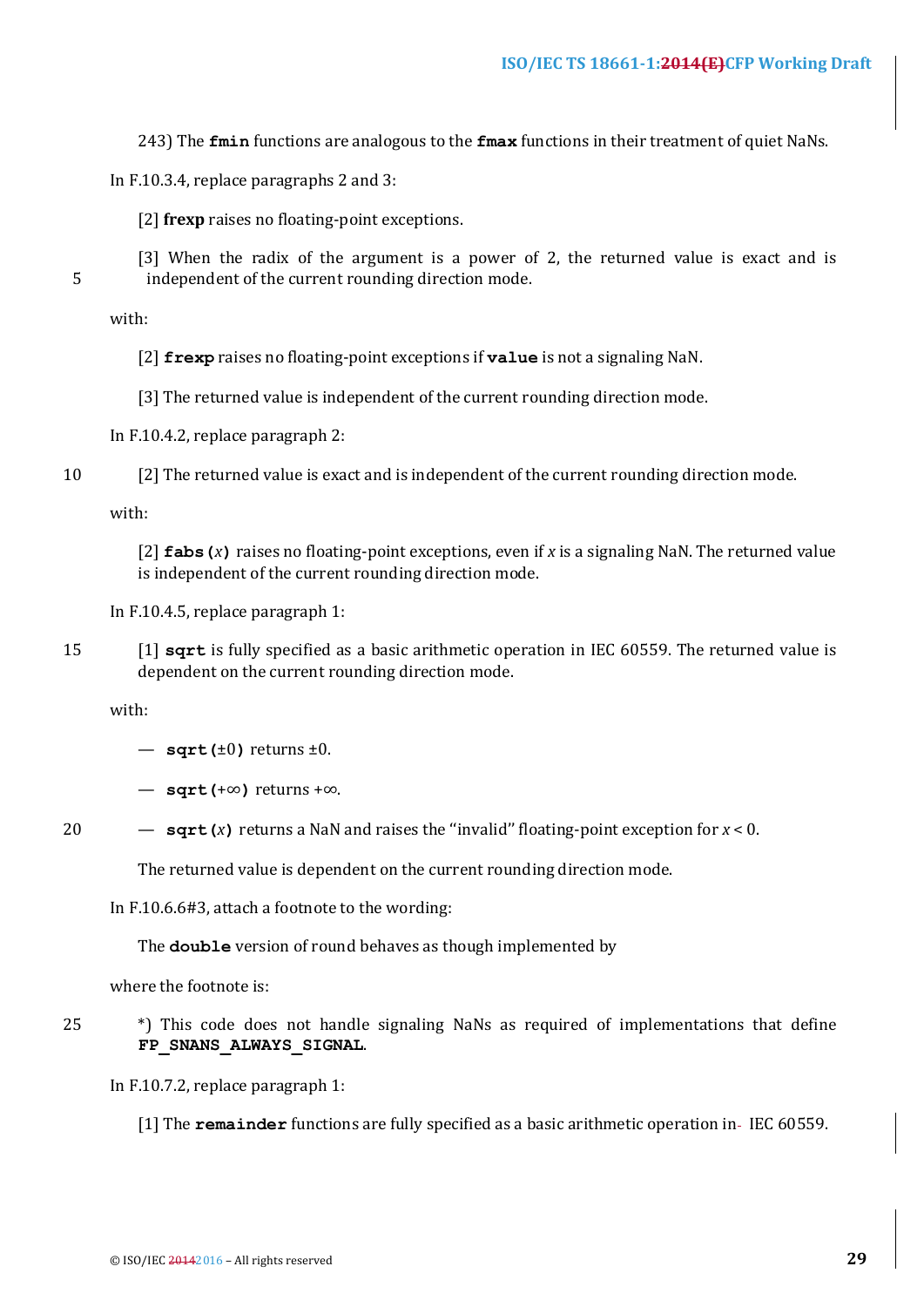```
with:
```
- $-$  **remainder(** $\pm 0$ , **v**) returns  $\pm 0$  for *y* not zero.
- **remainder**(*x*, *y*) returns a NaN and raises the "invalid" floating-point exception for *x* infinite or *y* zero (and neither is a NaN).
- $\frac{1}{2}$  **remainder** (*x*,  $\pm \infty$ ) returns *x* for *x not infinite.*

In  $F.10.8.1$ , replace paragraph 2:

[2] The returned value is exact and is independent of the current rounding direction mode.

with:

 $[2]$  copysign  $(x, y)$  raises no floating-point exceptions, even if x or y is a signaling NaN. The 10 returned value is independent of the current rounding direction mode.

In F.10.9.2, paragraph 3, change the sample implementation for **fmax** from:

```
{ return (isgreaterequal(x, y) ||
               isnan(y)) ? x : y; }
```
to:

```
15 {
            double r;
            r = (isgreaterequal(x, y) || isnan(y)) ? x : y;
            (void) canonicalize(&r, &r);
            return r;
20 }
```
In G.3#1, replace:

[1] A complex or imaginary value with at least one infinite part is regarded as an *infinity* (even if its other part is a NaN). ...

with:

25 [1] A complex or imaginary value with at least one infinite part is regarded as an *infinity* (even if its other part is a quiet NaN). ...

After  $G.6#4$ , append the paragraph:

[4a] In subsequent subclauses in G.6 "NaN" refers to a quiet NaN. The behavior of signaling NaNs in Annex G is implementation-defined.

30 Change footnote 378) from:

378) As noted in G.3, a complex value with at least one infinite part is regarded as an infinity even if its other part is a NaN.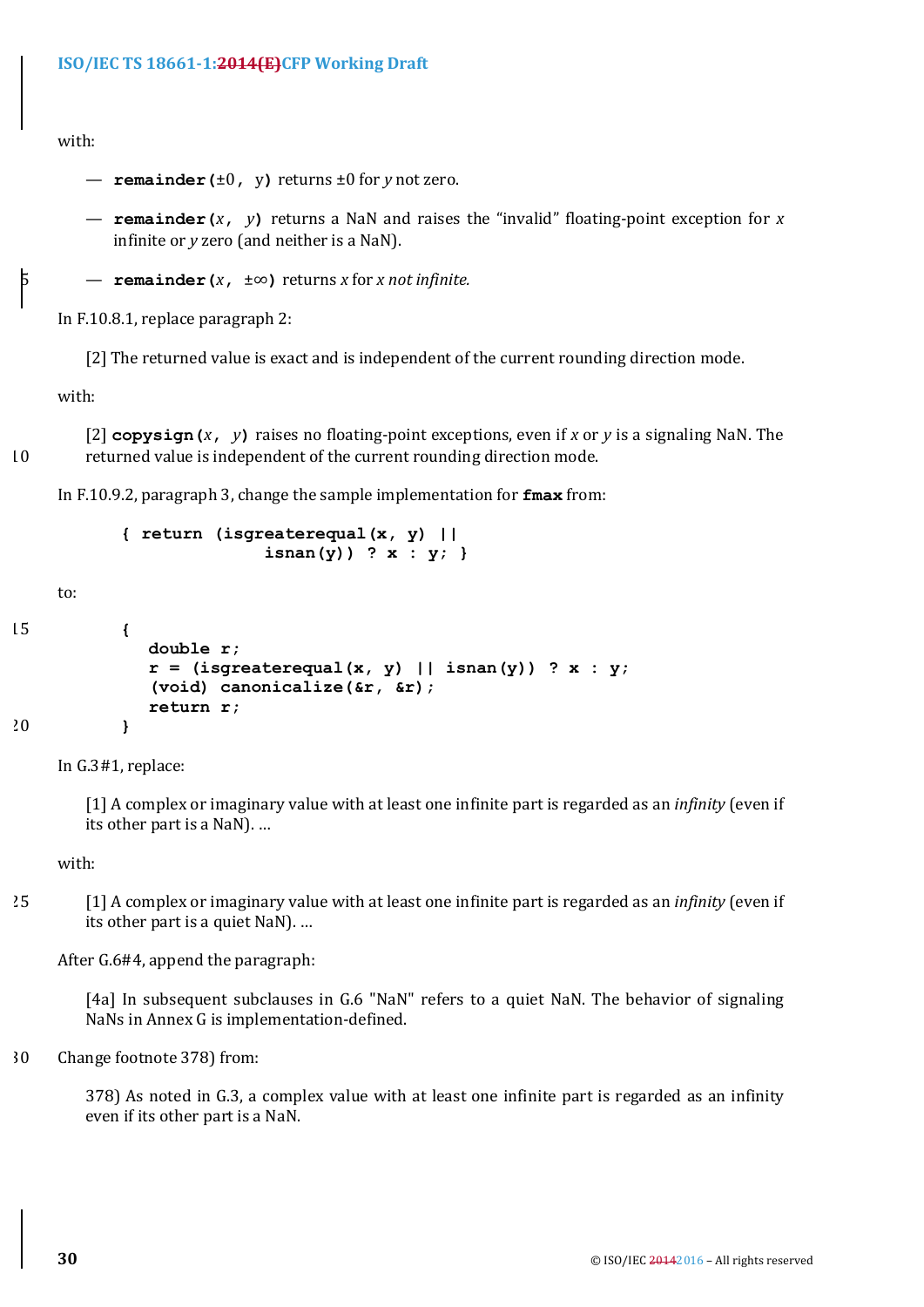to:

378) As noted in G.3, a complex value with at least one infinite part is regarded as an infinity even if its other part is a quiet NaN.

## **13 Integer width macros**

5 C11 clause 6.2.6.2 defines the *width* of integer types. These widths are needed in order to use the **fromfp**, **ufromfp**, **fromfpx**, and **ufromfpx** functions to round to the integer types. The following changes to C11 provide macros for the widths of integer types. On the belief that width macros would be generally useful, the proposal adds them to  $\langle$ limits.h> and  $\langle$ stdint.h>.

#### **Changes to C11:**

10 In 5.2.4.2.1#1, change:

Moreover, except for CHAR BIT and MB LEN MAX, the following shall be replaced by expressions that have the same type as would an expression that is an object of the corresponding type converted according to the integer promotions.

to:

15 Moreover, except for **CHAR BIT, MB LEN MAX**, and the width-of-type macros, the following shall be replaced by expressions that have the same type as would an expression that is an object of the corresponding type converted according to the integer promotions.

In  $5.2.4.2.1\text{#1}$ , insert the following bullets, each after the current bullets for the same type:

| 20 | — width of type char<br>CHAR WIDTH 8                        |
|----|-------------------------------------------------------------|
|    | - width of type signed char<br><b>SCHAR WIDTH 8</b>         |
|    | - width of type unsigned char<br>UCHAR WIDTH 8              |
| 25 | - width of type short int<br>SHRT WIDTH 16                  |
|    | - width of type unsigned short int<br><b>USHRT WIDTH 16</b> |
| 30 | $-$ width of type int<br>INT WIDTH 16                       |
|    | - width of type unsigned int<br><b>UINT WIDTH 16</b>        |
|    | - width of type long int<br>LONG WIDTH 32                   |
| 35 | - width of type unsigned long int<br><b>ULONG WIDTH 32</b>  |
|    | - width of type long long int<br>LLONG WIDTH 64             |
|    | - width of type unsigned long long int                      |
| 40 | <b>ULLONG WIDTH 64</b>                                      |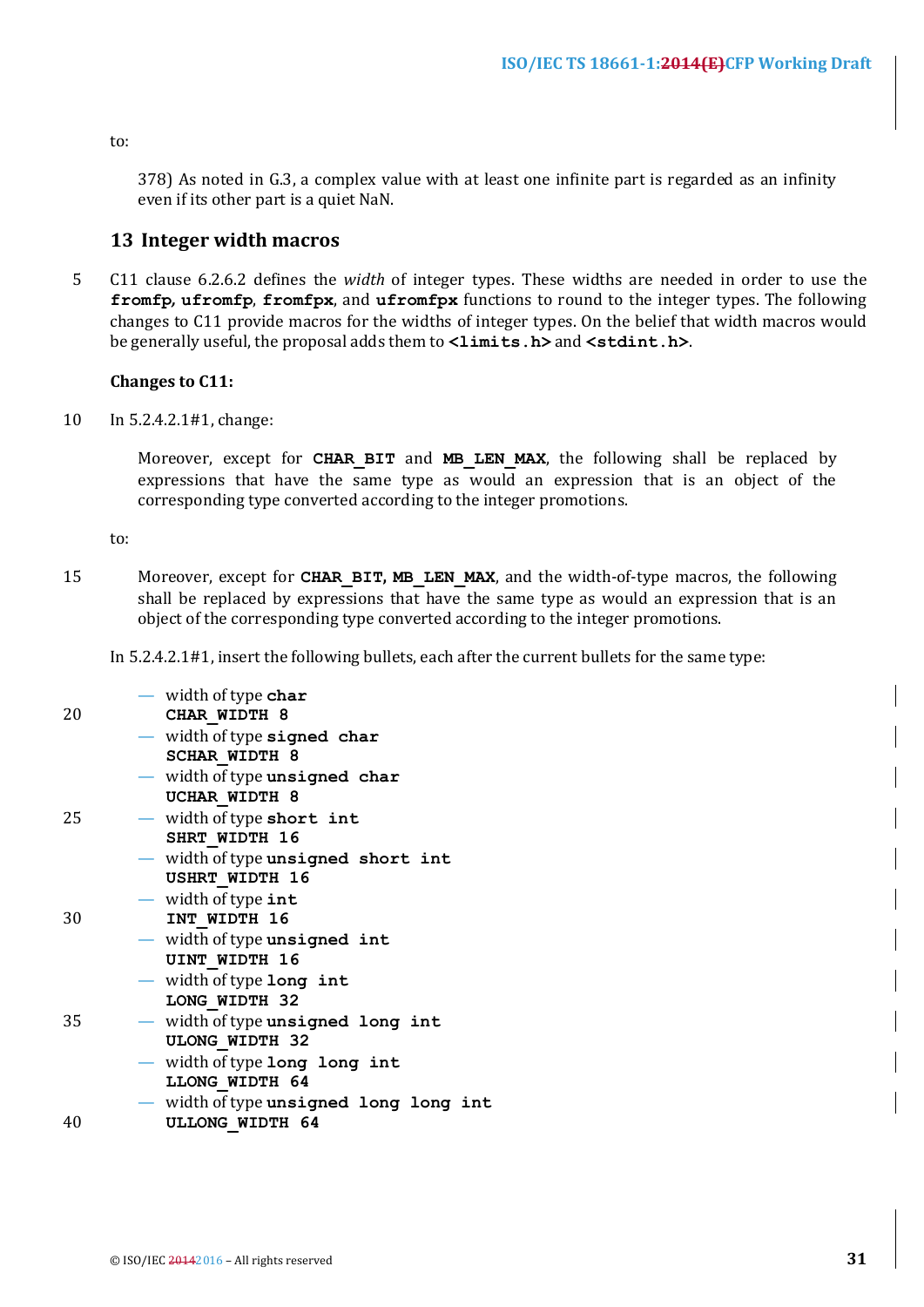In 7.20.2#2, change:

Each instance of any defined macro shall be replaced by a constant expression suitable for use in **#if** preprocessing directives, and this expression shall have the same type as would an expression that is an object of the corresponding type converted according to the integer 5 promotions. 

to:

Each instance of any defined macro shall be replaced by a constant expression suitable for use in **#if** preprocessing directives, and, except for the width-of-type macros, this expression shall have the same type as would an expression that is an object of the corresponding type 10 converted according to the integer promotions.

In 7.20.2.1, append:

- width of exact-width signed integer types **INT***N***\_WIDTH** *N*
- width of exact-width unsigned integer types
- 15 **UINT***N***\_WIDTH** *N*

In 7.20.2.2, append:

- width of minimum-width signed integer types **INT\_LEAST***N***\_WIDTH** *N*
- $-$  width of minimum-width unsigned integer types 20 **UINT\_LEAST***N***\_WIDTH** *N*

In 7.20.2.3, append:

- width of fastest minimum-width signed integer types **INT\_FAST***N***\_WIDTH***N*
- width of fastest minimum-width unsigned integer types 25 **UINT\_FAST***N***\_WIDTH** *N*

In 7.20.2.4, append:

- width of pointer-holding signed integer type **INTPTR\_WIDTH 16**
- width of pointer-holding unsigned integer type 30 **UINTPTR\_WIDTH 16**

In 7.20.2.5, append:

- width of greatest-width signed integer type **INTMAX\_WIDTH 64**
- width of greatest-width unsigned integer type 35 **UINTMAX\_WIDTH 64**

In 7.20.3#2, insert the following macros, each after the current macros for the same type:

**PTRDIFF\_WIDTH 16 SIG\_ATOMIC\_WIDTH 8 SIZE\_WIDTH 16**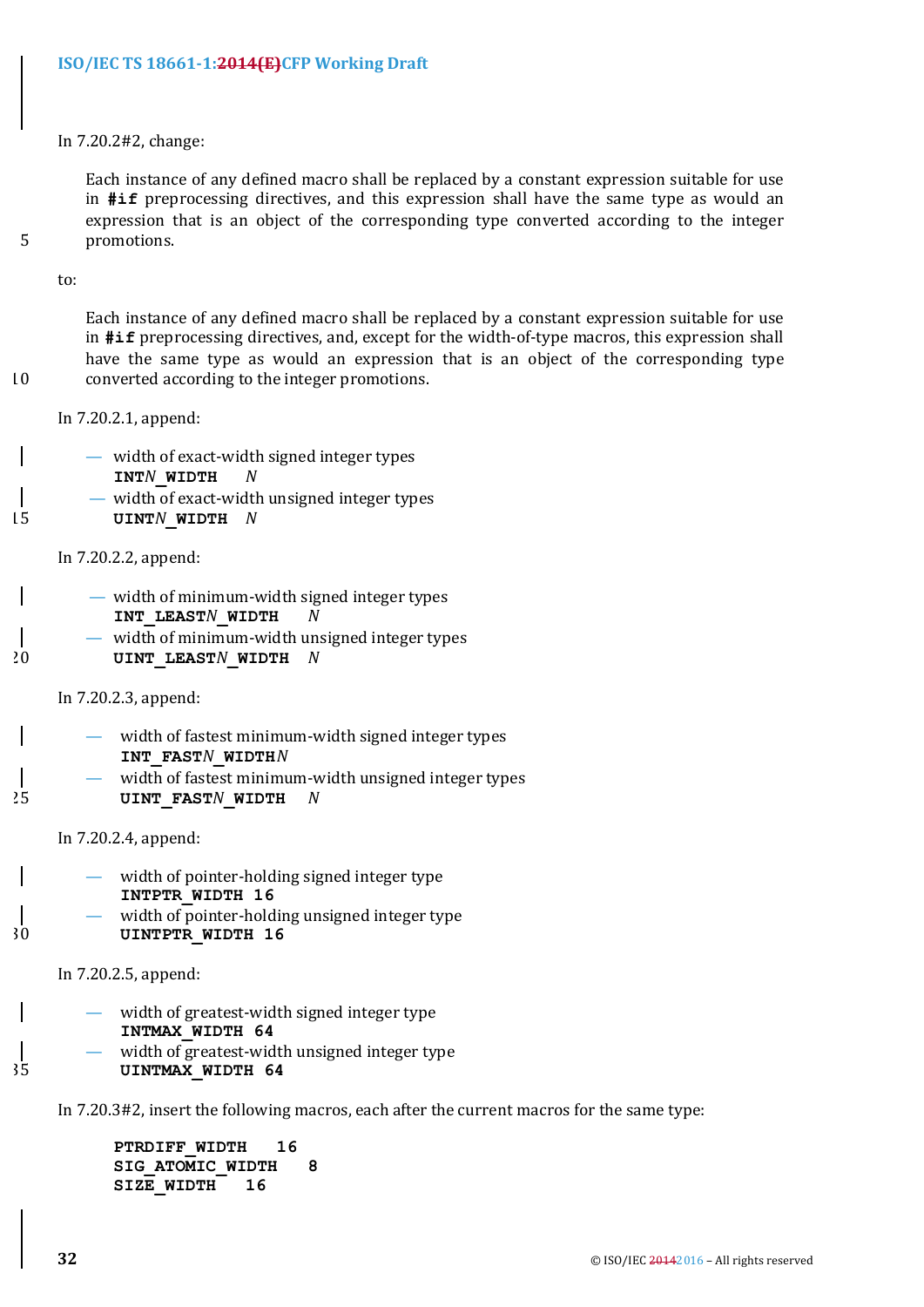**WCHAR\_WIDTH 8 WINT\_WIDTH 16** 

## **14 Mathematics <math.h>**

The 2011 update to IEC 60559 requires several new operations that are appropriate for  $\texttt{ $\text{math.h>}}$ .$ 5 Also, in a few cases, it tightens requirements for functions that are already in C11  $\epsilon$ **math.h>**.

## **14.0 C** underflow

The following change to C11 loosens the C definition of underflow to encompass IEC 60559 gradual underflow (see C11 footnote 232).

## **Changes** to C11:

10 Change the first sentence in 7.12.1#6 from:

[6] The result underflows if the magnitude of the mathematical result is so small that the mathematical result cannot be represented, without extraordinary roundoff error, in an object of the specified type.232) ...

to:

15 [6] The result underflows if the magnitude of the mathematical result is nonzero and less than the minimum normal number in the type.232) ...

## **14.1 Nearest integer functions**

## **14.1.1** Round to integer value in floating type

IEC 60559 requires a function that rounds a value of floating type to an integer value in the same 20 floating type, without raising the "inexact" floating-point exception, for each of the rounding methods: to nearest, to nearest even, upward, downward, and toward zero. The C11 **round**, **ceil**, **floor**, and **trunc** functions may meet this requirement for four of the five rounding methods, though are permitted to raise the "inexact" floating-point exception. The following changes add a function that rounds to nearest and remove the latitude to raise the "inexact" floating-point exception.

## 25 **Changes** to C11:

Change F.10.6.1:

[2] The returned value is independent of the current rounding direction mode.

to:

[2] The returned value is exact and is independent of the current rounding direction mode.

## 30 In F.10.6.1#3, change:

**result = rint(x); // or nearbyint instead of rint**

to:

```
result = nearbyint(x);
```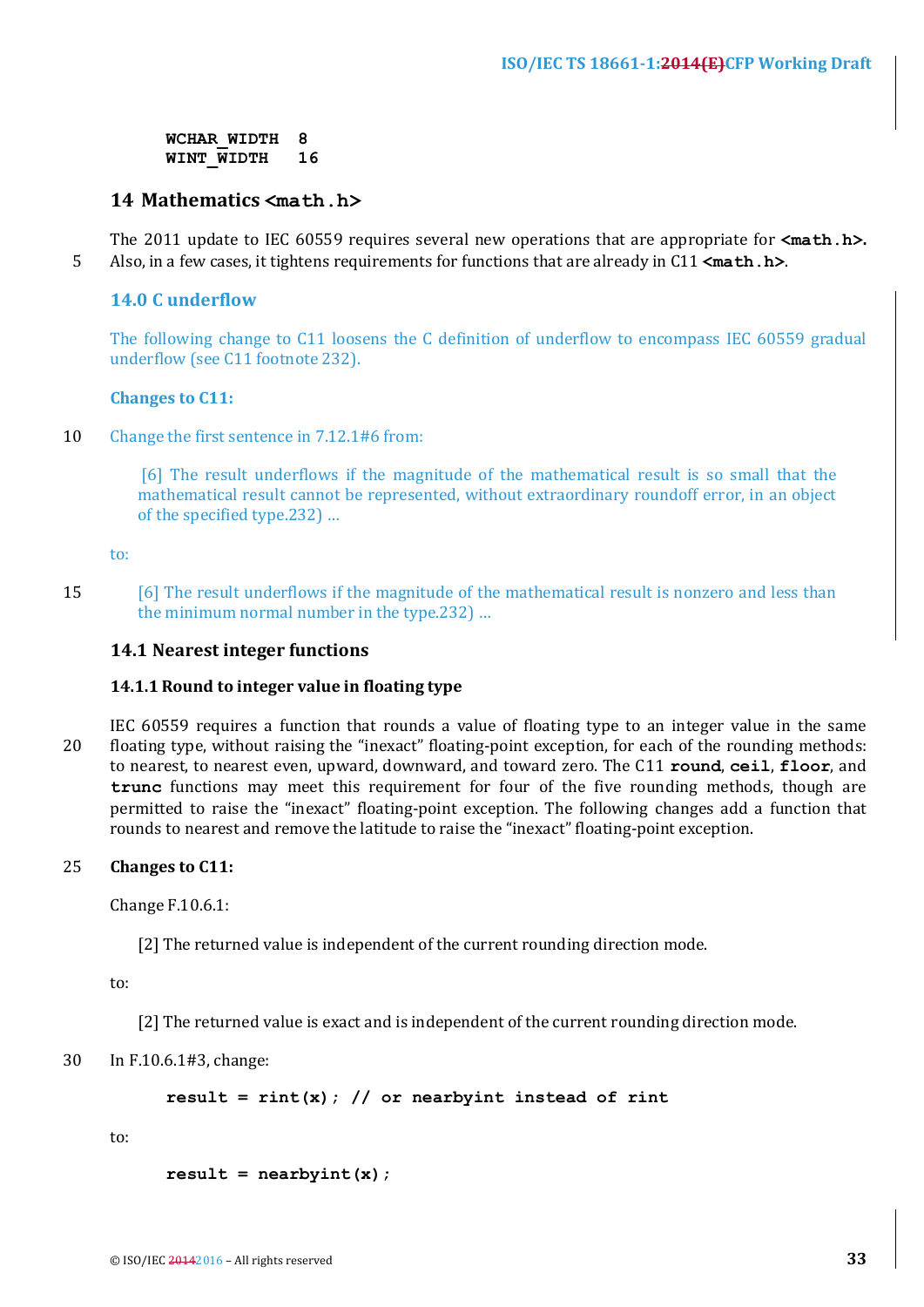Delete F.10.6.1#4:

The **ceil** functions may, but are not required to, raise the "inexact" floating-point exception for finite non-integer arguments, as this implementation does.

Change F.10.6.2:

5 [2] The returned value is independent of the current rounding direction mode.

to:

[2] The returned value is exact and is independent of the current rounding direction mode.

Delete the second sentence of F.10.6.2#3:

The **floor** functions may, but are not required to, raise the "inexact" floating-point exception 10 for finite non-integer arguments, as that implementation does.

Change F.10.6.6:

[2] The returned value is independent of the current rounding direction mode.

to:

[2] The returned value is exact and is independent of the current rounding direction mode.

#### 15 Change F.10.6.6#3 from:

[3] The **double** version of **round** behaves as though implemented by

```
#include <math.h>
          #include <fenv.h>
          #pragma STDC FENV_ACCESS ON
20 double round(double x)
          {
            double result;
             fenv_t save_env;
             feholdexcept(&save_env);
25 result = rint(x);
             if (fetestexcept(FE_INEXACT)) {
                  fesetround(FE_TOWARDZERO);
                  result = rint(copysign(0.5 + fabs(x), x));}
30 feupdateenv(&save_env);
             return result;
         }
```
The **round** functions may, but are not required to, raise the "inexact" floating-point exception for 35 finite non-integer numeric arguments, as this implementation does.

to:

[3] The **double** version of **round** behaves as though implemented by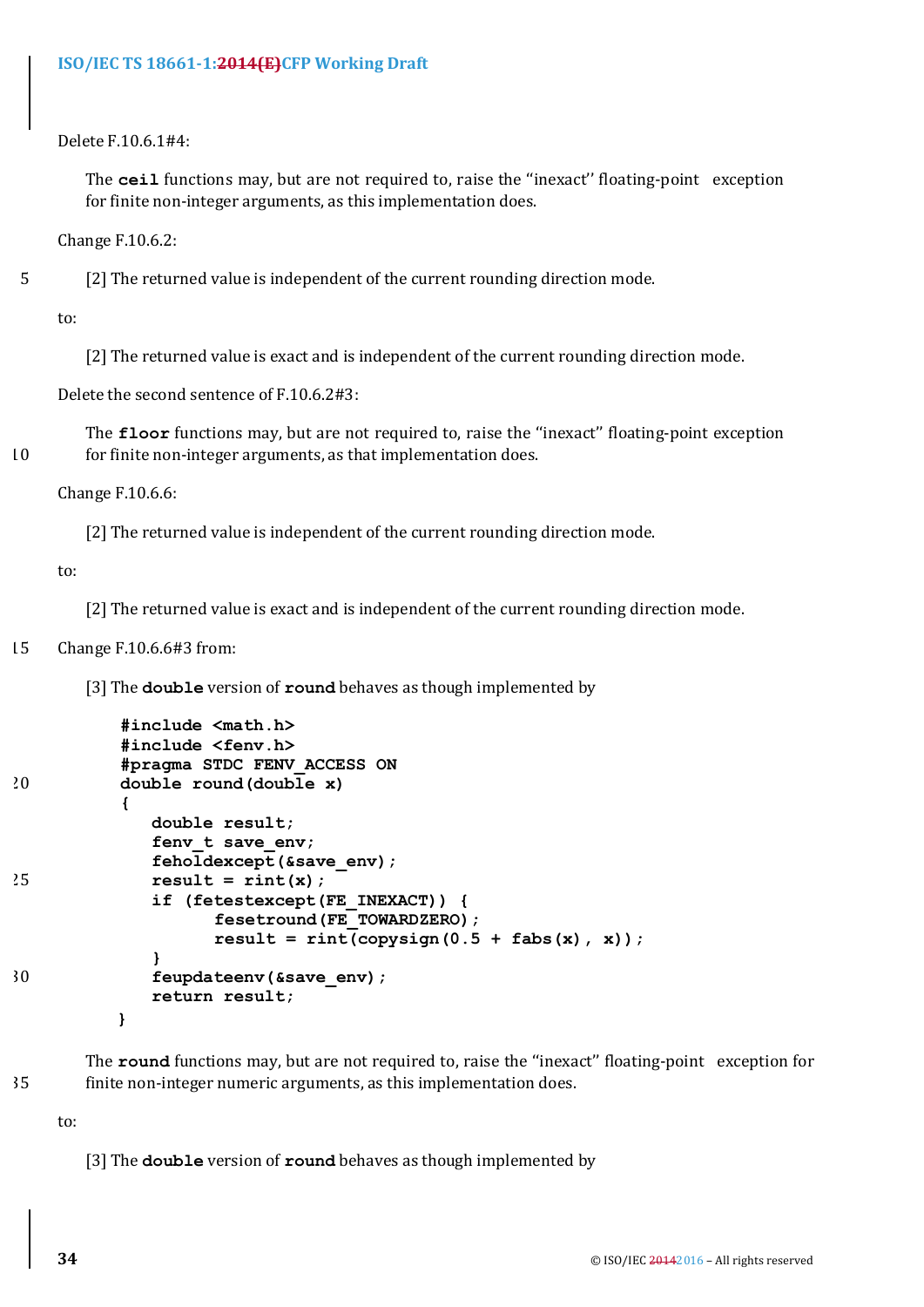```
#include <math.h>
          #include <fenv.h>
          #pragma STDC FENV_ACCESS ON
          double round(double x)
 5 {
             double result;
             fenv t save env;
             feholdexcept(&save_env);
             result = rint(x);10 if (fetestexcept(FE_INEXACT)) {
                fesetround(FE_TOWARDZERO);
                result = rint(copysign(0.5 + fabs(x), x));feclearexcept(FE_INEXACT);
             }
15 feupdateenv(&save_env);
             return result;
          }
```
After 7.12.9.7, add:

20 **7.12.9.7a The roundeven functions** 

#### **Synopsis**

|    | $\begin{bmatrix} 1 \end{bmatrix}$ #define STDC WANT IEC 60559 BFP EXT |
|----|-----------------------------------------------------------------------|
|    | $#include$ $\timesmath.h>$                                            |
|    | double roundeven (double x) ;                                         |
| 25 | float roundevenf $(f$ loat x);                                        |
|    | long double roundevenl (long double $x$ );                            |

#### **Description**

[2] The **roundeven** functions round their argument to the nearest integer value in floating-30 point format, rounding halfway cases to even (that is, to the nearest value that is an even integerthat is, to the nearest value whose least significant  $bit\ 0$ ), regardless of the current rounding direction.

#### **Returns**

[3] The **roundeven** functions return the rounded integer value.

## 35 After F.10.6.7, add:

#### **F.10.6.7a** The roundeven functions

 $\lceil 1 \rceil$ 

- $-$  **roundeven** ( $\pm 0$ ) returns  $\pm 0$ .
- **roundeven(**±∞**)** returns ±∞.
- 40 [2] The returned value is exact and is independent of the current rounding direction mode.

[3] See the sample implementation for **ceil** in F.10.6.1.

In F.10.6.8#1, delete the second sentence: The returned value is exact.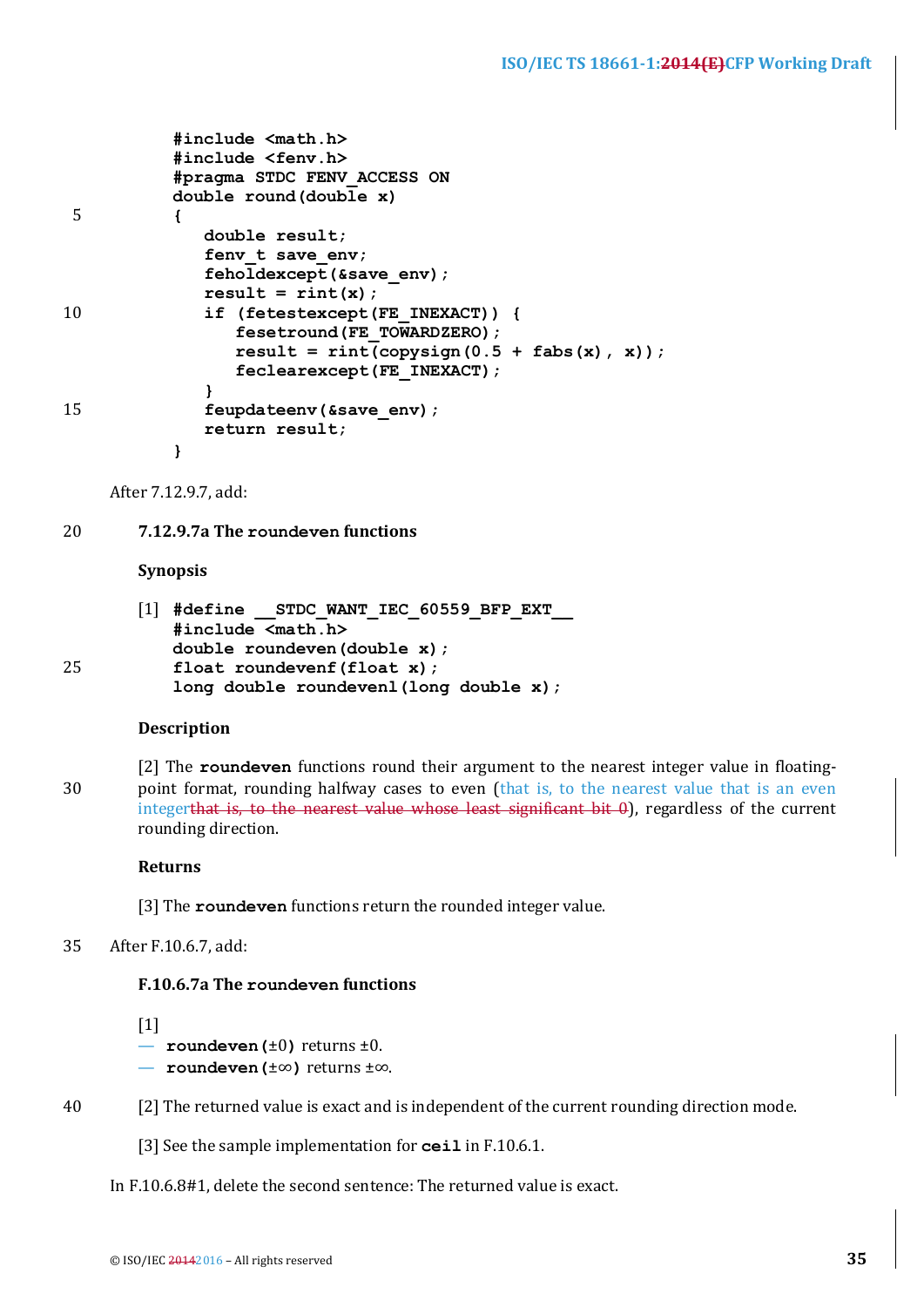Replace F.10.6.8#2:

[2] The returned value is independent of the current rounding direction mode. The **trunc** functions may, but are not required to, raise the "inexact" floating-point exception for finite non-integer arguments.

5 with:

[2] The returned value is exact and is independent of the current rounding direction mode.

## **14.1.2 Convert to integer type**

IEC 60559 requires conversion operations from each of its formats to each integer format, signed and unsigned, for each of five different rounding methods. For each of these it requires an operation that 10 raises the "inexact" floating-point exception (for non-integer in-range inputs) and an operation that does not raise the "inexact" floating-point exception. The changes below satisfy this requirement with four new functions that take two extra arguments to represent the rounding direction and the rounding precision.

## **Changes** to C11:

15 After 7.12#6, add:

[6a] The math rounding direction macros

|    |  | FP INT UPWARD            |
|----|--|--------------------------|
|    |  | FP INT DOWNWARD          |
|    |  | FP INT TOWARDZERO        |
| 20 |  | FP INT TONEARESTFROMZERO |
|    |  | FP INT TONEAREST         |

represent the rounding directions of the functions **ceil**, **floor**, **trunc**, **round**, and **roundeven**, respectively, that convert to integral values in floating-point formats. They expand 25 to integer constant expressions with distinct values suitable for use as the second argument to the fromfp, ufromfp, fromfpx, and ufromfpx functions.

After 7.12.9.8, add:

## **7.12.9.9 The fromfp and ufromfp functions**

**Synopsis**

30 [1] **#define \_\_STDC\_WANT\_IEC\_60559\_BFP\_EXT\_\_ #include <stdint.h> #include <math.h> intmax\_t fromfp(double x, int round, unsigned int width); intmax\_t fromfpf(float x, int round, unsigned int width);** 35 **intmax\_t fromfpl(long double x, int round, unsigned int width);** uintmax t ufromfp(double x, int round, unsigned int width); **uintmax\_t ufromfpf(float x, int round, unsigned int width); uintmax\_t ufromfpl(long double x, int round, unsigned int width);**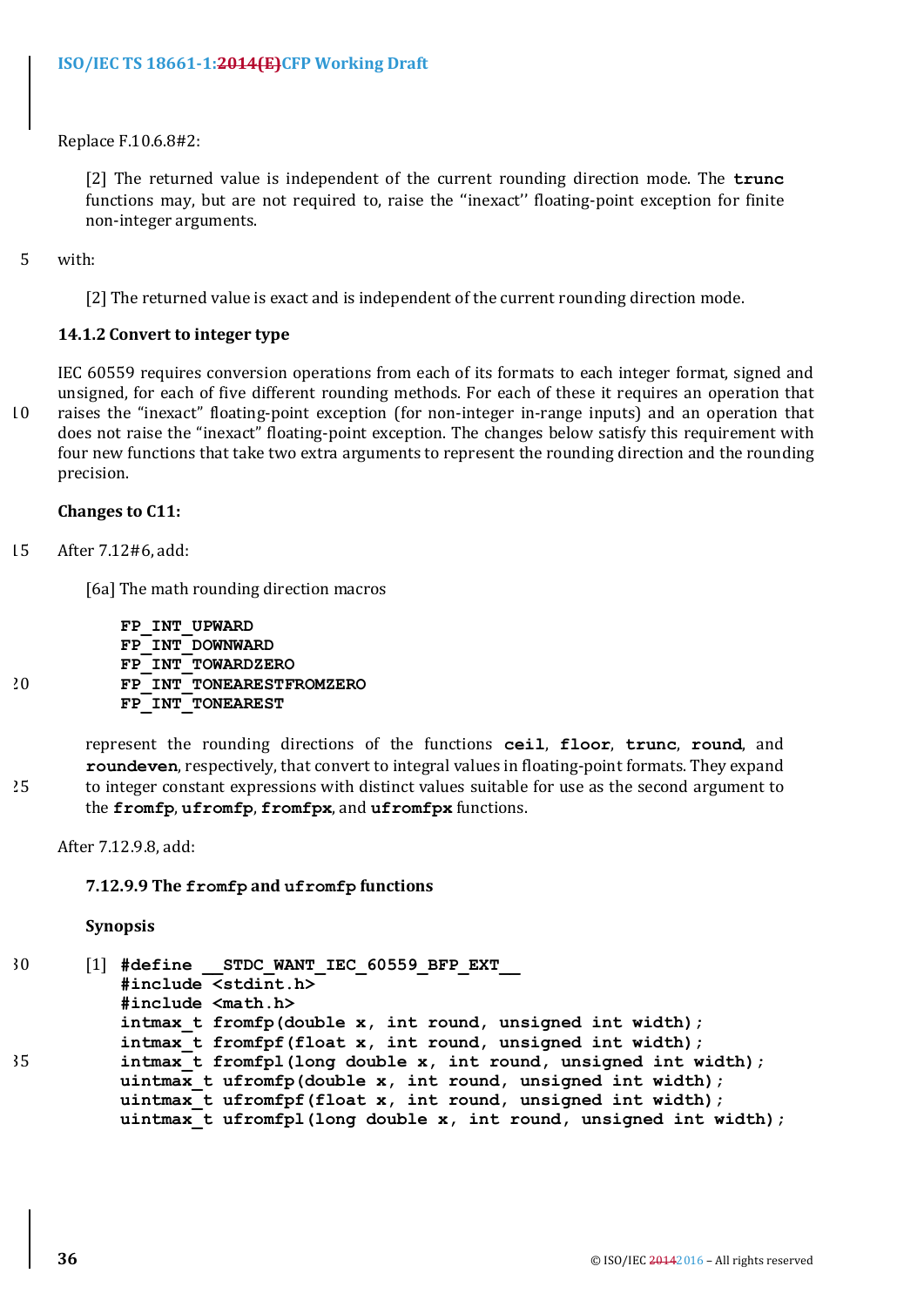## **Description**

[2] The **fromfp** and **ufromfp** functions round **x**, using the math rounding direction indicated by **round**, to a signed or unsigned integer, respectively, of width bits, and return the result value in the integer type designated by **intmax** tor **uintmax** t, respectively. If the value of 5 the **round** argument is not equal to the value of  $\overline{a}$  math rounding direction macro, the direction of rounding is unspecified. If the value of width exceeds the width of the function type, the rounding is to the full width of the function type. The  $fromfp$  and  $ufromfp$  functions do not raise the "inexact" floating-point exception. If **x** is infinite or NaN or rounds to an integral value that is outside the range of any supported integer type of the specified width, or if width is 10 zero, the functions return an unspecified value and a domain error occurs.

**Returns**

[3] The **fromfp** and **ufromfp** functions return the rounded integer value.

[4] EXAMPLE Upward rounding of double **x** to type **int**, without raising the "inexact" floatingpoint exception, is achieved by

## 15 **(int)fromfp(x, FP\_INT\_UPWARD, INT\_WIDTH)**

#### **7.12.9.10 The fromfpx and ufromfpx functions**

#### **Synopsis**

|    | #define STDC WANT IEC 60559 BFP EXT<br>111                                                                                                                                                                                                                            |                                                                    |
|----|-----------------------------------------------------------------------------------------------------------------------------------------------------------------------------------------------------------------------------------------------------------------------|--------------------------------------------------------------------|
|    | #include <stdint.h></stdint.h>                                                                                                                                                                                                                                        |                                                                    |
| 20 | $\#include$ $\leq$ $\leq$ $\#$ $\leq$ $\leq$ $\leq$ $\leq$ $\leq$ $\leq$ $\leq$ $\leq$ $\leq$ $\leq$ $\leq$ $\leq$ $\leq$ $\leq$ $\leq$ $\leq$ $\leq$ $\leq$ $\leq$ $\leq$ $\leq$ $\leq$ $\leq$ $\leq$ $\leq$ $\leq$ $\leq$ $\leq$ $\leq$ $\leq$ $\leq$ $\leq$ $\leq$ |                                                                    |
|    | intmax t fromfpx (double x, int round, unsigned int width);                                                                                                                                                                                                           |                                                                    |
|    | intmax t fromfpxf(float x, int round, unsigned int width);                                                                                                                                                                                                            |                                                                    |
|    | intmax t fromfpx1(long double x, int round, unsigned int width);                                                                                                                                                                                                      |                                                                    |
| 25 | uintmax t ufromfpx (double x, int round, unsigned int width);                                                                                                                                                                                                         |                                                                    |
|    | uintmax t ufromfpxf(float x, int round, unsigned int width);                                                                                                                                                                                                          |                                                                    |
|    |                                                                                                                                                                                                                                                                       | uintmax t ufromfpxl(long double x, int round, unsigned int width); |

#### **Description**

[2] The **fromfpx** and **ufromfpx** functions differ from the **fromfp** and **ufromfp** functions, 30 respectively, only in that the **fromfpx** and **ufromfpx** functions raise the "inexact" floatingpoint exception if a rounded result not exceeding the specified width differs in value from the argument **x**. 

#### **Returns**

[3] The **fromfpx** and **ufromfpx** functions return the rounded integer value.

35 [4] NOTE Conversions to integer types that are not required to raise the inexact exception can be done simply by rounding to integral value in floating type and then converting to the target integer type. For example, the conversion of long double x to uint64\_t, using upward rounding, is done by

**(uint64\_t)ceill(x)**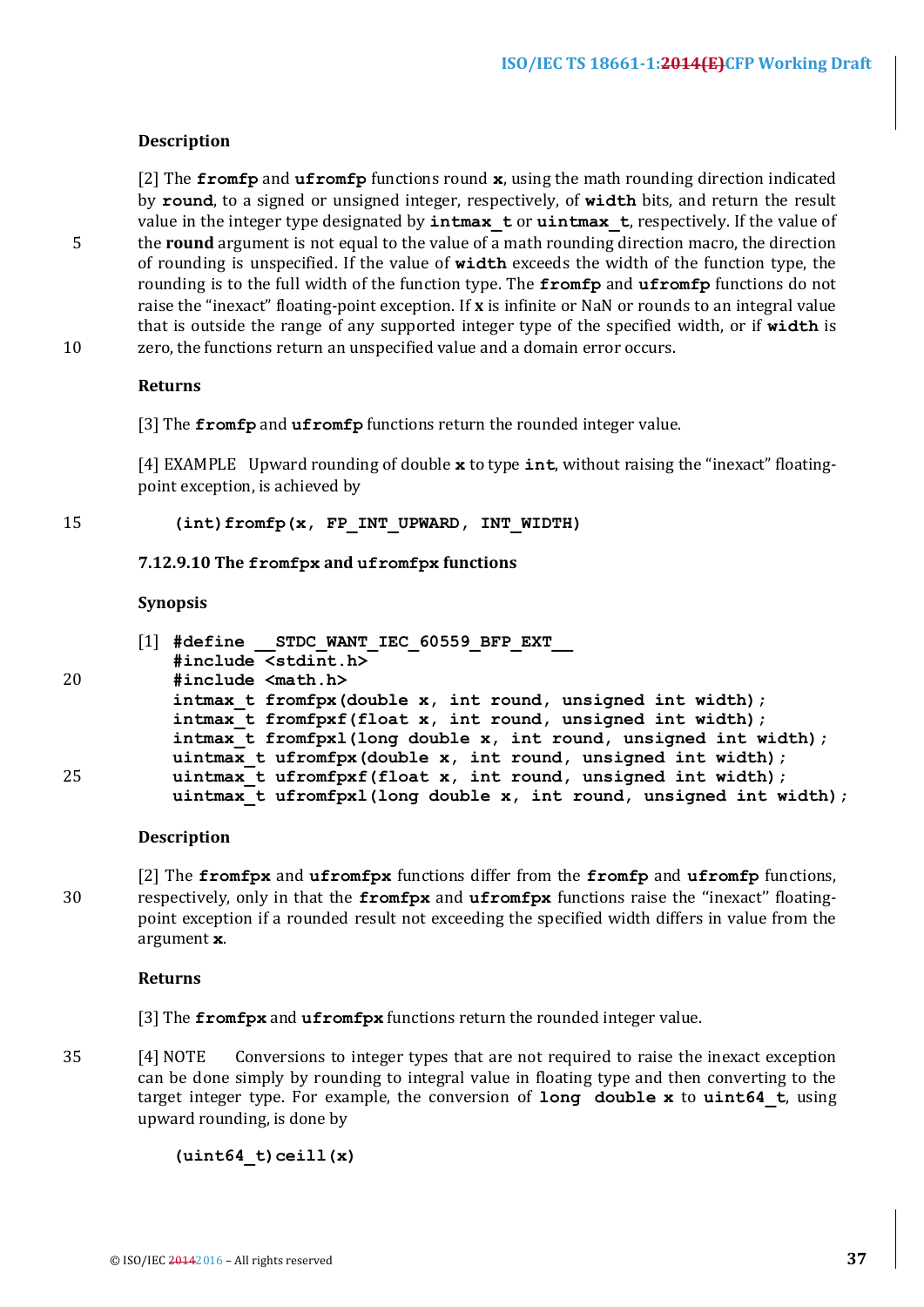In 7.12.9.9#2, attach a footnote to the wording:

any supported integer type

where the footnote is:

\*) For signed types, 6.2.6.2 permits three representations, which differ in whether a value of -5 (2*M*), where *M* is the number of value bits, can be represented.

After F.10.6.8, add:

## **F.10.6.9 The fromfp and ufromfp functions**

[1] The **fromfp** and **ufromfp** functions raise the "invalid" floating-point exception and return an unspecified value if the floating-point argument x is infinite or NaN or rounds to an integral 10 value that is outside the range of any supported integer type of the specified width.

[2] These functions do not raise the "inexact" floating-point exception.

## **F.10.6.10 The fromfpx and ufromfpx functions**

[1] The **fromfpx** and **ufromfpx** functions raise the "invalid" floating-point exception and return an unspecified value if the floating-point argument **x** is infinite or NaN or rounds to an 15 integral value that is outside the range of any supported integer type of the specified width.

[2] These functions raise the "inexact" floating-point exception if a valid result differs in value from the floating-point argument **x**.

## **14.2 The llogb functions**

IEC 60559 requires that its logB operations, for invalid input, return a value outside  $\pm 2 \times (emax + p -$ 

20 1), where *emax* is the maximum exponent and p the precision of the floating-point input format. If the width of the **int** type is only 16 bits and the floating type has a 15-bit exponent (like the binary128 format), then the **ilogb** functions cannot meet this requirement. The following changes to C11 add the **llogb** functions, which return **long** int and hence can satisfy this requirement for the long **double** types provided by current and expected implementations.

## 25 **Changes to C11:**

After 7.12#8, add:

[8.a] The macros

#### **FP\_LLOGB0 FP\_LLOGBNAN**

30

expand to integer constant expressions whose values are returned by  $1logb(x)$  if x is zero or NaN, respectively. The value of **FP\_LLOGB0** shall be **LONG\_MIN** if the value of **FP\_LOGB0** is **INT\_MIN**, and shall be -LONG\_MAX if the value of FP\_LOGB0 is -INT\_MAX. The value of FP\_LLOGBNAN shall be LONG\_MAX if the value of FP\_LOGBNAN is **INT\_MAX**, and shall be 35 **LONG MIN** if the value of **FP** LOGBNAN is **INT MIN**.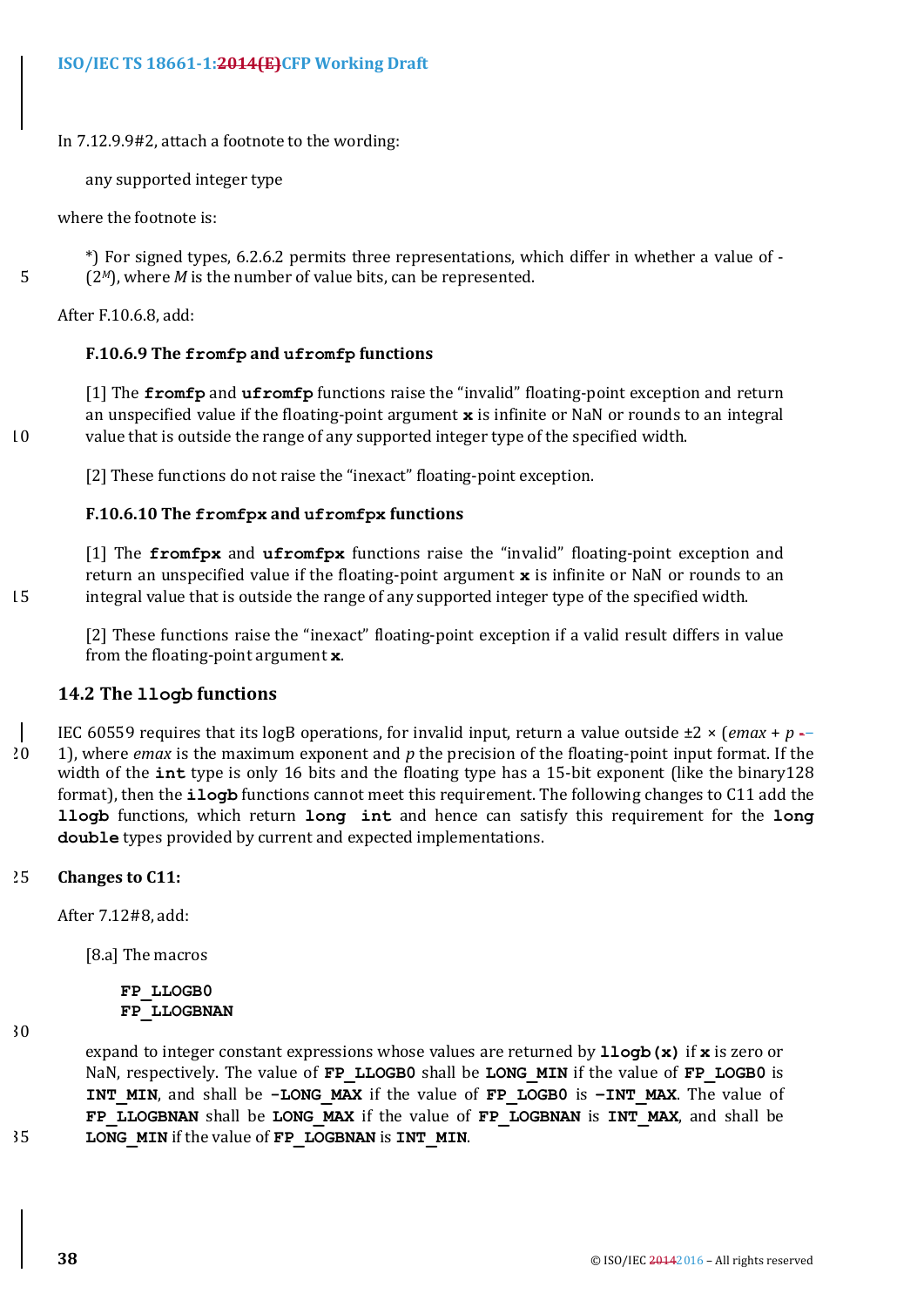#### After 7.12.6.6, add:

## **7.12.6.6a The llogb functions**

#### **Synopsis**

|    |  | $\begin{bmatrix} 1 \end{bmatrix}$ #define STDC WANT IEC 60559 BFP EXT |  |
|----|--|-----------------------------------------------------------------------|--|
| 5. |  | $#include$ $\timesmath.h>$                                            |  |
|    |  | long int 1logb(double x);                                             |  |
|    |  | long int $llogbf(flast x)$ ;                                          |  |
|    |  | $long$ int $1logbl$ (long double x);                                  |  |

#### 10 **Description**

[2] The **llogb** functions extract the exponent of x as a signed **long** int value. If x is zero they compute the value **FP** LLOGB0; if x is infinite they compute the value LONG MAX; if x is a NaN they compute the value **FP LLOGBNAN**; otherwise, they are equivalent to calling the corresponding **logb** function and casting the returned value to type **long** int. A domain 15 error or range error may occur if x is zero, infinite, or NaN. If the correct value is outside the range of the return type, the numeric result is unspecified.

#### **Returns**

[3] The **llogb** functions return the exponent of x as a signed **long** int value.

**Forward references:** the **logb** functions (7.12.6.11).

20 After F.10.3.6, add:

#### **F.10.3.6a The llogb functions**

[1] The llogb functions are equivalent to the ilogb functions, except that the llogb functions determine a result in the **long** int type.

#### **14.3 Max-min magnitude functions**

25 IEC 60559 requires functions that determine which of two inputs has the maximum and minimum magnitude.

## **Changes to C11:**

After 7.12.12.3, add:

#### **7.12.12.4** The  $f$ maxmag functions

## 30 **Synopsis**

|    | $\begin{bmatrix} 1 \end{bmatrix}$ #define STDC WANT IEC 60559 BFP EXT |
|----|-----------------------------------------------------------------------|
|    | #include <math.h></math.h>                                            |
|    | double fmaxmag(double $x$ , double $y$ );                             |
|    | float fmaxmaqf (float $x$ , float $y$ );                              |
| 35 | long double fmaxmagl(long double x, long double y);                   |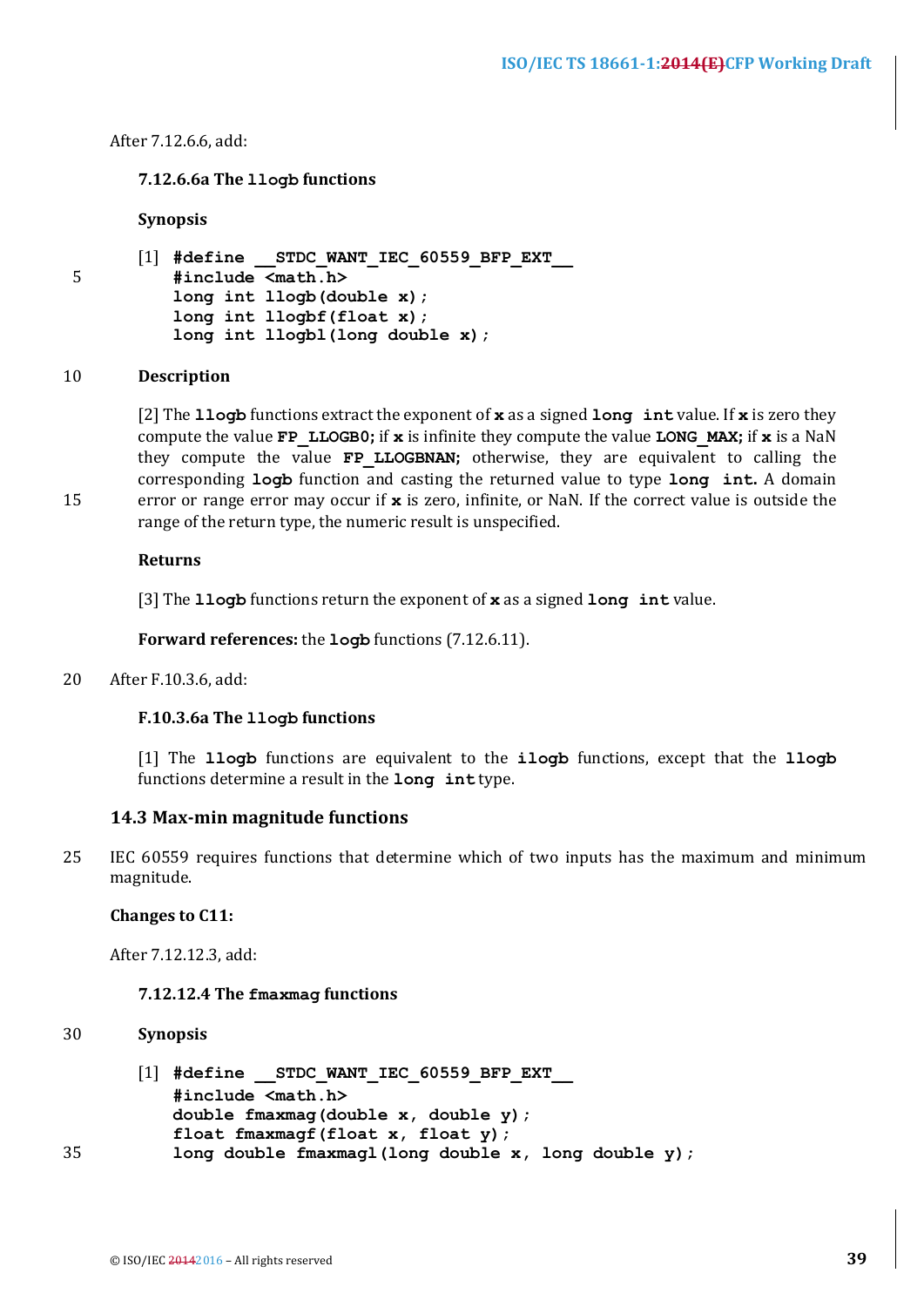## **Description**

[2] The **fmaxmag** functions determine the value of their argument whose magnitude is the maximum of the magnitudes of the arguments: the value of **x** if  $|x| > |y|$ , **y** if  $|x| < |y|$ , and **fmax(x, y)** otherwise.

## 5 **Returns**

[3] The **fmaxmag** functions return the value of their argument of maximum magnitude.

## **7.12.12.5** The  $f$ minmag functions

#### **Synopsis**

```
[1] #define __STDC_WANT_IEC_60559_BFP_EXT__
10 #include <math.h>

          double fminmag(double x, double y);
          float fminmagf(float x, float y);
          long double fminmagl(long double x, long double y);
```
#### 15 **Description**

[2] The **fminmag** functions determine the value of their argument whose magnitude is the minimum of the magnitudes of the arguments: the value of **x** if  $|x| < |y|$ , **y** if  $|x| > |y|$ , and **fmin(x, y)** otherwise.

#### **Returns**

20 [3] The **fminmag** functions return the value of their argument of minimum magnitude.

In  $7.12.12.4\#2$ , attach a footnote to the wording:

the value of  $\bf{x}$  if  $|\bf{x}| > |\bf{y}|$ ,  $\bf{y}$  if  $|\bf{x}| < |\bf{y}|$ , and  $\bf{fmax}(\bf{x}, \bf{y})$  otherwise.

where the footnote is:

\*) Quiet NaN arguments are treated as missing data: if one argument is a quiet NaN and the 25 other numeric, then the **fmaxmag** functions choose the numeric value. See F.10.9.4.

In  $7.12.12.5\#2$ , attach a footnote to the wording:

the value of  $x$  if  $|x| < |y|$ ,  $y$  if  $|x| > |y|$ , and  $fmin(x, y)$  otherwise.

where the footnote is:

\*) The **fminmag** functions are analogous to the **fmaxmag** functions in their treatment of quiet 30 NaNs.

After F.10.9.3, add:

## **F.10.9.4 The fmaxmag functions**

[1] If just one argument is a NaN, the **fmaxmag** functions return the other argument (if both arguments are NaNs, the functions return a NaN).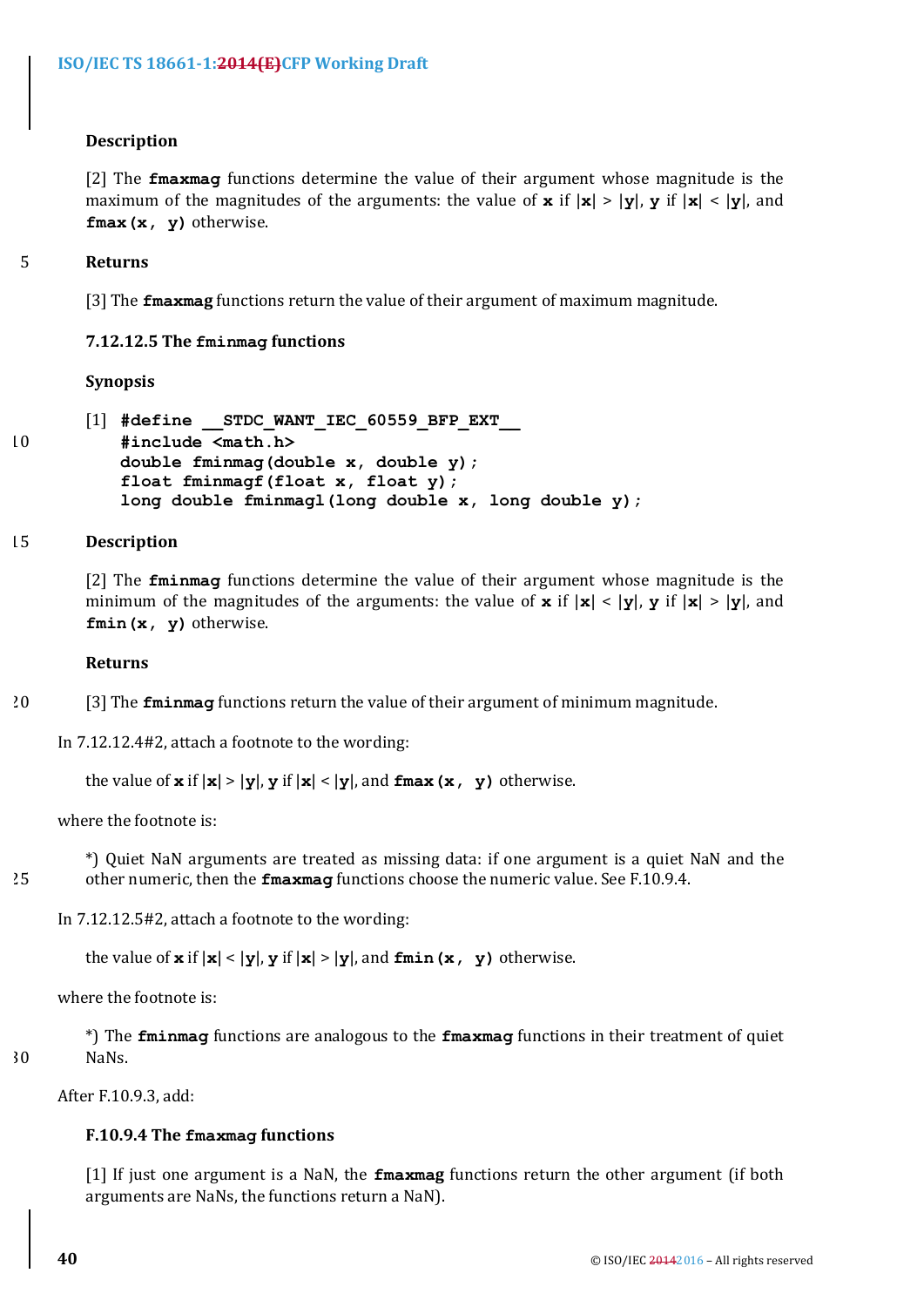[2] The returned value is exact and is independent of the current rounding direction mode.

[3] The body of the **fmaxmag** function might be

```
{ 
            double ax, ay, r;
5 ax = fabs(x);
            ay = fabs(y);
            if (isgreater(ax, ay)) (void)canonicalize(&r, &x);
            else if (isgreater(ay, ax)) (void)canonicalize(&r, &y);
            else r = fmax(x, y);
10 return r;
          }
```
**F.10.9.5 The fminmag functions**

[1] The **fminmag** functions are analogous to the **fmaxmag** functions (F.10.9.4).

15 [2] The returned value is exact and is independent of the current rounding direction mode.

#### 14.4 The nextup and nextdown functions

IEC 60559 replaces the previously recommended two-argument nextAfter operation with oneargument nextUp and nextDown operations. C11 supports the nextAfter operation with the **nextafter** and **nexttoward** functions. The following changes to C11 add functions for the new 20 operations and retain the nextafter and nexttoward functions already in C11.

#### **Changes to C11:**

After 7.12.11.4 add:

#### **7.12.11.5 The nextup functions**

#### **Synopsis**

| 25 | $\begin{bmatrix} 1 \end{bmatrix}$ #define STDC WANT IEC 60559 BFP EXT |  |
|----|-----------------------------------------------------------------------|--|
|    | $#include$ $\langle \text{match} \rangle$                             |  |
|    | double $nextup$ (double $x$ );                                        |  |
|    | float $nextupf(float x)$ ;                                            |  |
|    | $long$ double nextupl(long double x);                                 |  |

#### **Description**

30

[2] The nextup functions determine the next representable value, in the type of the function, greater than **x**. If **x** is the negative number of least magnitude in the type of **x**, **nextup** (**x**) is  $-0$ if the type has signed zeros and is 0 otherwise. If  $\boldsymbol{x}$  is zero,  $\boldsymbol{\textit{nextup}}(\boldsymbol{x})$  is the positive number 35 of least magnitude in the type of **x**. nextup (HUGE VAL) is HUGE VAL.

#### **Returns**

[3] The nextup functions return the next representable value in the specified type greater than **x.**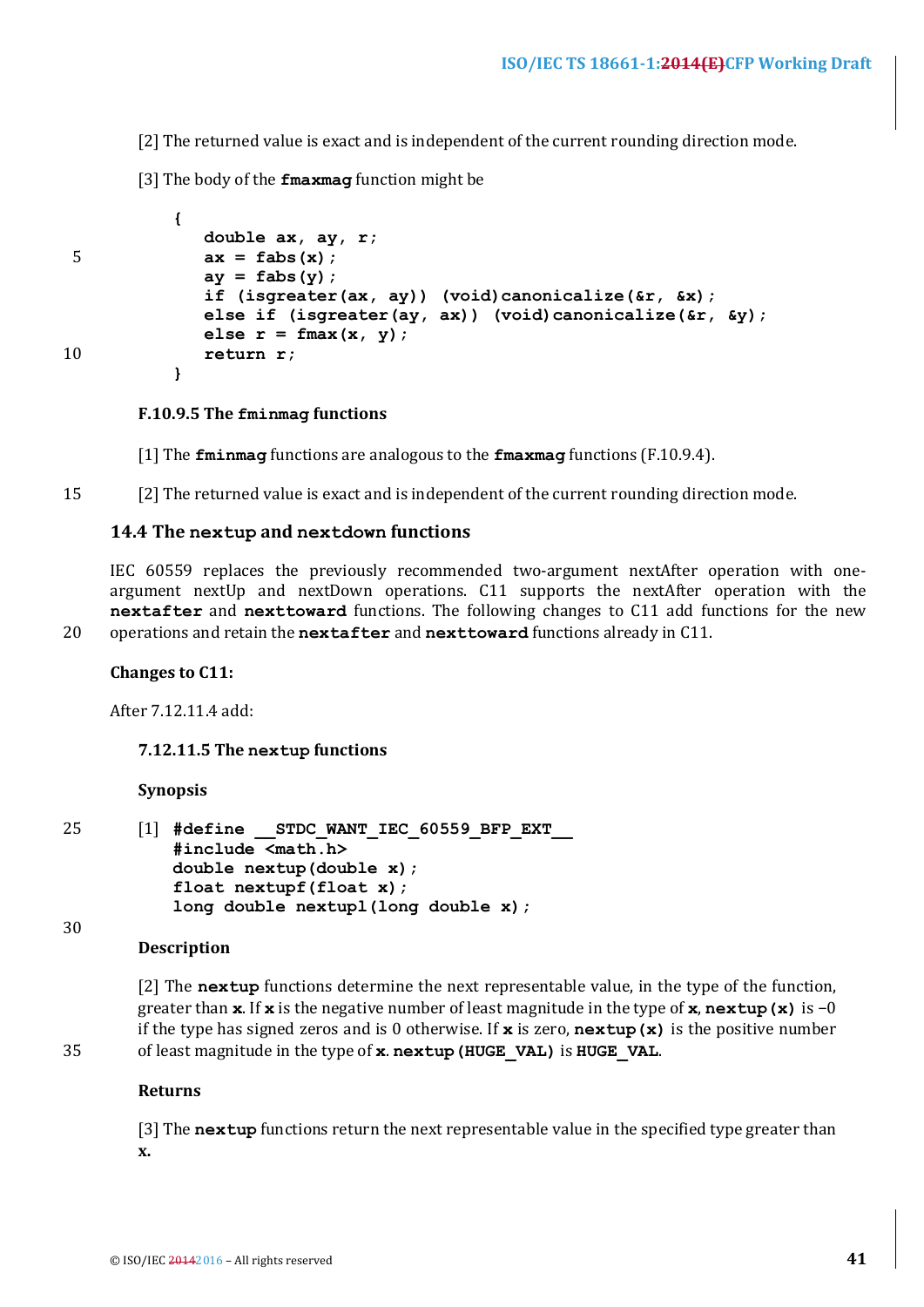## **7.12.11.6 The nextdown functions**

#### **Synopsis**

```
[1] #define __STDC_WANT_IEC_60559_BFP_EXT__
         #include <math.h>
5 double nextdown(double x);
         float nextdownf(float x);
         long double nextdownl(long double x);
```
#### **Description**

10 [2] The **nextdown** functions determine the next representable value, in the type of the function, less than  $x$ . If  $x$  is the positive number of least magnitude in the type of  $x$ , **nextdown(x)** is +0 if the type has signed zeros and is 0 otherwise. If x is zero, nextdown(x) is the negative number of least magnitude in the type of **x**. **nextdown(-HUGE VAL)** is  $-$ −**-HUGE\_VAL**.

#### 15 **Returns**

[3] The nextdown functions return the next representable value in the specified type less than **x.**

After F.10.8.4, add:

#### **F.10.8.5** The nextup functions

 $20$  [1]

- **nextup(**+∞**)** returns +∞.
- **nextup(-∞)** returns the largest-magnitude negative finite number in the type of the function.

**nextup (x)** raises no floating-point exceptions if x is not a signaling NaN. The returned value is independent of the current rounding direction mode.

## **F.10.8.6** The nextdown functions

[1]

- **nextdown(+∞)** returns the largest-magnitude positive finite number in the type of the function.
- 30 **nextdown(**−∞**)** returns −∞.

**nextdown(x)** raises no floating-point exceptions if x is not a signaling NaN. The returned value is independent of the current rounding direction mode.

## **14.5 Functions that round result to narrower type**

IEC 60559 requires add, subtract, multiply, divide, fused multiply-add, and square root operations that 35 round once to a floating-point format independent of the format of the operands. The following changes to C11 add functions for these operations that round to formats narrower than the operand formats.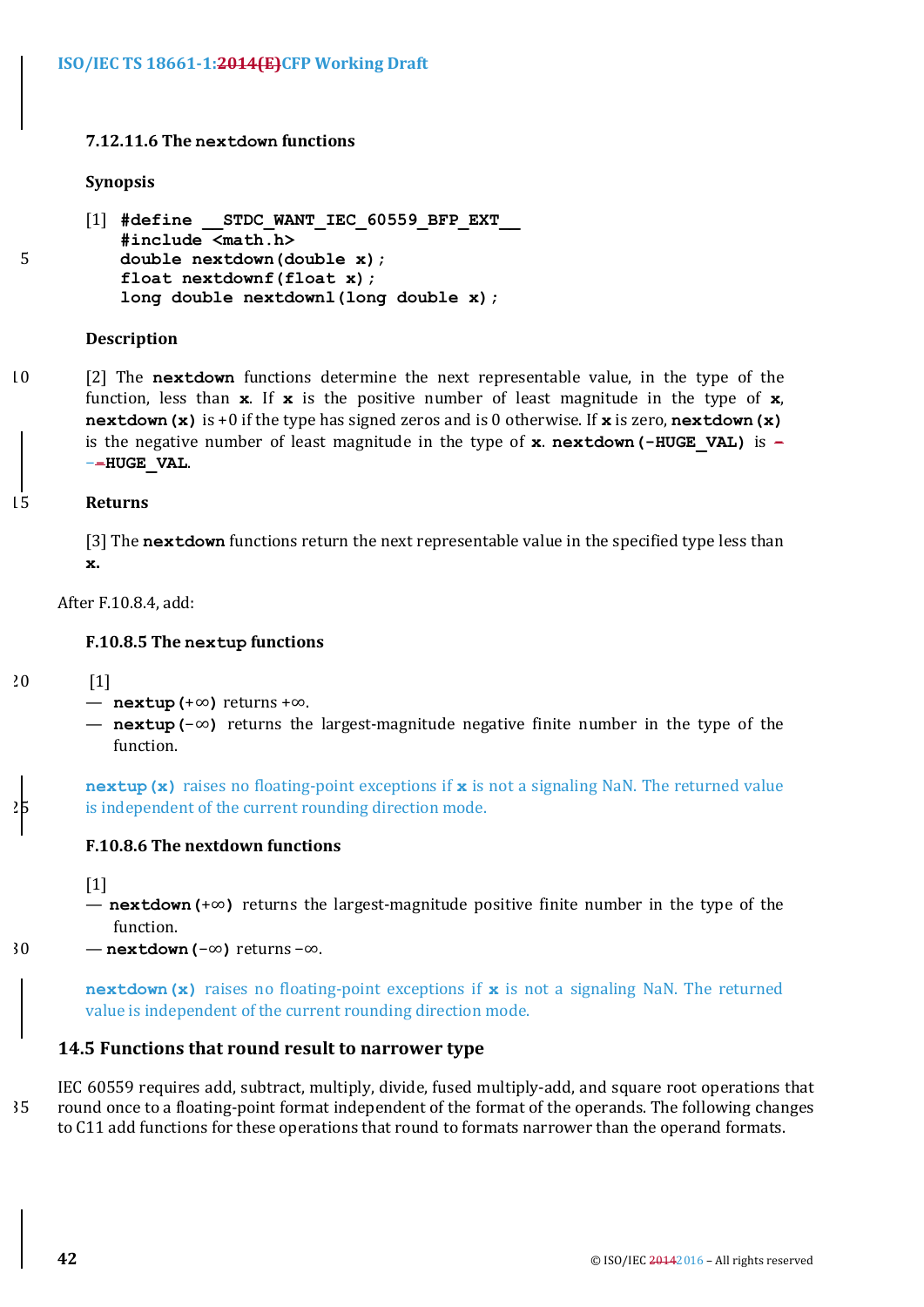## **Changes to C11:**

After 7.12#7, add:

[7a] Each of the macros

|    | FP FAST FADD |                       |
|----|--------------|-----------------------|
| 5  |              | FP FAST FADDL         |
|    |              | FP FAST DADDL         |
|    | FP FAST FSUB |                       |
|    |              | FP FAST FSUBL         |
|    |              | FP FAST DSUBL         |
| 10 | FP FAST FMUL |                       |
|    |              | <b>FP FAST FMULL</b>  |
|    |              | FP FAST DMULL         |
|    | FP FAST FDIV |                       |
|    |              | FP FAST FDIVL         |
| 15 |              | FP FAST DDIVL         |
|    |              | FP FAST FSORT         |
|    |              | <b>FP FAST FSORTL</b> |
|    |              | FP FAST DSORTL        |

is optionally defined. If defined, it indicates that the corresponding function generally executes 20 about as fast, or faster, than the corresponding operation of the argument type (with result type the same as the argument type) followed by conversion to the narrower type. (For FP\_FAST\_FFMA, FP\_FAST\_FFMAL, and FP\_FAST\_DFMAL, the comparison is to a call to fma or **fmal** followed by a conversion, not to separate multiply, add, and conversion.) If defined, these macros expand to the integer constant 1.

25 After 7.12.13, add:

## **7.12.13a** Functions that round result to narrower type

[1] The functions in this subclause round their results to a type typically narrower than the parameter types.

## **7.12.13a.1 Add and round to narrower type**

## 30 **Synopsis**

```
[1] #define STDC WANT IEC 60559 BFP EXT
          #include <math.h>
          float fadd(double x, double y);

          float faddl(long double x, long double y); 
35 double daddl(long double x, long double y);
```
#### **Description**

[2] These functions compute the sum  $x + y$ , rounded to the type of the function. They compute the sum (as if) to infinite precision and round once to the result format, according to the current 40 rounding mode. A range error may occur for finite arguments. A domain error may occur for infinite arguments.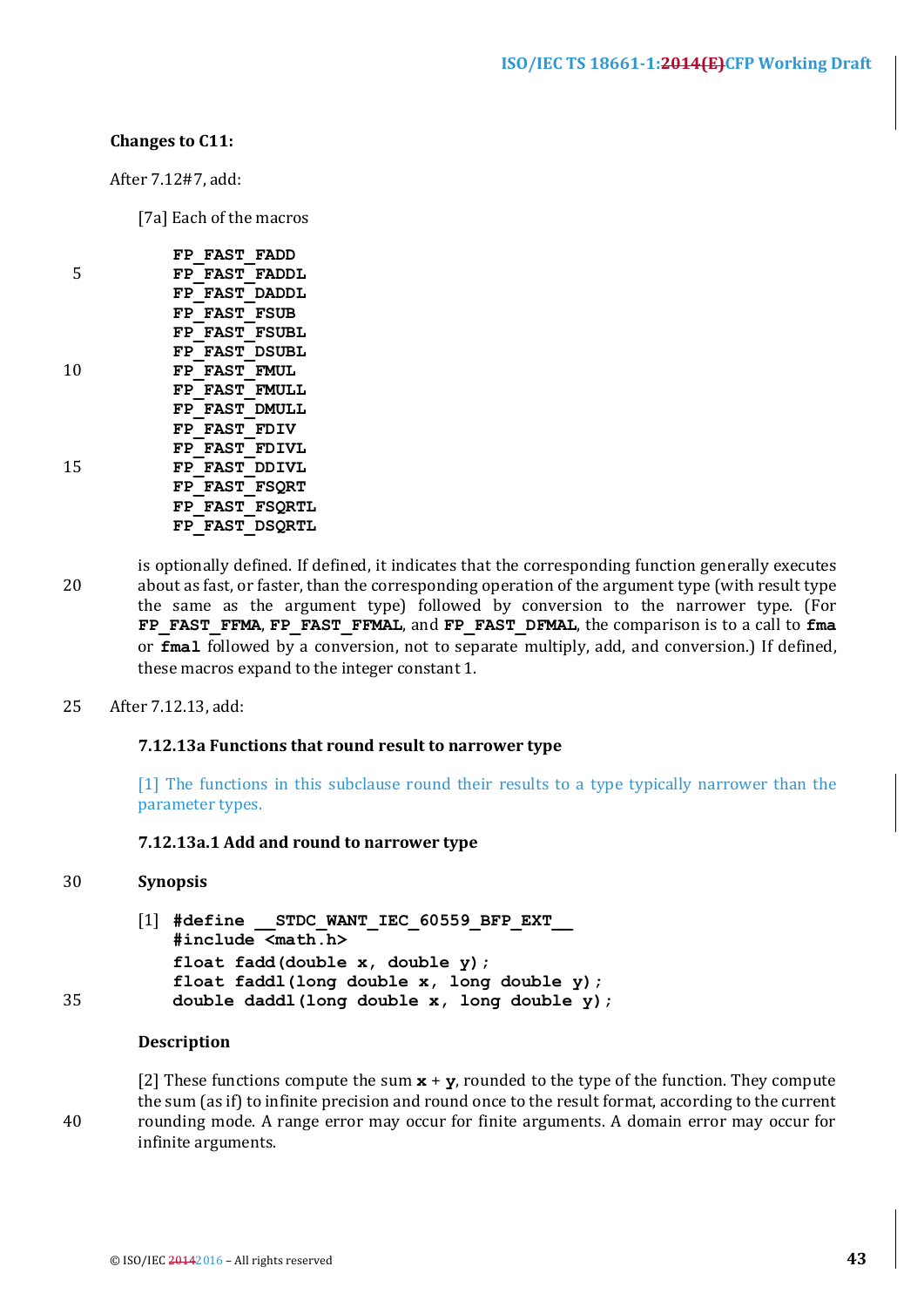## **Returns**

[3] These functions return the sum  $x + y$ , rounded to the type of the function.

## **7.12.13a.2 Subtract and round to narrower type**

#### **Synopsis**

5 [1] **#define \_\_STDC\_WANT\_IEC\_60559\_BFP\_EXT\_\_ #include <math.h> float fsub(double x, double y); float fsubl(long double x, long double y); double dsubl(long double x, long double y);**

#### 10

25

#### **Description**

[2] These functions compute the difference  $\mathbf{x}$  –  $\mathbf{y}$ , rounded to the type of the function. They compute the difference (as if) to infinite precision and round once to the result format, according to the current rounding mode. A range error may occur for finite arguments. A 15 domain error may occur for infinite arguments.

#### **Returns**

[3] These functions return the difference  $\mathbf{x}$  –  $\mathbf{y}$ , rounded to the type of the function.

## **7.12.13a.3 Multiply and round to narrower type**

#### **Synopsis**

20 [1] **#define \_\_STDC\_WANT\_IEC\_60559\_BFP\_EXT\_\_ #include <math.h> float fmul(double x, double y); float fmull(long double x, long double y); double dmull(long double x, long double y);**

#### **Description**

[2] These functions compute the product  $\mathbf{x} \times \mathbf{y}$ , rounded to the type of the function. They compute the product (as if) to infinite precision and round once to the result format, according to the current rounding mode. A range error may occur for finite arguments. A domain error 30 occurs for one infinite argument and one zero argument.

#### **Returns**

[3] These functions return the product of  $\mathbf{x} \times \mathbf{y}$ , rounded to the type of the function.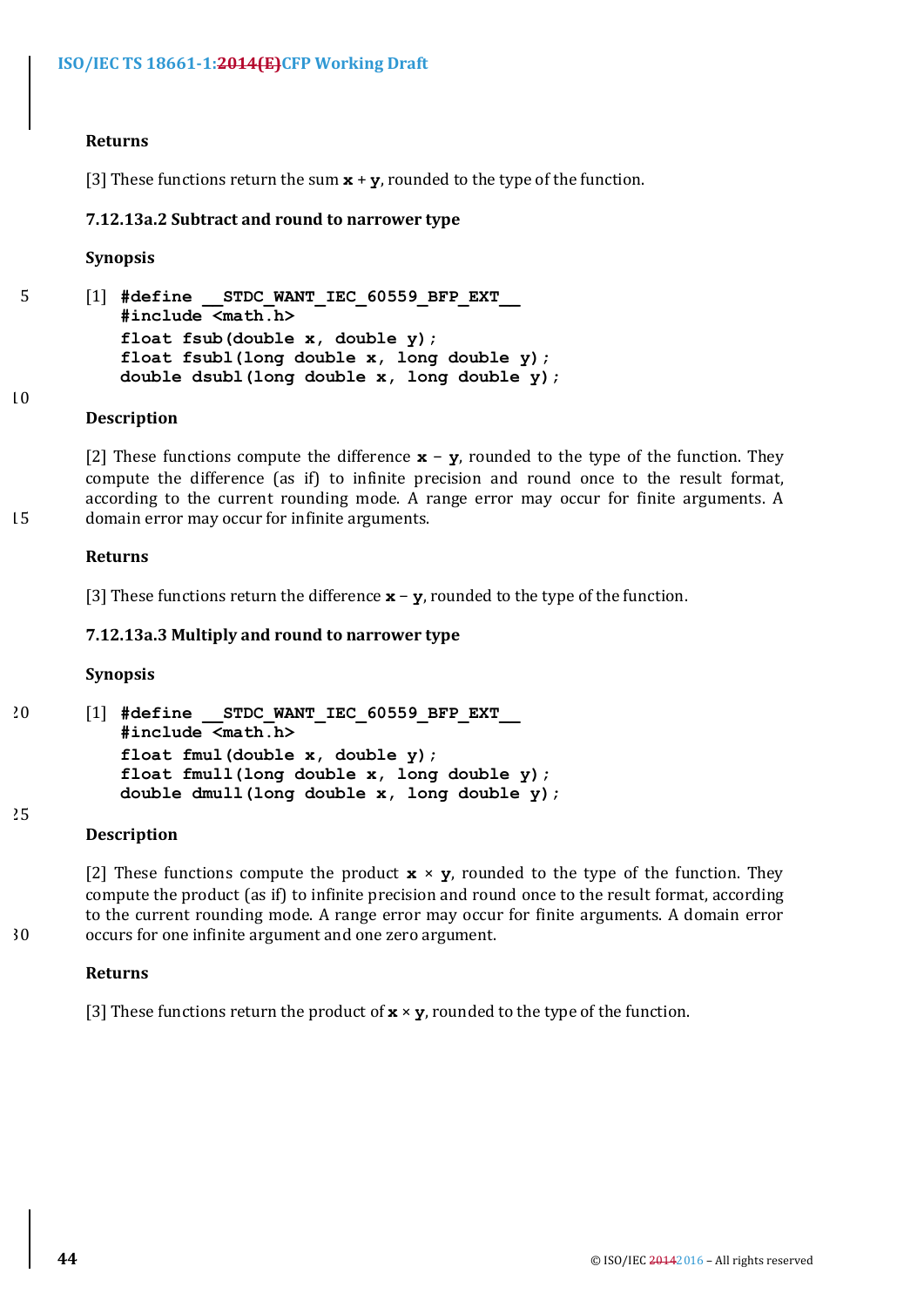#### **7.12.13a.4 Divide and round to narrower type**

#### **Synopsis**

```
[1] #define STDC WANT IEC 60559 BFP EXT
         #include <math.h>
5 float fdiv(double x, double y);

         float fdivl(long double x, long double y); 
         double ddivl(long double x, long double y);
```
#### **Description**

10 [2] These functions compute the quotient  $\mathbf{x} \div \mathbf{y}$ , rounded to the type of the function. They compute the quotient (as if) to infinite precision and round once to the result format, according to the current rounding mode. A range error may occur for finite arguments. A domain error occurs for either both arguments infinite or both arguments zero. A pole error occurs for a finite x and a zero y.

#### 15 **Returns**

[3] These functions return the quotient  $\mathbf{x} \div \mathbf{v}$ , rounded to the type of the function.

#### **7.12.13a.5 Floating multiply-add rounded to narrower type**

#### **Synopsis**

[1] **#define \_\_STDC\_WANT\_IEC\_60559\_BFP\_EXT\_\_** 20 **#include <math.h> float ffma(double x, double y, double z); float ffmal(long double x, long double y, long double z); double dfmal(long double x, long double y, long double z);**

## 25 **Description**

[2] These functions compute  $(\mathbf{x} \times \mathbf{y}) + \mathbf{z}$ , rounded to the type of the function. They compute  $(\mathbf{x} \times \mathbf{y})$  $\times$   $\times$  **y**) + **z** (as if) to infinite precision and round once to the result format, according to the current rounding mode. A range error may occur for finite arguments. A domain error may occur for an infinite argument.

## 30 **Returns**

[3] These functions return  $(\mathbf{x} \times \mathbf{y}) + \mathbf{z}$ , rounded to the type of the function.

## **7.12.13a.6 Square root rounded to narrower type**

## **Synopsis**

```
[1] #define __STDC_WANT_IEC_60559_BFP_EXT__
35 #include <math.h>
          float fsqrt(double x);

          float fsqrtl(long double x); 
          double dsqrtl(long double x);
```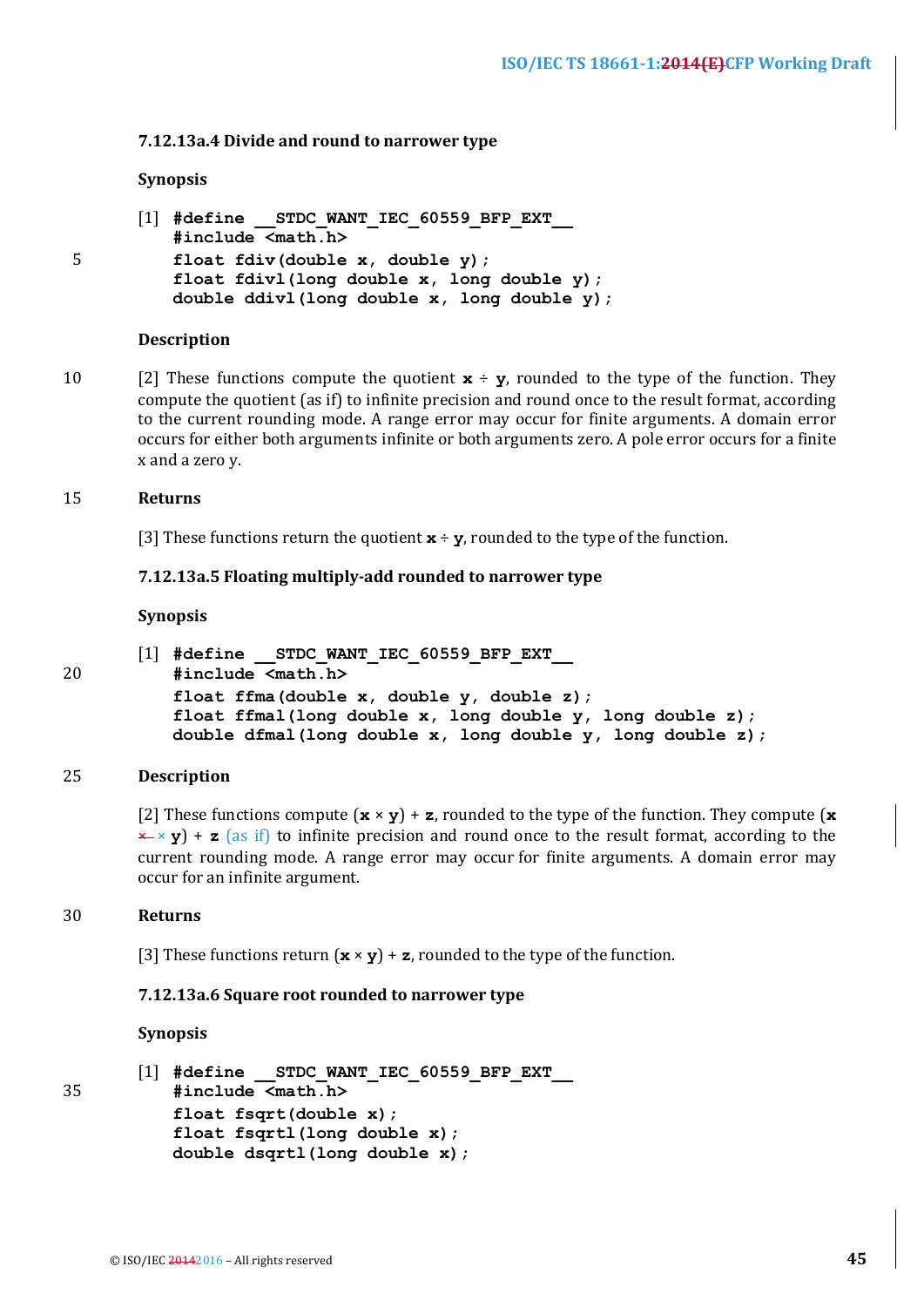#### **Description**

[2] These functions compute the square root of **x**, rounded to the type of the function. They compute the square root (as if) to infinite precision and round once to the result format, according to the current rounding mode. A range error may occur for finite positive 5 arguments. A domain error occurs if the argument is less than zero.

#### **Returns**

[3] These functions return the square root of  $\boldsymbol{x}$ , rounded to the type of the function.

In  $7.12.13a$  #1, attach a footnote to the wording:

typically narrower

 $10$  where the footnote is:

\*) In some cases the destination type might not be narrower than the parameter types. For example, **double** might not be narrower than long double.

After F.10.10 add:

## **F.10.10a** Functions that round result to narrower type

15 [1] The functions that round their result to narrower type (7.12.13a) are fully specified in IEC 60559. The returned value is dependent on the current rounding direction mode.

[2] These functions treat zero and infinite arguments like the corresponding operation or function: **+**, **-**, **\***, **/**, **fma**, or **sqrt**.

## **14.6 Comparison macros**

20 IEC 60559 requires an extensive set of comparison operations. C11's built-in equality and relational operators and quiet comparison macros and their negations (!) support all these required operations, except for compareSignalingEqual and compareSignalingNotEqual. The following changes to  $C11$ provide a function-like macro for compareSignalingEqual. The negation of the macro provides compareSignalingNotEqual.

#### 25 **Changes** to C11:

After 7.12.14.6, add:

#### **7.12.14.7 The iseqsig macro**

**Synopsis**

[1] #define STDC WANT IEC 60559 BFP EXT 30 **#include <math.h> int iseqsig(***real-floating* **x,** *real-floating* **y);** 

#### **Description**

[2] The **iseqsiq** macro determines whether its arguments are equal. If an argument is a NaN, 35 a domain error occurs for the macro, as if a domain error occurred for a function (7.12.1).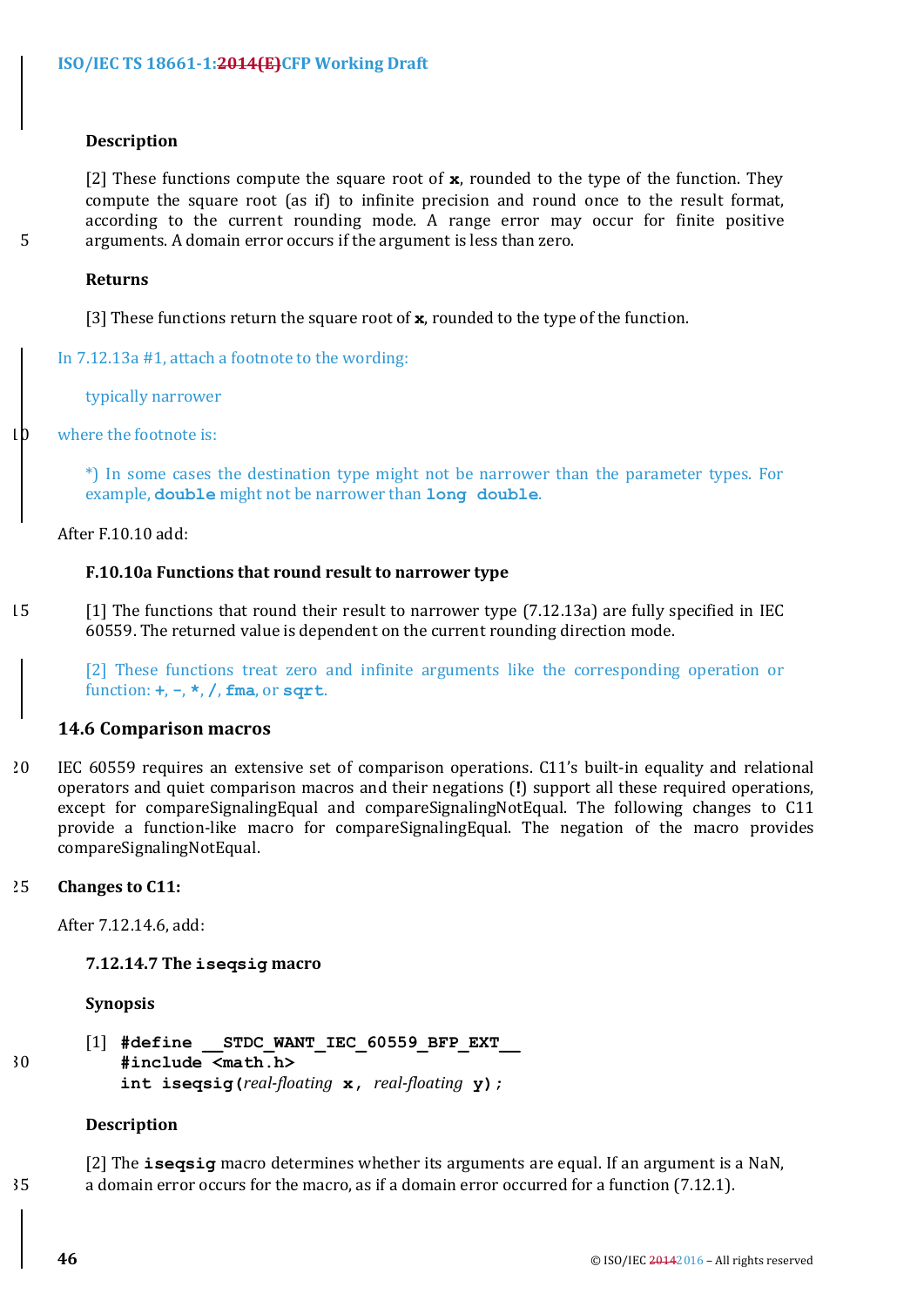#### **Returns**

[3] The **isegsig** macro returns 1 if its arguments are equal and 0 otherwise.

After F.10.11, add:

#### **F.10.11.1 The iseqsig macro**

5 [1] The equality operator == and the **iseqsiq** macro produce equivalent results, except that the **isegsig** macro raises the "invalid" floating-point exception if an argument is a NaN.

#### **14.7 Classification macros**

IEC 60559 requires several classification operations, all but four of which are already supported in C11 as function-like macros. The changes to C11 below support the remaining four.

## 10 **Changes** to C11:

After 7.12.3.1, add:

**7.12.3.1a The iscanonical macro**

#### **Synopsis**

- [1] **#define \_\_STDC\_WANT\_IEC\_60559\_BFP\_EXT\_\_**
- 15 **#include <math.h> int iscanonical(***real-floating***real-floating x);**

#### **Description**

[2] The **iscanonical** macro determines whether its argument value is canonical (5.2.4.2.2). 20 First, an argument represented in a format wider than its semantic type is converted to its semantic type. Then determination is based on the type of the argument.

#### **Returns**

[3] The **iscanonical** macro returns a nonzero value if and only if its argument is canonical.

At the end of After 7.12.3.6, add:

#### 25 7.12.3.7 The issignaling macro

#### **Synopsis**

[1] **#define \_\_STDC\_WANT\_IEC\_60559\_BFP\_EXT\_\_ #include <math.h> int issignaling(***real-floating***real-floating x);**

## 30

## **Description**

[2] The **issignaling** macro determines whether its argument value is a signaling NaN.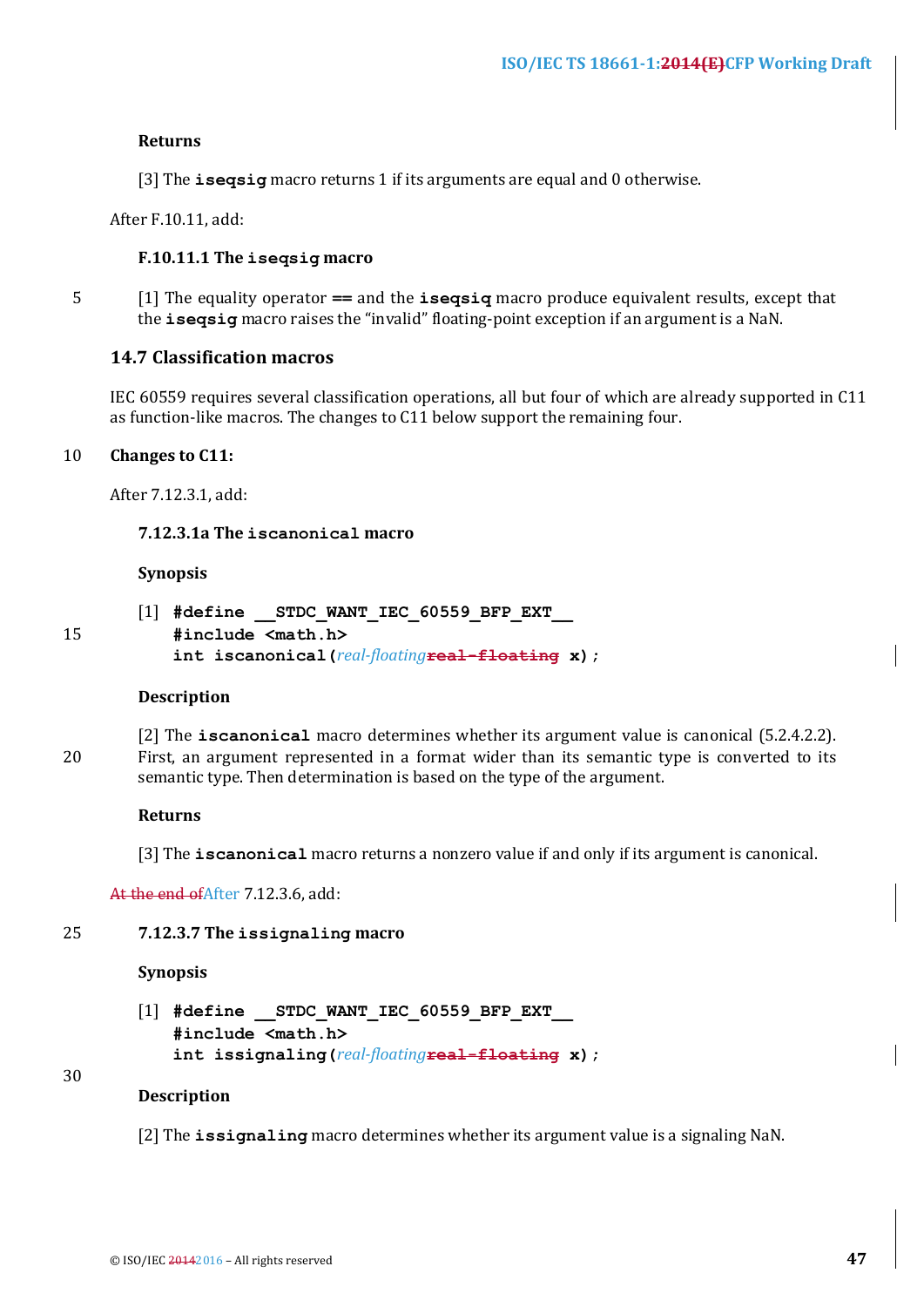#### **Returns**

[3] The **issignaling** macro returns a nonzero value if and only if its argument is a signaling NaN.

**7.12.3.8 The issubnormal macro**

- 5 **Synopsis**
	- [1] #define STDC WANT IEC 60559 BFP EXT **#include <math.h> int issubnormal(***real-floating* **real-floating x);**

#### 10 **Description**

[2] The *issubnormal* macro determines whether its argument value is subnormal. First, an argument represented in a format wider than its semantic type is converted to its semantic type. Then determination is based on the type of the argument.

#### **Returns**

15 [3] The **issubnormal** macro returns a nonzero value if and only if its argument is subnormal.

#### **7.12.3.9 The iszero macro**

#### **Synopsis**

[1] #define STDC WANT IEC 60559 BFP EXT **#include <math.h>** 20 **int iszero(***real-floating* **real-floating x);**

#### **Description**

[2] The **iszero** macro determines whether its argument value is (positive, negative, or unsigned) zero. First, an argument represented in a format wider than its semantic type is 25 converted to its semantic type. Then determination is based on the type of the argument.

#### **Returns**

[3] The **iszero** macro returns a nonzero value if and only if its argument is zero.

In 7.12.3.7#2, attach a footnote to the wording:

The **issignaling** macro determines whether its argument value is a signaling NaN.

 $30$  where the footnote is:

\*) F.3 specifies that *issignaling* (and all the other classification macros), raise no floatingpoint exception if the argument is a variable, or any other expression whose value is represented in the format of the its semantic type, even if the value is a signaling NaN.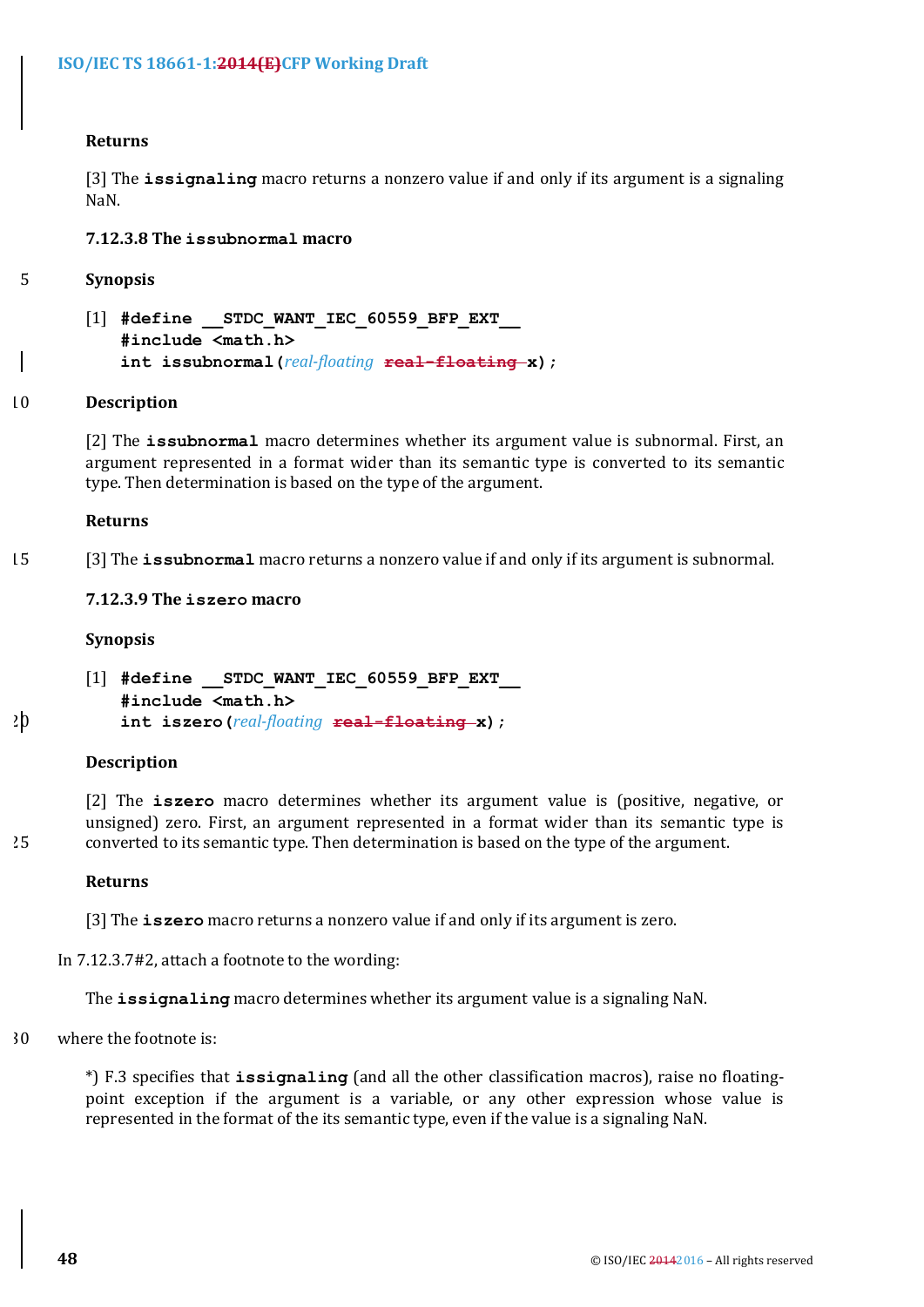## **14.8 Total order functions**

IEC 60559 requires a totalOrder operation, which it defines as follows:

"totalOrder(x,  $v$ ) imposes a total ordering on canonical members of the format of x and  $v$ :

- 5 a) If  $x \le y$ , totalOrder(x, y) is true.
	- b) If  $x > y$ , totalOrder(x, y) is false.

c) If  $x = y$ :

- 1) totalOrder $(-0, +0)$  is true.
- 2) totalOrder(+0, -0) is false.
- 10 3) If *x* and *y* represent the same floating-point datum:
	- i) If *x* and *y* have negative sign, totalOrder(*x*, *y*) is true if and only if the exponent of  $x \ge$  the exponent of *v*
	- ii) otherwise totalOrder(x, y) is true if and only if the exponent of  $x \leq$  the exponent of y.
	- d) If *x* and *y* are unordered numerically because *x* or *y* is NaN:
- 15 1) totalOrder(−NaN, *y*) is true where -NaN represents a NaN with negative sign bit and *y* is a floating-point number.
	- 2) totalOrder(x, +NaN) is true where  $+$ NaN represents a NaN with positive sign bit and x is a floating-point number.
	- 3) If *x* and *y* are both NaNs, then totalOrder reflects a total ordering based on:
- 20 i) negative sign orders below positive sign
	- ii) signaling orders below quiet for +NaN, reverse for -NaN
	- iii) lesser payload, when regarded as an integer, orders below greater payload for +NaN, reverse for -NaN."

IEC 60559:2011 also requires a totalOrderMag operation which is the totalOrder of the absolute values 25 of the operands. The following changes to C11 provide these operations.

## **Changes** to C11:

After F.10.11, add:

## **F.10.12 Total order functions**

[1] This annex subclause specifies the total order functions required by IEC 60559.

## 30 **F.10.12.1 The totalorder functions**

#### **Synopsis**

```
[1] #define __STDC_WANT_IEC_60559_BFP_EXT__
          #include <math.h>
          int totalorder(double x, double y);
35 int totalorderf(float x, float y);
          int totalorderl(long double x, long double y);
```
## **Description**

[2] The **totalorder** functions determine whether the total order relationship, defined by IEC 40 60559, is true for the ordered pair of its arguments **x**, **y**. These functions are fully specified in IEC 60559. These functions are independent of the current rounding direction mode and raise no floating-point exceptions, even if an argument is a signaling NaN.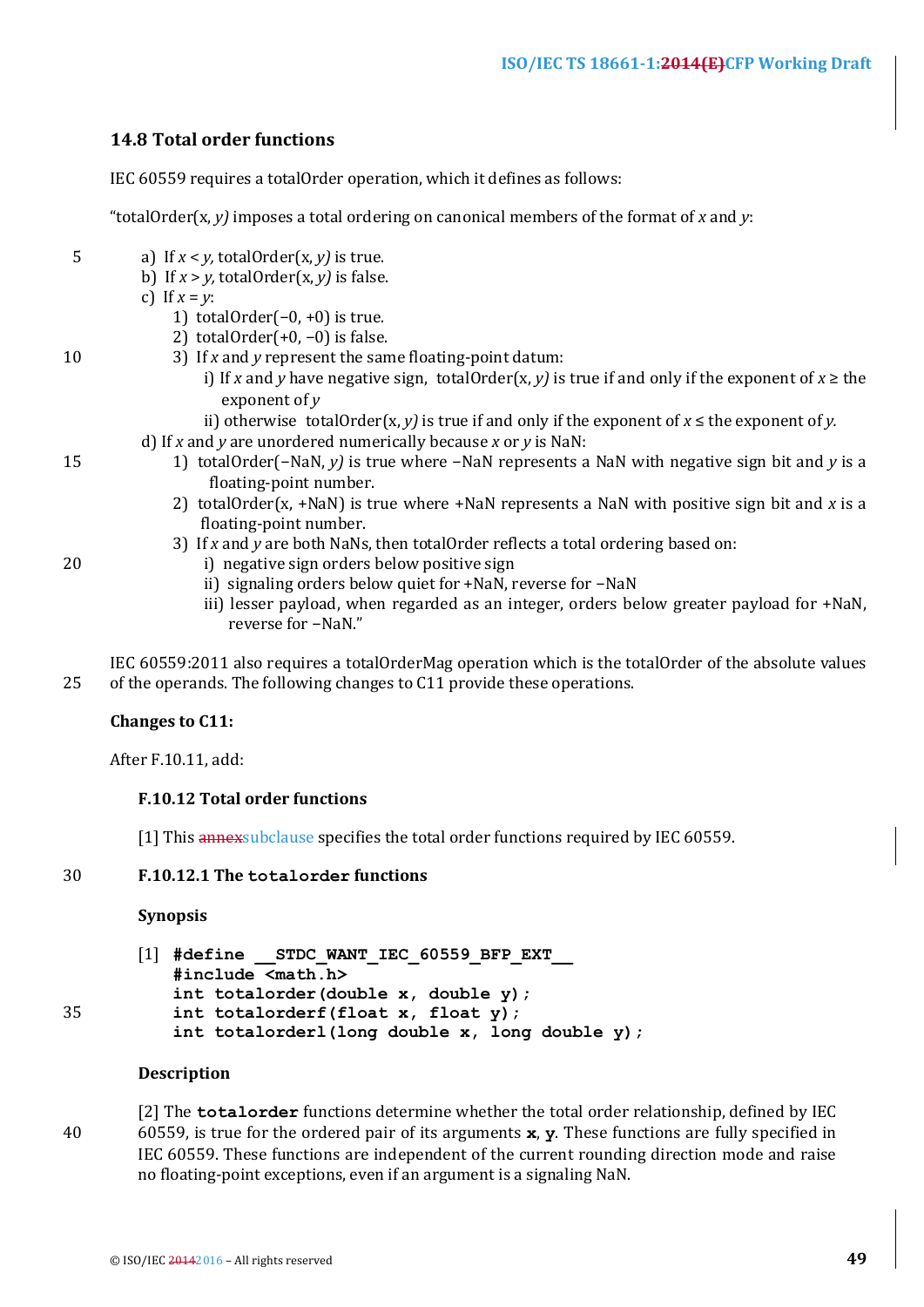## **Returns**

[3] The **totalorder** functions return nonzero if and only if the total order relation is true for the ordered pair of its arguments **x**, **v**.

## **F.10.12.2 The totalordermag functions**

## 5 **Synopsis**

```
[1] #define STDC WANT IEC 60559 BFP EXT
   int totalordermag(double x, double y);
   int totalordermagf(float x, float y);
   int totalordermagl(long double x, long double y);
```
#### 10

## **Description**

[2] The **totalordermag** functions determine whether the total order relationship, defined by IEC 60559, is true for the ordered pair of the magnitudes of its arguments  $\mathbf{x}$ ,  $\mathbf{y}$ . These functions are fully specified in IEC 60559. These functions are independent of the current rounding 15 direction mode and raise no floating-point exceptions, even if an argument is a signaling NaN.

## **Returns**

[3] The **totalordermag** functions return nonzero if and only if the total order relation is true for the ordered pair of the magnitudes of it arguments x, y.

In  $F.10.12#1$ , attach a footnote to the wording:

20 These functions are fully specified in IEC 60559.

where the footnote is:

\*) The total order functions are specified only in Annex F because they depend on the details of IEC 60559 formats.

## **14.9 Canonicalize functions**

25 IEC 60559 requires an arithmetic convertFormat operation from each format to itself. This operation produces a canonical encoding and, for a signaling NaN input, raises the "invalid" floating-point exception and delivers a quiet NaN. C assignment (and conversion as if by assignment) to the same format may be implemented as a convertFormat operation or as a copy operation. The changes to C11 below provide the IEC 60559 convertFormat operation.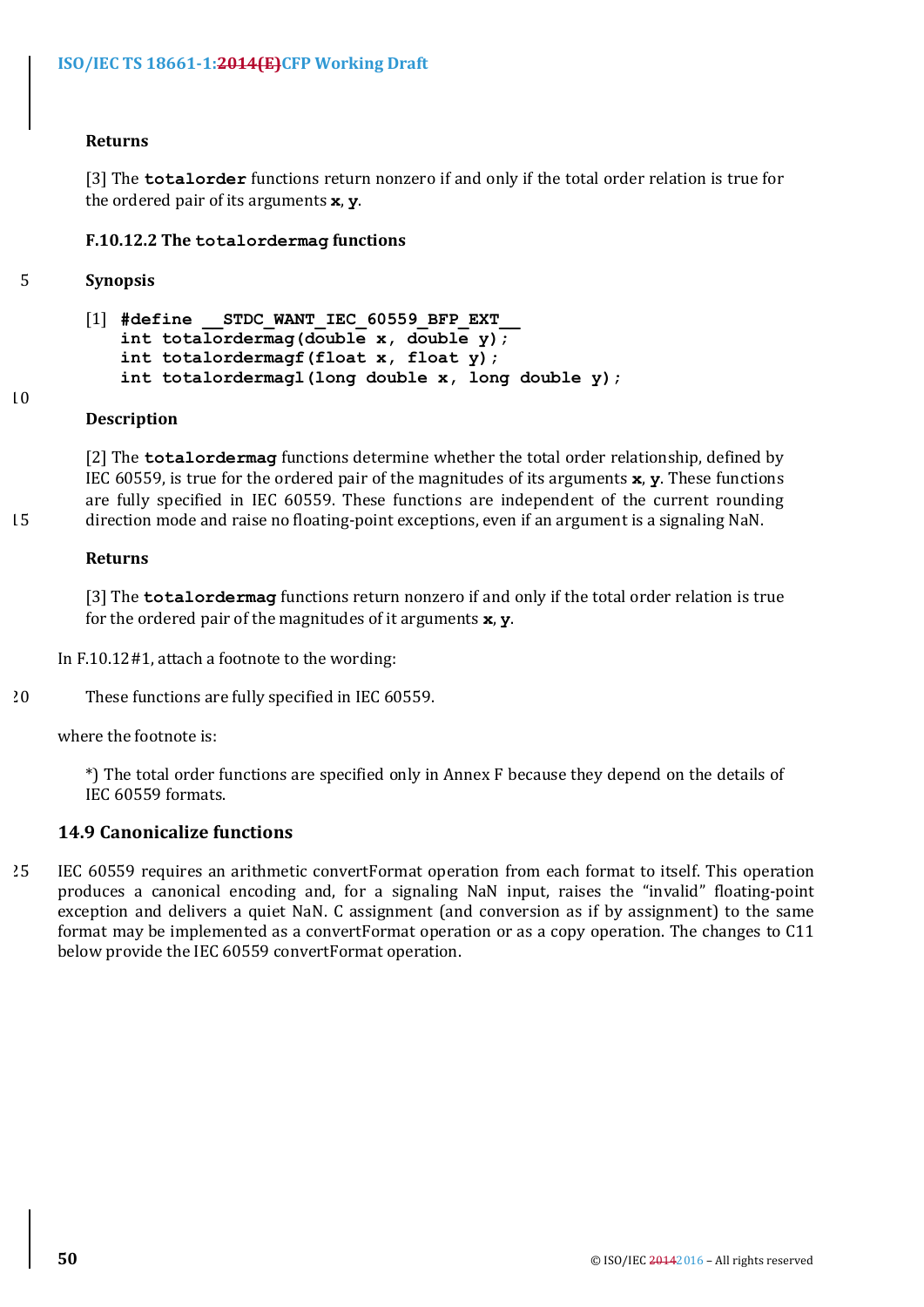## **Changes** to C11:

As the last subclause of 7.12.11 (after 7.12.11.5-6 added above), add:

#### **7.12.11.7 The canonicalize functions**

**Synopsis**

5 [1] **#define \_\_STDC\_WANT\_IEC\_60559\_BFP\_EXT\_\_ #include <math.h> int canonicalize(double \* cx, const double \* x); int canonicalizef(float \* cx, const float \* x); int canonicalizel(long double \* cx, const long double \* x);**

# 10

## **Description**

[2] The **canonicalize** functions attempt to produce a canonical version of the floating-point representation in the object pointed to by the argument **x**, as if to a temporary object of the specified type, and store the canonical result in the object pointed to by the argument  $c\mathbf{x}$ . If the 15 input **\*x** is a signaling NaN, the **canonicalize** functions are intended to store a canonical

quiet NaN. If a canonical result is not produced the object pointed to by  $c\mathbf{x}$  in unchanged.

#### **Returns**

[3] The functions return zero if a canonical result is stored in the object pointed to by  $c \times$ . Otherwise they return a nonzero value.

20 In  $7.12.11.7\#2$ , attach a footnote to the wording:

and store the canonical result in the object pointed to by the argument  $cx$ .

where the footnote is:

\*) Arguments **x** and **cx** may point to the same object.

After F.10.8.6 (added above), add:

## 25 **F.10.8.7 The canonicalize functions**

[1] The **canonicalize** functions produce the canonical version of the representation in the object pointed to by the argument  $x$ . If the input  $*x$  is a signaling NaN, the "invalid" floatingpoint exception is raised and a (canonical) quiet NaN (which should be the canonical version of that signaling NaN made quiet) is produced. For quiet NaN, infinity, and finite inputs, the 30 functions raise no floating-point exceptions.

In  $F.10.8.7#1$ , attach a footnote to the wording:

The **canonicalize** functions produce

where the footnote is:

\*) As if **\*x \* 1e0** were computed.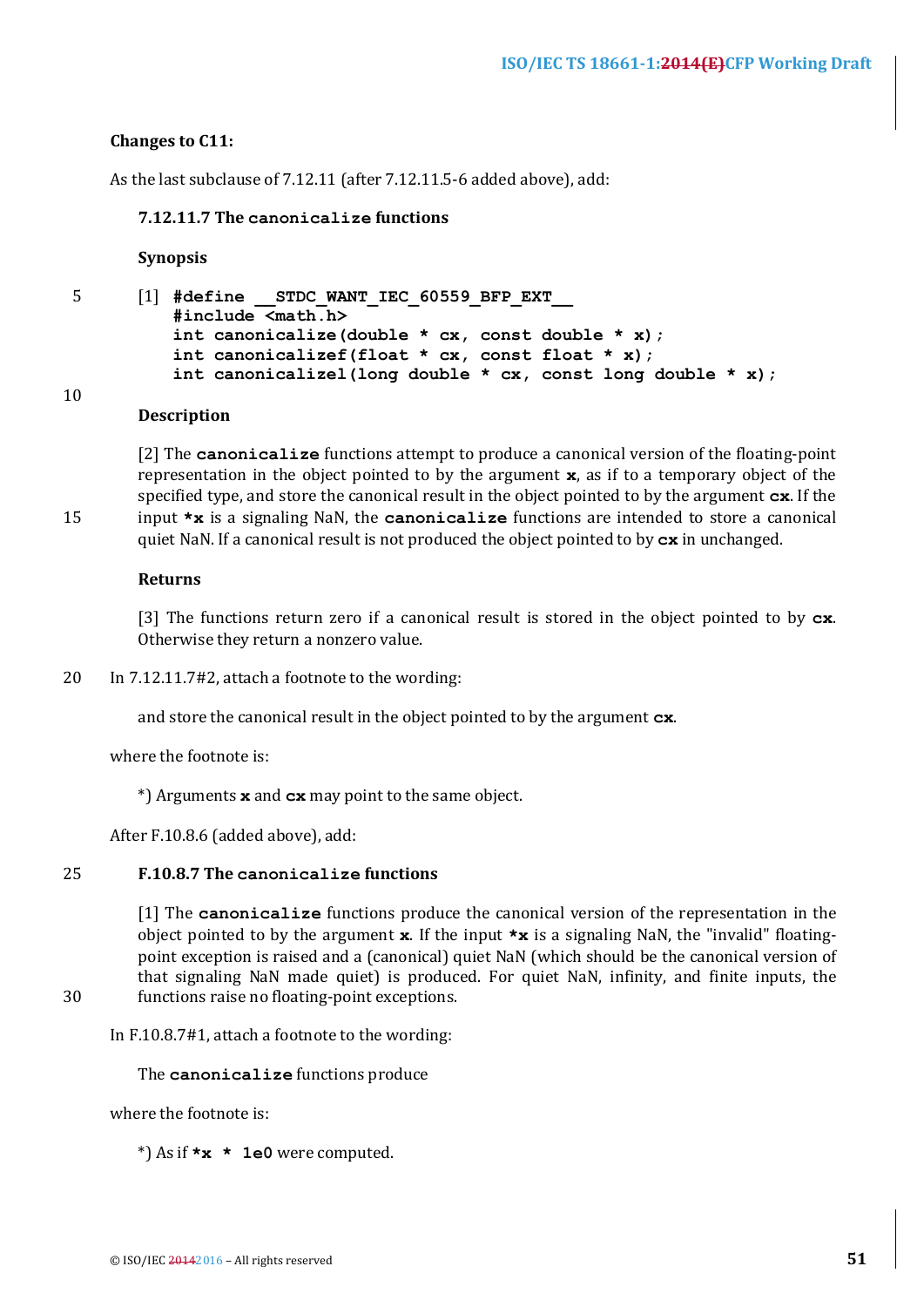## **14.10 NaN functions**

IEC 60559 defines the payload of a NaN to be a certain part of the NaN's significand interpreted as an integer. The payload is intended to provide implementation-defined diagnostic information about the NaN, such as where or how the NaN was created. The following change to C11 provides functions to get and set the NaN payloads defined in IEC 60559.

## **Change to C11:**

After F.10.12 (added above), add:

#### **F.10.13 Payload functions**

IEC 60559 defines the *payload* of a quiet or signaling NaN as information encoded in part of the NaN significand. The payload can be interpreted as an unsigned integer.HEC 60559 defines the *payload* of a quiet or signaling NaN as an integer value encoded in the significand. The payload is intended to represent implementation-defined diagnostic information about the NaN. The functions in this clause enable getting and setting payloads.

#### **F.10.13.1 The getpayload functions**

#### 15 **Synopsis**

```
[1] #define __STDC_WANT_IEC_60559_BFP_EXT__
          #include <math.h>
          double getpayload(const double *x-);
          float getpayloadf(const float *x-);
20 long double getpayloadl(const long double *x );
```
#### **Description**

[2] The **getpayload** functions extract the integer value of the payload of a NaN input and return the integer as a floating-point value. The sign of the returned integer is positive. If  $\star\mathbf{x}$  is 25 not a NaN, the return result is unspecified. These functions raise no floating-point exceptions, even if  $\star$ **x** is a signaling NaN.

#### **Returns**

[3] The functions return a floating-point representation of the integer value of the payload of the NaN input.

#### 30 **F.10.13.2 The setpayload functions**

**Synopsis**

```
[1] #define __STDC_WANT_IEC_60559_BFP_EXT__
          #include <math.h>
          int setpayload(double *res, double pl);
35 int setpayloadf(float *res, float pl);
          int setpayloadl(long double *res, long double pl);
```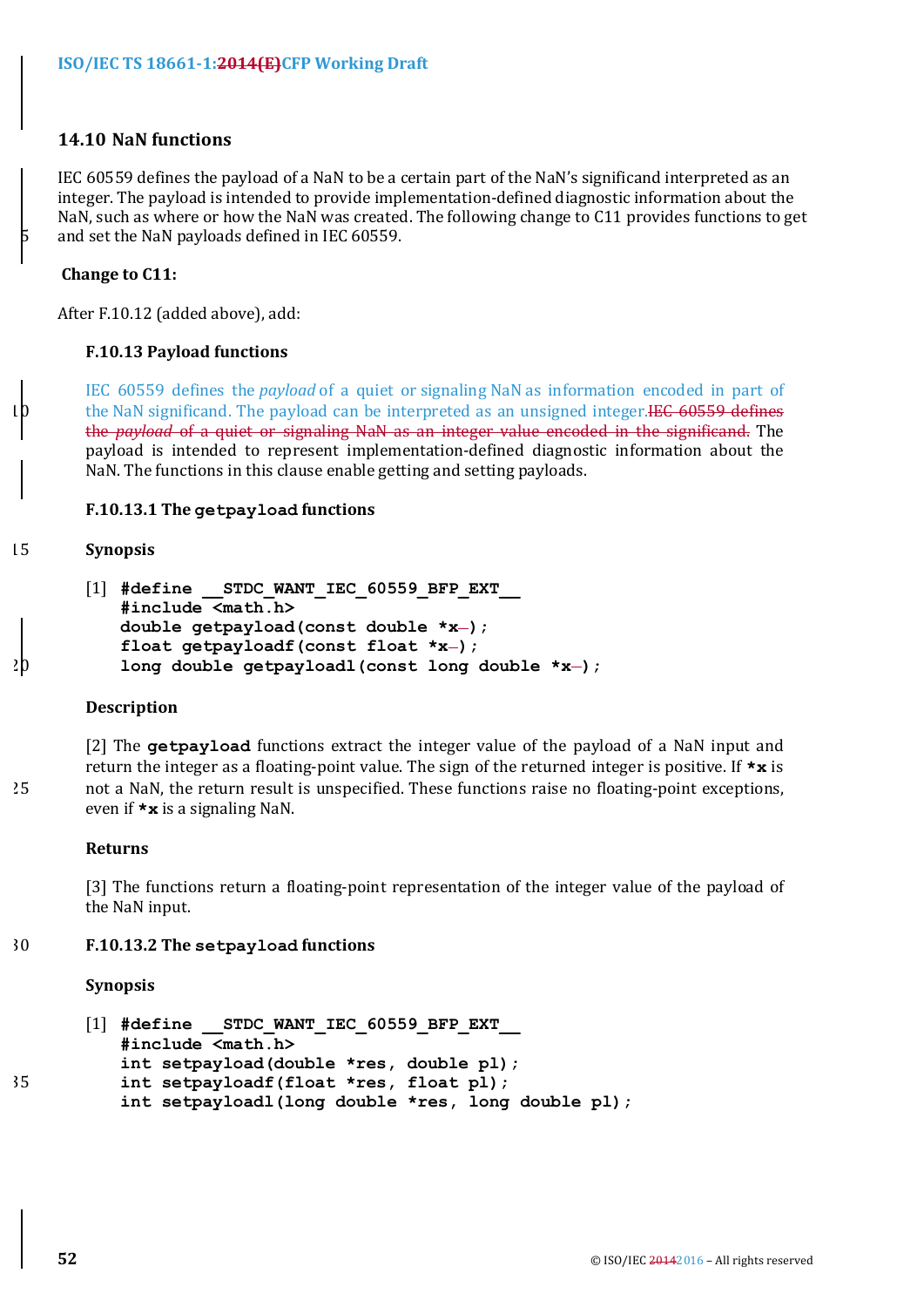#### **Description**

[2] The **setpayload** functions create a quiet NaN with the payload specified by  $p1$  and a zero sign bit and store that NaN in the object pointed to by **\*res**. If pl is not a floating-point integer representing a valid payload, **\*res** is set to positive zero.<del>If p1 is not a positive floating-point</del> 5 integer representing a valid payload, **\*res** is set to positive zero.

**Returns**

[3] If the functions stored the specified NaN, the functions return a zero value, otherwise a nonzero value (and **\*res** is set to zero).

#### **F.10.13.3 The setpayloadsig functions**

#### 10 **Synopsis**

[1] #define STDC WANT IEC 60559 BFP EXT **#include <math.h> int setpayloadsig(double \*res, double pl); int setpayloadsigf(float \*res, float pl);** 15 **int setpayloadsigl(long double \*res, long double pl);**

#### **Description**

[2] The **setpayloadsig** functions create a signaling NaN with the payload specified by **pl** and a zero sign bit and store that NaN in the object pointed to by  $\star$ **res**. If **pl** is not a floating-20 point integer representing a valid payload, **\*res** is set to positive zero. If pl is not a positive floating-point integer representing a valid payload, **\*res** is set to positive zero.

#### **Returns**

[3] If the functions stored the specified NaN, the functions return a zero value, otherwise a nonzero value (and **\*res** is set to zero).

## 25 **15** The floating-point environment <fenv.h>

#### **15.1 The fesetexcept function**

IEC 60559 requires a raiseFlags operation that sets floating-point exception flags. Unlike the C **feraiseexcept** function in **<fenv.h>**, the raiseFlags operation does not cause side effects (notably traps) as could occur if the exceptions resulted from arithmetic operations. The following changes to 30 C11 provide the raiseFlags operation.

#### **Changes** to C11:

After 7.6.2.3, add:

#### **7.6.2.3a The fesetexcept function**

#### **Synopsis**

35 [1] **#define \_\_STDC\_WANT\_IEC\_60559\_BFP\_EXT\_\_ #include <fenv.h> int fesetexcept(int excepts);**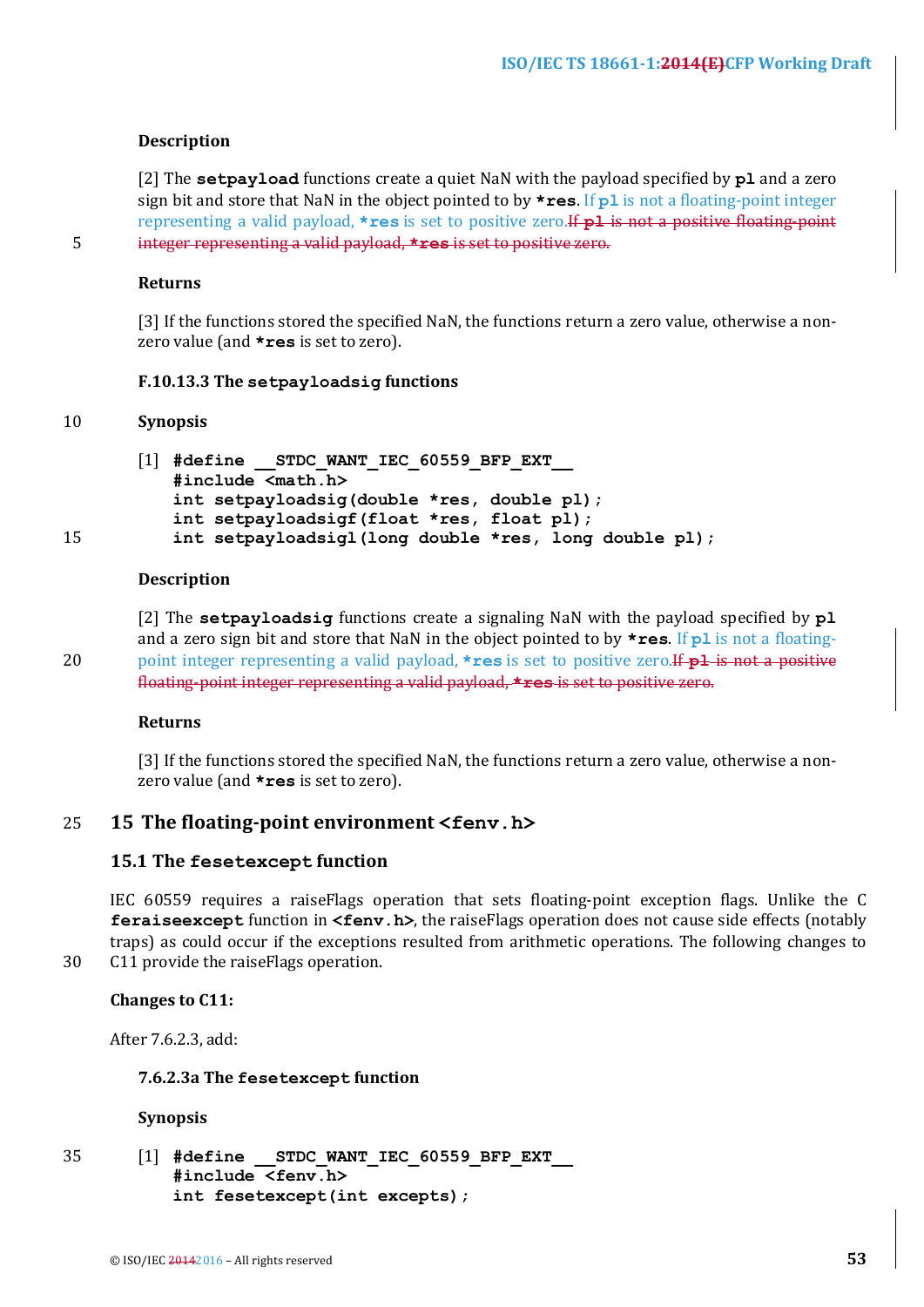#### **Description**

[2] The **fesetexcept** function attempts to set the supported floating-point exception flags represented by its argument. This function does not clear any floating-point exception flags. 5 This function changes the state of the floating-point exception flags, but does not cause any other side effects that might be associated with raising floating-point exceptions.

#### **Returns**

[3] The **fesetexcept** function returns zero if all the specified exceptions were successfully set or if the excepts argument is zero. Otherwise, it returns a nonzero value.

 $10$  In 7.6.2.3a#2, attach a footnote to the wording:

but does not cause any other side effects that might be associated with raising floating-point exceptions.

where the footnote is:

\*) Enabled traps for floating-point exceptions are not taken.

## 15 **15.2 The fetestexceptflag function**

IEC 60559 requires a testSavedFlags operation to test saved representations of floating-point exception flags. This differs from the C fetestexcept function in <fenv.h> which tests floating-point exception flags directly. The following change to C11 provides the testSavedFlags operation.

## **Change to C11:**

20 After 7.6.2.4, add:

## **7.6.2.4a The fetestexceptflag function**

## **Synopsis**

```
[1] #define STDC WANT IEC 60559 BFP EXT
         #include <fenv.h>
25 int fetestexceptflag(const fexcept_t * flagp, int excepts);
```
#### **Description**

[2] The **fetestexceptflag** determines which of a specified subset of the floating-point exception flags are set in the object pointed to by **flagp**. The value of **\*flagp** shall have been set by a previous call to **fegetexceptflag** whose second argument represented at least those floating-point exceptions represented by the argument **excepts**. The value of **\*flagp** shall have been set by a previous call to fegetexceptflag. The excepts argument specifies the floating-point status flags to be queried.

## **Returns**

35 [3] The <del>fetestexcept</del>fetestexceptflag function returns the value of the bitwise OR of the floating-point exception macros included in **excepts** corresponding to the floating-point exceptions set in **\*flagp**.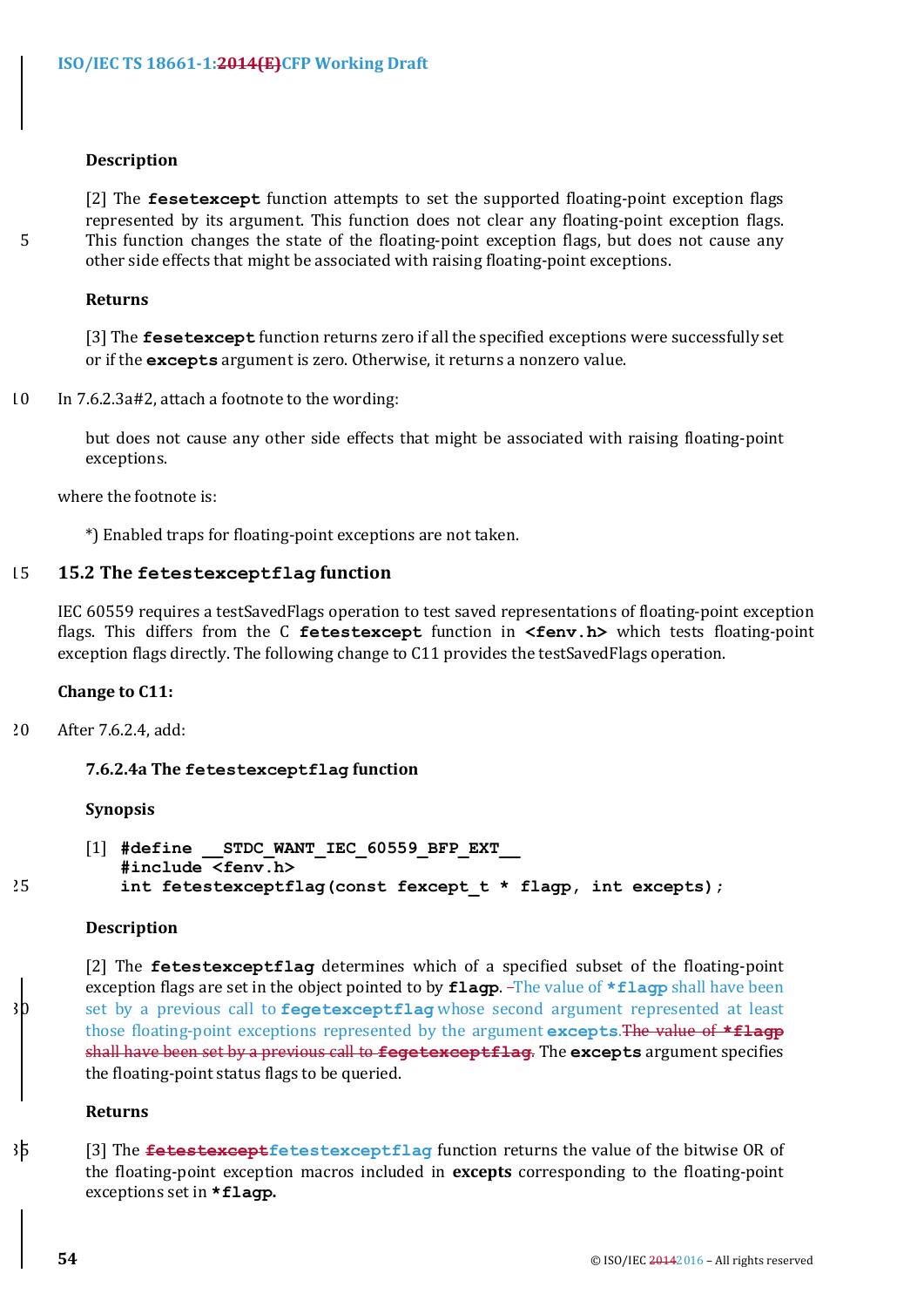## **15.3 Control modes**

IEC 60559 requires a saveModes operation that saves all the user-specifiable dynamic floating-point modes supported by the implementation, including dynamic rounding direction and trap enablement modes. The following changes to C11 support this operation.

## 5 **Changes** to C11:

After 7.6#5, add:

[5a] The type

#### **femode\_t**

represents the collection of dynamic floating-point control modes supported by the 10 implementation, including the dynamic rounding direction mode.

After 7.6#7, add:

[7a] The macro

## **FE\_DFL\_MODE**

represents the default state for the collection of dynamic floating-point control modes 15 supported by the implementation - and has type "pointer to const-qualified **femode t**". Additional implementation-defined states for the dynamic mode collection, with macro definitions beginning with **FE** and an uppercase letter, and having type "pointer to constqualified **femode t''**, may also be specified by the implementation.

Rename 7.6.3 from:

## 20 **7.6.3 Rounding**

to:

## **7.6.3 Rounding and other control modes**

Append to  $7.6.3#1$ :

The **fegetmode** and **fesetmode** functions manage all the implementation's dynamic floating-25 point control modes collectively.

Before 7.6.3.1, insert:

## **7.6.3.0 The fegetmode function**

## **Synopsis**

- 
- [1] **#define \_\_STDC\_WANT\_IEC\_60559\_BFP\_EXT\_\_** 30 **#include <fenv.h> int fegetmode(femode\_t \*modep);**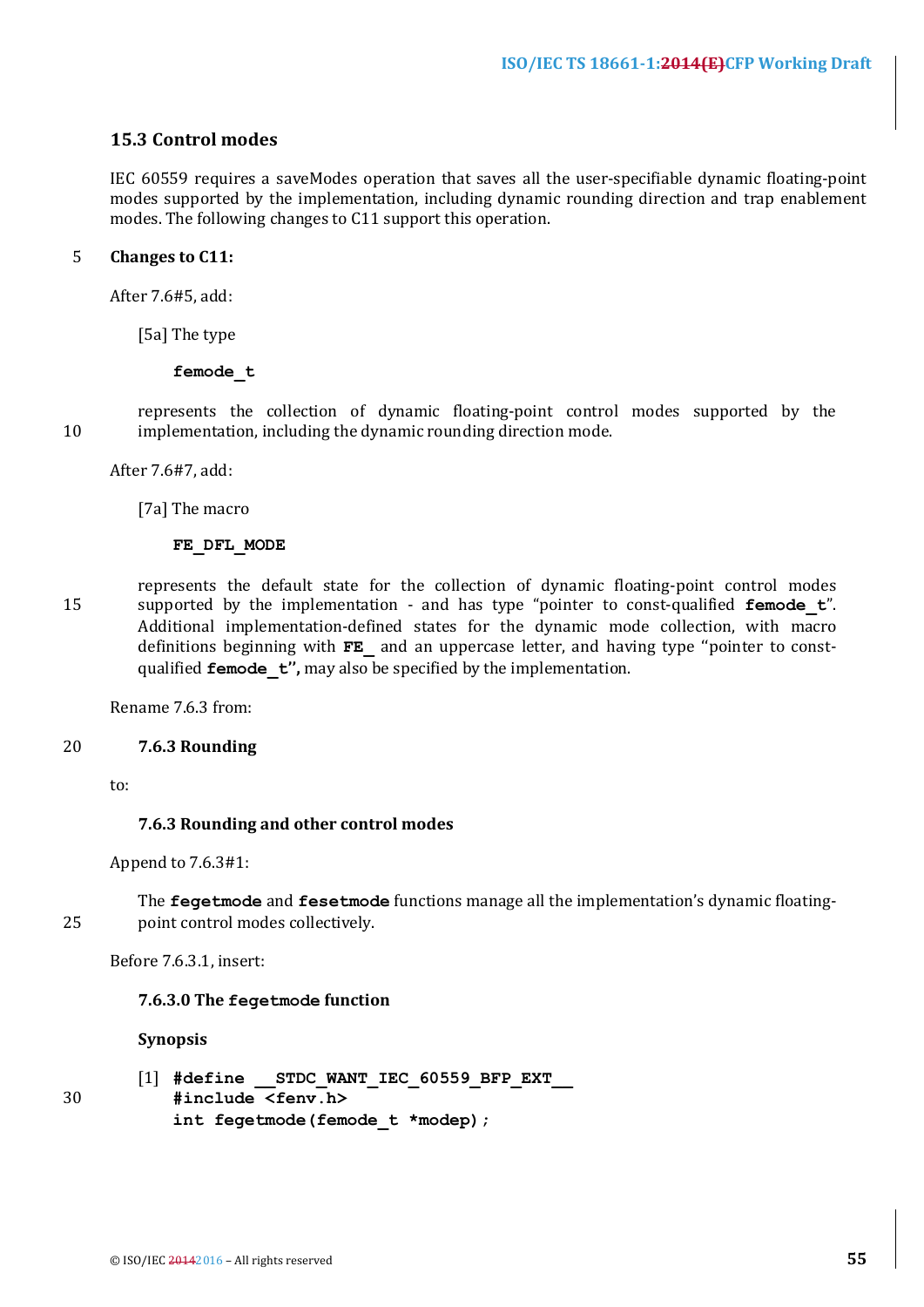## **Description**

[2] The **fegetmode** function attempts to store all the dynamic floating-point control modes in the object pointed to by modep.

#### **Returns**

5 [3] The **fegetmode** function returns zero if the modes were successfully stored. Otherwise, it returns a nonzero value.

After 7.6.3.1, add:

#### **7.6.3.1a** The fesetmode function

#### **Synopsis**

```
10 [1] #define __STDC_WANT_IEC_60559_BFP_EXT__
          #include <fenv.h>
          int fesetmode(const fenvfemode t *modep);
```
## **Description**

15 [2] The **fesetmode** function attempts to establish the dynamic floating-point modes represented by the object pointed to by modep. The argument modep shall point to an object set by a call to **fegetmode**, or equal FE DFL MODE or a dynamic floating-point mode state macro defined by the implementation.

#### **Returns**

20 [3] The **fesetmode** function returns zero if the modes were successfully established. Otherwise, it returns a nonzero value.

## **16 Type-generic math <tgmath.h>**

The following changes to C11 enhance the specification for type-generic math macros to accommodate functions and the constant rounding mode pragma in this Part of Technical Specification 18661.

25 <tgmath.h> is not intended to define type-generic macros associated with functions that have not been declared for lack of a defined **STDC WANT IEC 60559 BFP EXT** macro.

#### **Changes to C11:**

In 7.25#2, change:

For each such function, except **modf**, there is a corresponding *type-generic macro*.

30 to:

For each such function, except modf, setpayload, and setpayloadsig, there is a corresponding *type-generic macro*.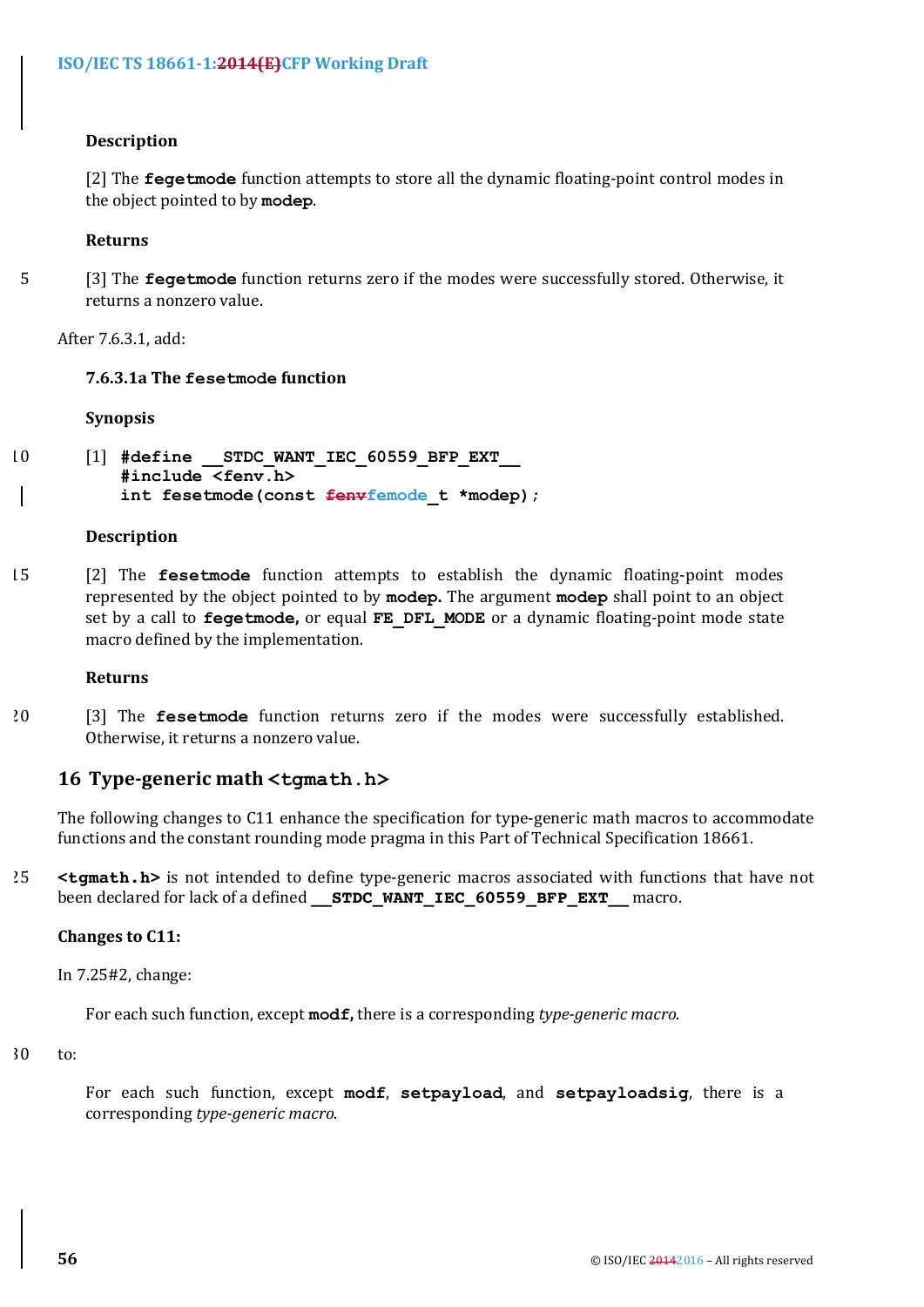## In 7.25#3, replace:

[3] Use of the macro invokes a function whose generic parameters have the corresponding real type determined as follows:

with:

5 [3] Except for the macros for functions that round result to a narrower type (7.12.13a), use of the macro invokes a function whose generic parameters have the corresponding real type determined as follows:

## In 7.25#5, replace:

For each unsuffixed function in  $\langle \text{match.h} \rangle$  without a c-prefixed counterpart in  $\langle \text{complex.h} \rangle$ 10 (except modf),

with:

For each unsuffixed function in  $\langle \text{match.h} \rangle$  without a c-prefixed counterpart in  $\langle \text{complex.h} \rangle$ (except **modf**, **setpayload**, **setpayloadsig**, and **canonicalize**),

In 7.25#5, include in the list of type-generic macros: **roundeven**, **nextup**, **nextdown**, **fminmag**, 15 **fmaxmag**, **llogb**, **fromfp**, **ufromfp**, **fromfpx**, **ufromfpx**, **totalorder**, and **totalordermag**.

After 7.25#6, add:

[6a] The functions that round result to a narrower type have type-generic macros whose names are obtained by omitting any  $f - 1$  suffix from the function names. Thus, the macros are:

|    | fadd | fmul | ffma  |
|----|------|------|-------|
| 20 | dadd | dmul | dfma  |
|    | fsub | fdiv | fsqrt |
|    | dsub | ddiv | dsgrt |

All arguments are generic. If any argument is not real, use of the macro results in undefined 25 behavior. If any argument has type **long double**, or if the macro prefix is **d**, the function invoked has the name of the macro with an I suffix. Otherwise, the function invoked has the name of the macro (with no suffix).

[6b] A type-generic macro corresponding to a function indicated in the table in 7.6.1a is affected by constant rounding modes (7.6.2). Note that the type-generic macro definition in the example 30 in 6.5.1.1 does not conform to this specification. A conforming macro could be implemented as follows:

```
#define cbrt(X)_Generic((X), \
                         long double: cbrtl(X), \
                         default: _Roundwise_cbrt(X), \
35 float: cbrtf(X) \
                         )
```
where **Roundwise cbrt()** is equivalent to **cbrt()** invoked without macro-replacement suppression.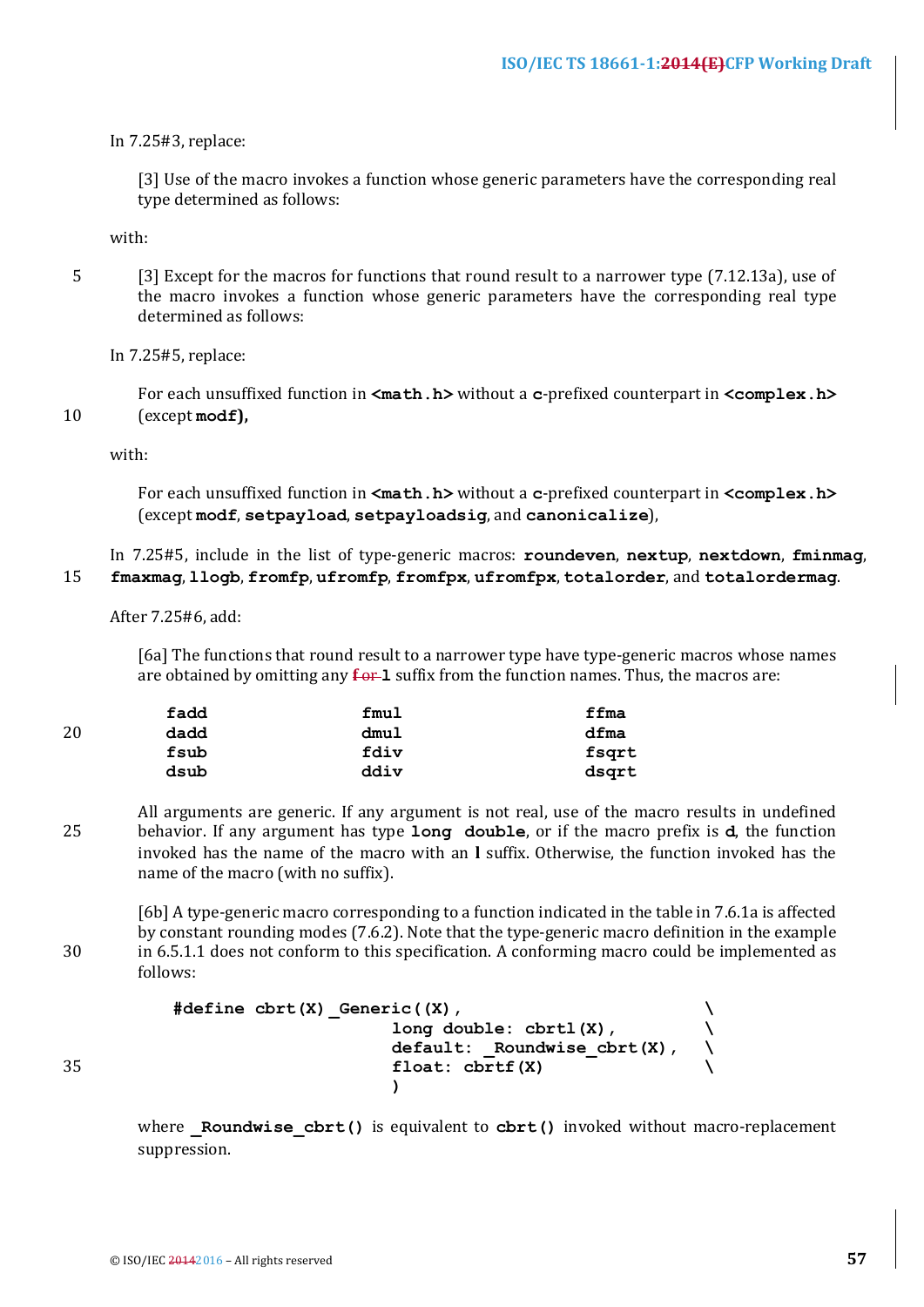In 7.25#6a, attach a footnote to the wording:

**l** suffix

where the footnote is:

\*) There are no functions with these macro names and the **f** suffix.

5 In 7.25#7, append to the table:

|                 | fsub(f, 1d)    | fsub1(f, 1d)                         |
|-----------------|----------------|--------------------------------------|
|                 | fdiv(d, n)     | $\texttt{fdiv}(d, n)$ , the function |
|                 | dfma(f, d, 1d) | dfmal(f, d, ld)                      |
|                 | dadd(f, f)     | daddl(f, f)                          |
| $\overline{10}$ | dsqrt(dc)      | undefined behavior                   |